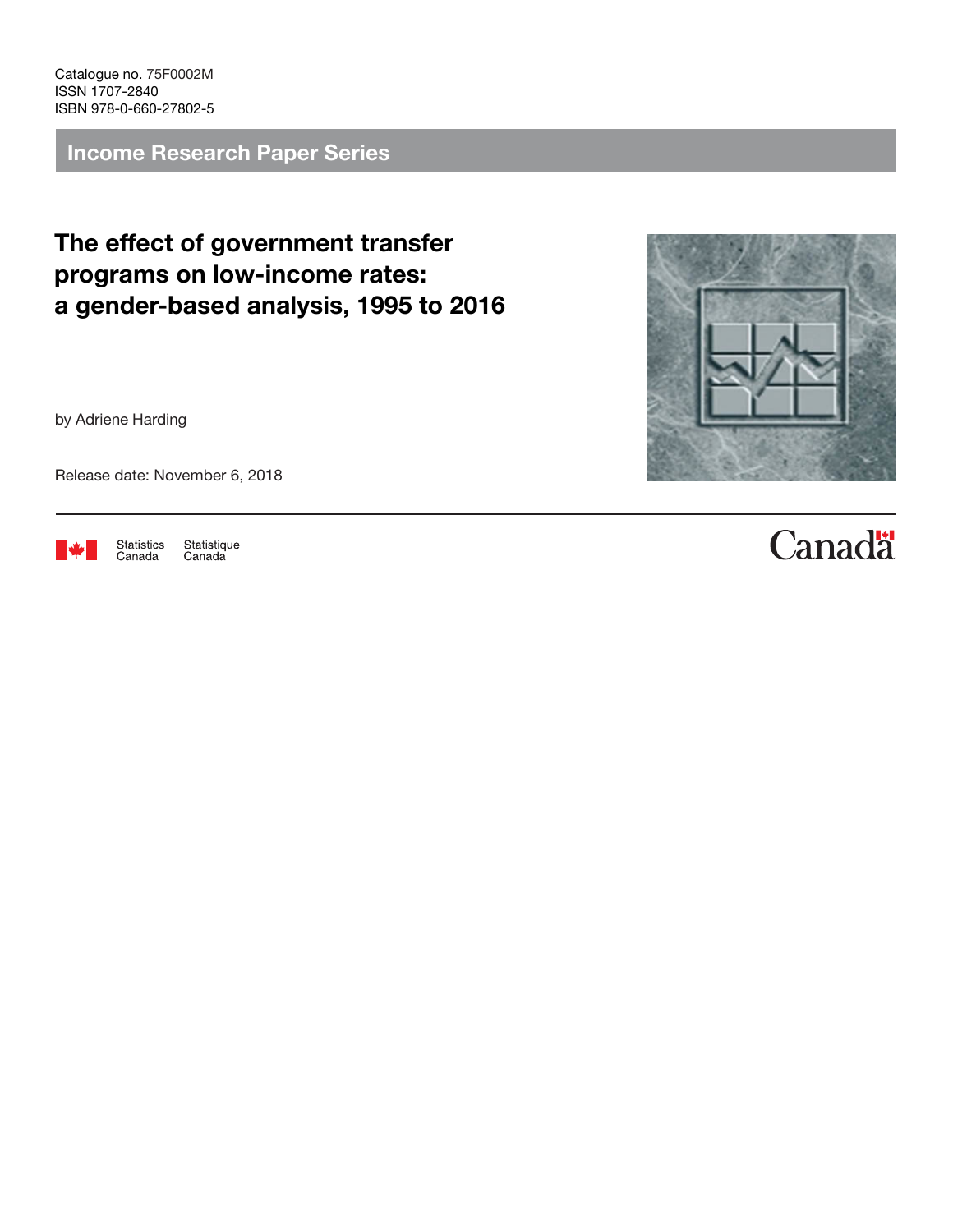### How to obtain more information

For information about this product or the wide range of services and data available from Statistics Canada, visit our website, www.statcan.gc.ca.

You can also contact us by

#### Email at [STATCAN.infostats-infostats.STATCAN@canada.ca](mailto:STATCAN.infostats-infostats.STATCAN%40canada.ca?subject=)

Telephone, from Monday to Friday, 8:30 a.m. to 4:30 p.m., at the following numbers:

| • Statistical Information Service<br>• National telecommunications device for the hearing impaired<br>$\bullet$ Fax line | 1-800-263-1136<br>1-800-363-7629<br>1-514-283-9350 |
|--------------------------------------------------------------------------------------------------------------------------|----------------------------------------------------|
| <b>Depository Services Program</b>                                                                                       |                                                    |
| Inquiries line                                                                                                           | 1-800-635-7943                                     |

- 
- 

• Fax line 1-800-565-7757

### Standards of service to the public

Statistics Canada is committed to serving its clients in a prompt, reliable and courteous manner. To this end, Statistics Canada has developed standards of service that its employees observe. To obtain a copy of these service standards, please contact Statistics Canada toll-free at 1-800-263-1136. The service standards are also published on [www.statcan.gc.ca](https://www.statcan.gc.ca) under "Contact us" >"Standards of service to the public."

#### Note of appreciation

Canada owes the success of its statistical system to a long-standing partnership between Statistics Canada, the citizens of Canada, its businesses, governments and other institutions. Accurate and timely statistical information could not be produced without their continued co-operation and goodwill.

Published by authority of the Minister responsible for Statistics Canada

© Her Majesty the Queen in Right of Canada as represented by the Minister of Industry, 2018

All rights reserved. Use of this publication is governed by the Statistics Canada [Open Licence Agreement](https://www.statcan.gc.ca/eng/reference/licence).

An [HTML version](https://www150.statcan.gc.ca/n1/75f0002m/75f0002m2018003-eng.htm) is also available.

*Cette publication est aussi disponible en français*.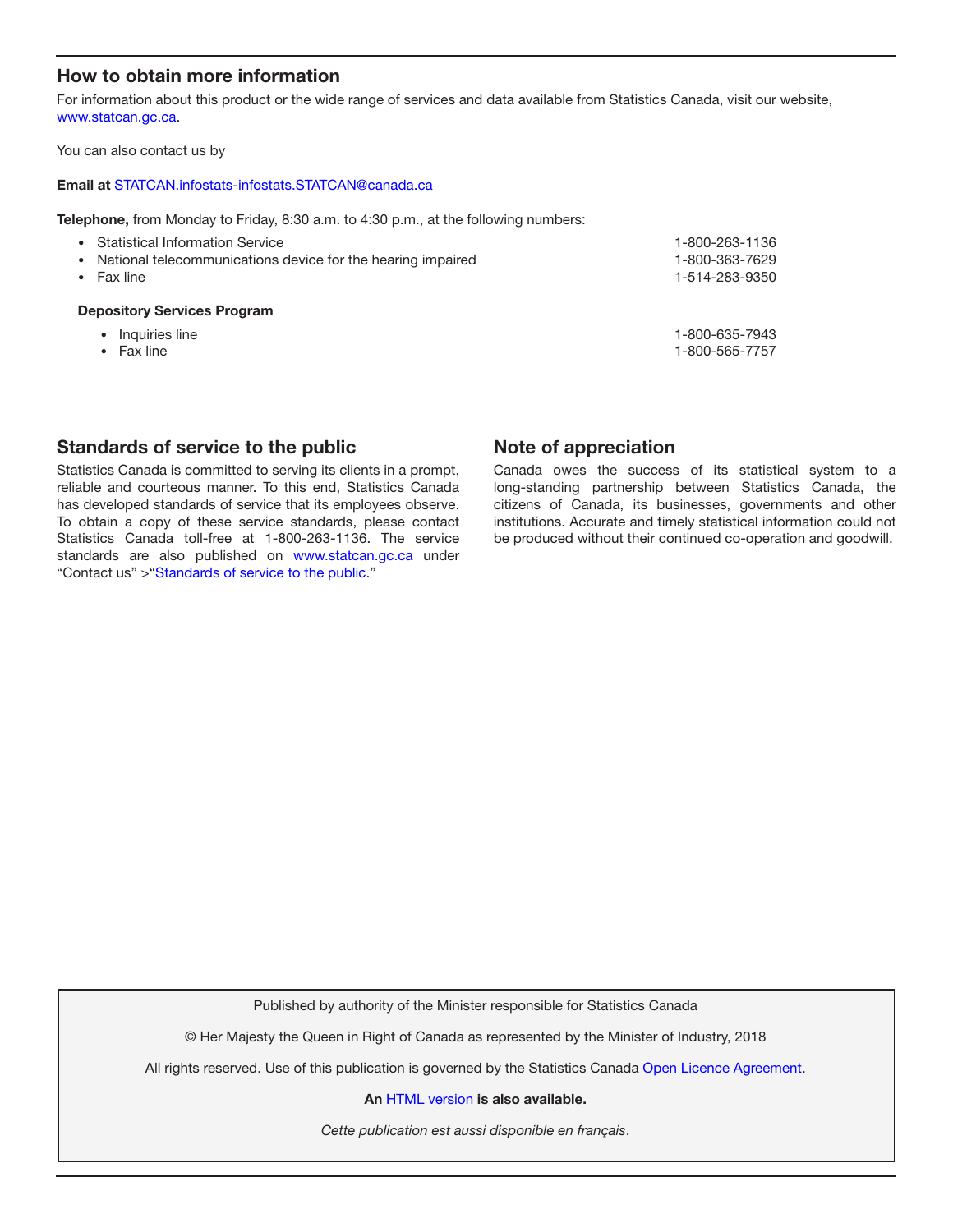### **Table of contents**

| The effect of government transfers on low-income rates by socio-demographic              |  |
|------------------------------------------------------------------------------------------|--|
|                                                                                          |  |
|                                                                                          |  |
|                                                                                          |  |
|                                                                                          |  |
|                                                                                          |  |
|                                                                                          |  |
|                                                                                          |  |
| Statistical analysis of how specific transfer programs have affected low income over the |  |
| Old Age Security (OAS) and Guaranteed Income Supplement (GIS) benefits and Canada        |  |
| Effect of OAS/GIS and CPP/QPP on the low-income rate of unattached seniors 21            |  |
|                                                                                          |  |
| Effect of OAS/GIS and CPP/QPP on the low-income rate of seniors in a couple  22          |  |
|                                                                                          |  |
|                                                                                          |  |
|                                                                                          |  |
|                                                                                          |  |
|                                                                                          |  |
| Effect on the low-income rate of women and men receiving social assistance  25           |  |
|                                                                                          |  |
|                                                                                          |  |
|                                                                                          |  |
|                                                                                          |  |
|                                                                                          |  |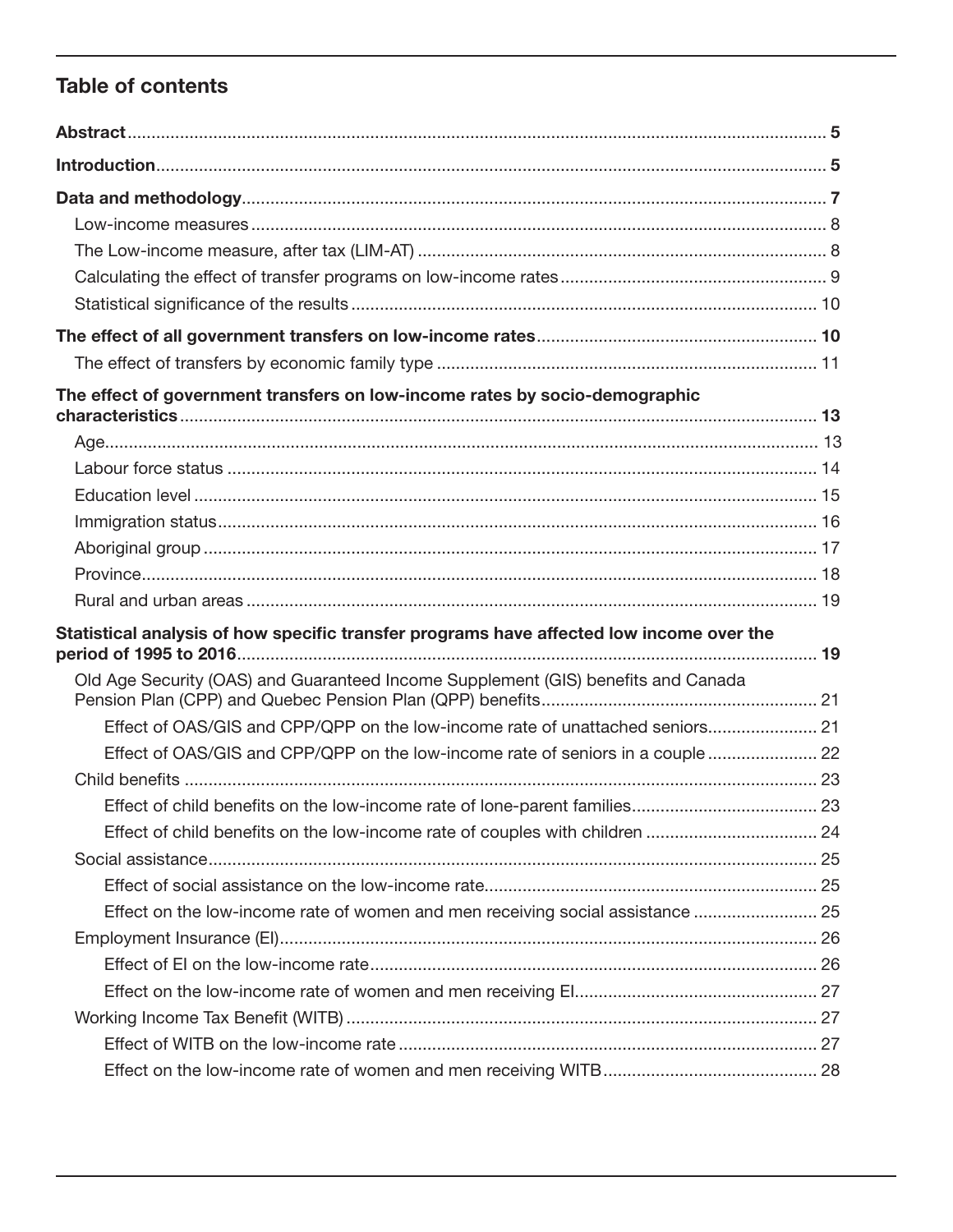| Effect on the low-income rate of women and men receiving the GST/HST credit |  |
|-----------------------------------------------------------------------------|--|
|                                                                             |  |
|                                                                             |  |
|                                                                             |  |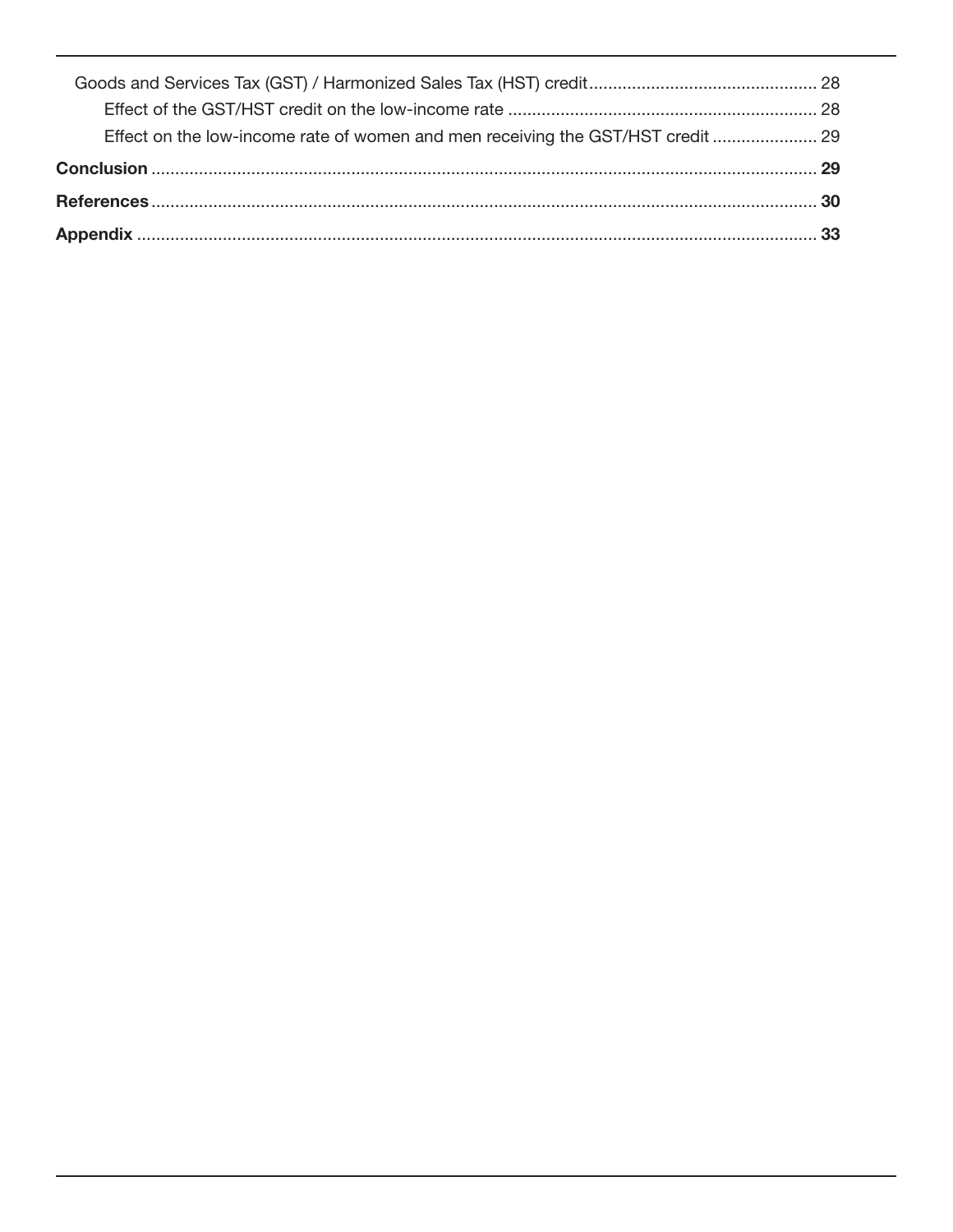## <span id="page-4-0"></span>The effect of government transfer programs on low-income rates: a gender-based analysis, 1995 to 2016

by Adriene Harding

### Abstract

This paper is a gender-based analysis of the effect of government transfer programs on low income in Canada between 1995 and 2016. It compares the low income situations of couples, unattached women, and unattached men. It addresses the difference in prevalence of low income among women and men by age, labour force status, education level, immigration status, Aboriginal group, and region. It also looks at how specific transfers, such as Canada Pension Plan (CPP) and Quebec Pension Plan (QPP) benefits or federal child benefits for example, affected the rate of low income. The results show that government transfers reduced low-income rates and mitigated the difference between women and men in low-income rates.

### Introduction

Low-income rates have historically been higher for women than for men, although the gap has been decreasing over time. In 2016, 13.8% of girls and women and 12.2% of boys and men were below the low-income line<sup>1</sup> in Canada, a difference of 1.6 percentage points. This gap was 3.1 percentage points in 1976.<sup>2</sup>

Women can be more vulnerable to low income as a result of demographic characteristics, such as marital / couple status, living arrangements, age, race, education level, and employment status (Lahey, 2010 and Smeeding, 2003). For example, senior women not living in a couple and female lone-parents and their families are at a particularly high risk of low income (Chung, 2004).

This paper compares the low income situations of couples, unattached<sup>3</sup> women, and unattached men. For both practical and conceptual reasons, it is standard for studies of the distribution of income to examine income at the family level.<sup>4</sup> The assumption is that financial resources are shared within the family, however, it is worth considering this assumption from a gender perspective. In the past, women were less likely to work than men and for many their income was therefore tied to their husband/partner (Moyser, 2017). The difference in labour force participation rates of women and men has decreased over time, but labour force participation and wages are still lower for women than for men (Drolet, Uppal and LaRochelle-Côté, 2016; Drolet, 2002 and Mumford and Smith, 2009). Women carry a disproportionate amount of household care, childcare, and elderly care, and these activities are also associated with lower labour force participation, part time employment, and less job stability (Moyser, 2017). Although the difference in household-level low-income rates between women and men is small, individual income levels are quite different: in 2016, the median income of women was \$28,200, and the median income of men was \$40,100.<sup>5</sup> Therefore, studies of family income may hide other disparities between women and men.

Federal government tax and transfers have a redistributive effect that can reduce low-income rates, and reduce inequality between women and men and among people in different demographic groups. Individuals interact with the tax-and-transfer system through paying personal income tax, goods and services tax, and other taxes, and through receiving transfers. One of the goals of the tax-and-transfer system is to redistribute income from those with higher incomes to those with lower incomes. This is achieved through various government transfer programs, including tax credits, cash transfers, and non-cash programs, such as subsidized housing. Several studies have found a reduction of approximately 50% in low-income rates from taxes and transfers in many developed countries (Picot and Myles, 2005 and Smeeding, 2003).

<sup>1.</sup> Based on the Low-income measure, after tax (LIM-AT).

<sup>2.</sup> Statistics Canada. Table 11-10-0135-01 (formerly CANSIM 206-0041). Low income statistics by age, sex and economic family type.

<sup>3.</sup> The term "unattached" refers to individuals not living in a couple.

<sup>4.</sup> It is often very difficult to allocate income which flows from certain sources, such as social assistance, to particular family members. Family members also share housing, meals, and other items purchased for the family, so the benefits of income earned by one family member can accrue to all family members. Indeed, the assumption made is that income is shared equally among genders or generations within the family (United Nations, 2017). See also Crespo (2017).

<sup>5.</sup> Statistics Canada. Table 11-10-0239-01 (formerly CANSIM 206-0052). Income of individuals by age group, sex and income source, Canada, provinces and selected census metropolitan areas.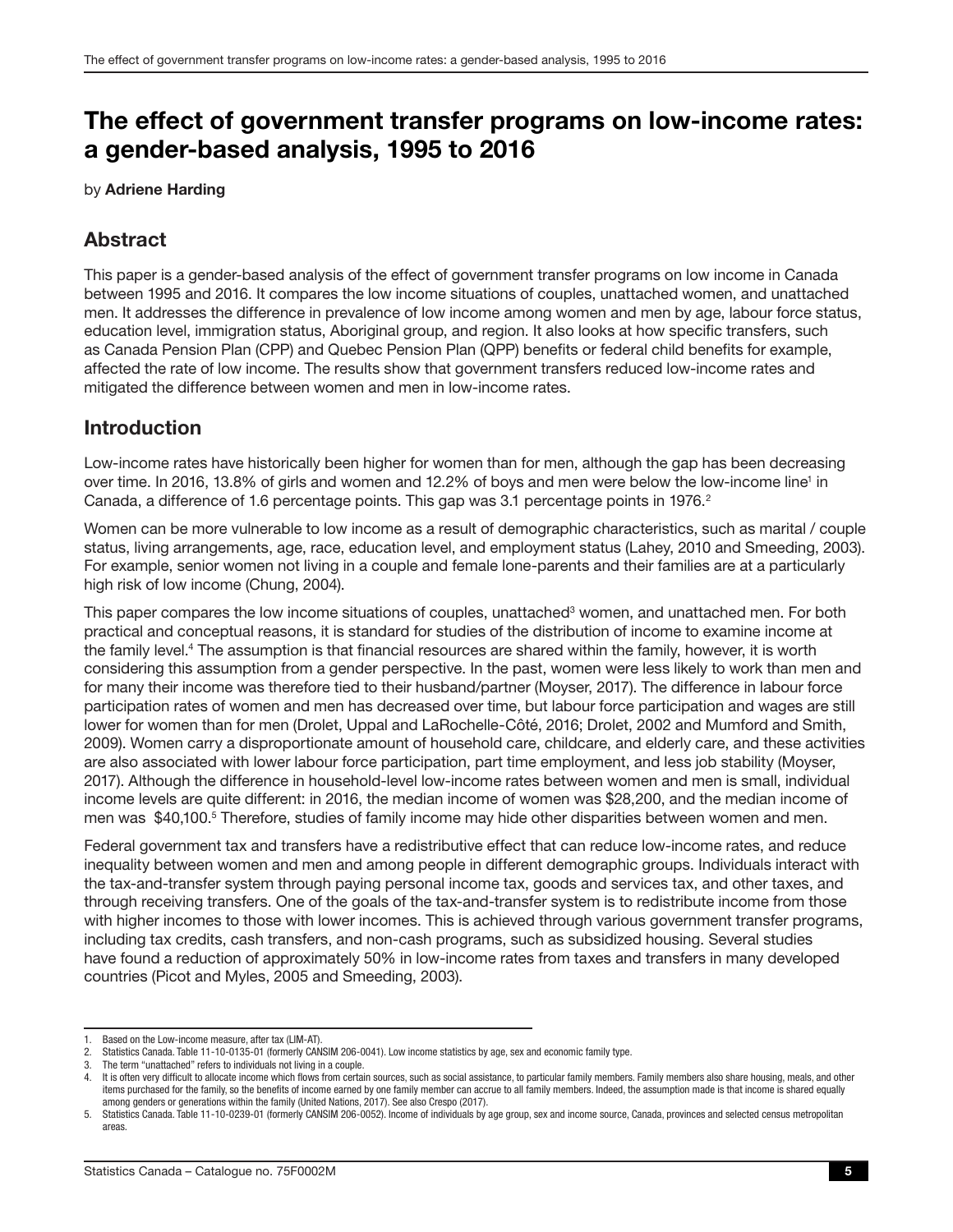Individual transfer programs, such as Old Age Security (OAS) and the Guaranteed Income Supplement (GIS), Canada Pension Plan (CPP) / Quebec Pension Plan (QPP) programs, child benefits, and Employment Insurance (EI), affect low-income rates and income inequality differently over time and in different magnitudes (Heisz and Murphy, 2016). Different transfer programs affect different family types—older families may receive OAS and CPP payments while younger families are more likely to receive child benefits or EI. Effects of transfers on seniors are particularly important in reducing their low-income rates (Fox and Moyser, 2018). Examining the effects of these transfers by family type also allows for an analysis of gender and low-income.

This paper is a gender-based analysis of the effect of government transfer programs on low income. It addresses the differences in incidence of low income among females and males of all ages. It describes the groups receiving benefits and how they are affected by transfers, taking into consideration factors such as age, marital/couple status, children, labour force status, education level, Aboriginal status, and immigration status. Finally, the paper looks at how specific transfers affect the rate of low income and what role these transfers have played in the relative income of women and men from 1995 to 2016. The government transfers included in the analysis are Old Age Security (OAS) and Guaranteed Income Supplement (GIS) benefits, Canada Pension Plan and Quebec Pension Plan (CPP/QPP) benefits, child benefits, social assistance benefits, Employment Insurance (EI) benefits, the Working Income Tax Benefit (WITB), and the Goods and Services Tax (GST) / Harmonized Sales Tax (HST) credit. The paper does not specifically examine smaller transfers or provincial programs, although these benefits are included in the analysis of the total benefits. Non-cash programs that would also have an impact on low income, such as subsidized housing, are not included in the sum of government transfers.

Some of the key findings of this paper:

- Transfers reduced low-income rates and mitigated the difference in low-income rates between women and men.
- OAS/GIS and CPP/QPP were the largest benefit programs and had the largest effect in reducing low income among the whole population.
- Low-income rates were highest among female lone-parents and unattached elderly women, and government transfers also had the largest effect on these groups.
- The low-income rate among unattached elderly women increased over time, and OAS/GIS and CPP/QPP became less effective in reducing low income over time for this group.
- Child benefits were increasingly more effective in reducing low income over time for women and men, and more so for women.
- Social assistance became less effective in reducing low income over time for women and men.

The first section of this paper explains the data and methodology. The second section provides a gender-based analysis of low income and the effect of government transfers by economic family type. The third section looks at the effect of government transfers on low income through an intersectional lens by considering how gender intersects with other identity characteristics. The last section describes specific transfer programs and their effects on the low-income rate of their targeted groups over time. An appendix includes detailed data tables.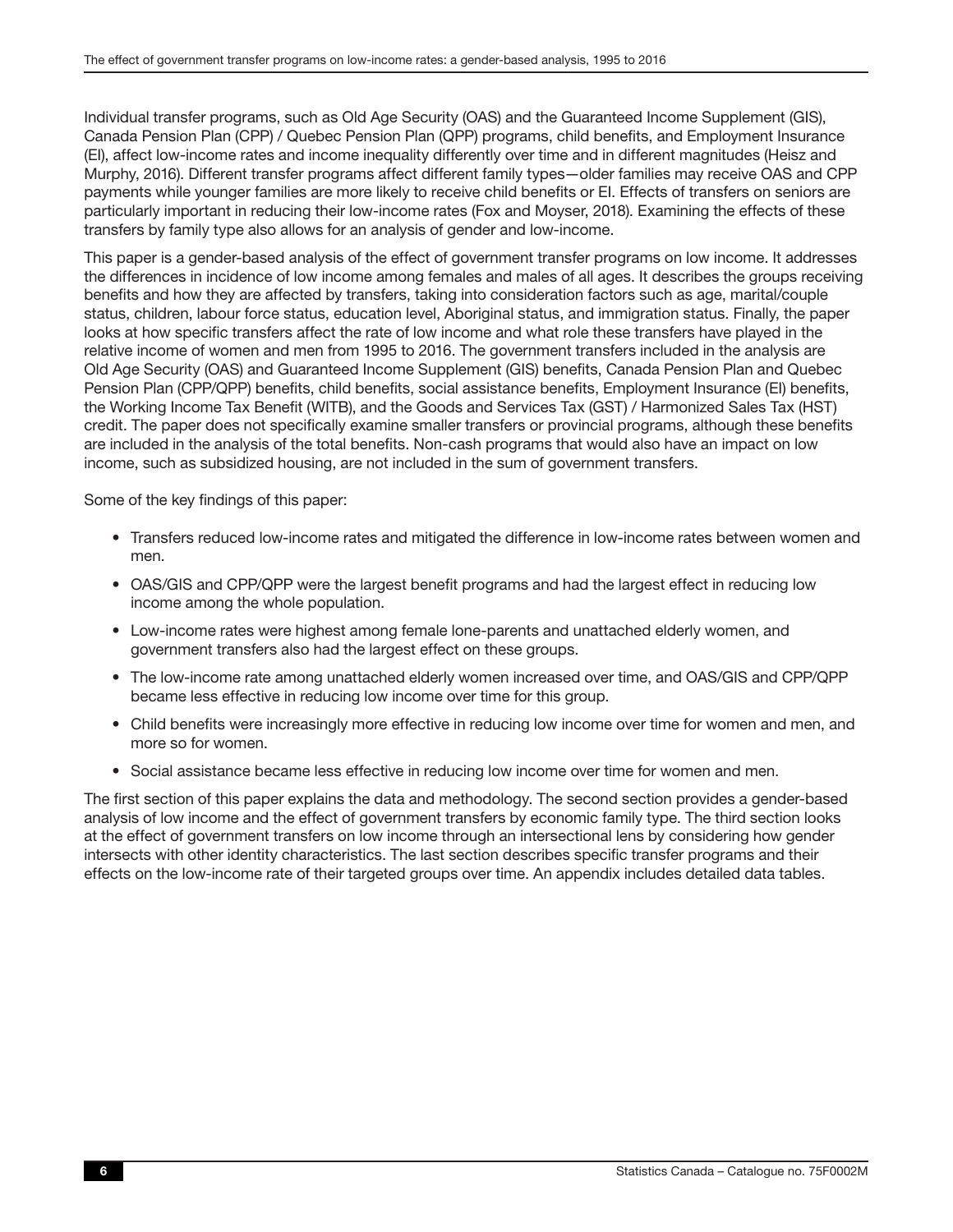### <span id="page-6-0"></span>Data and methodology

This paper uses data from the Survey of Consumer Finances (SCF), the Survey of Labour and Income Dynamics (SLID), and the Canadian Income Survey (CIS). The dataset includes data from different surveys in different years:

- 1995 to 1997: A combination of the Survey of Consumer Finances (SCF) and the Survey of Labour and Income Dynamics (SLID)
- 1998 to 2011: The Survey of Labour and Income Dynamics (SLID)
- 2012 to 2016: The Canadian Income Survey (CIS)

Previous research has shown that data from these three surveys can be used for a historical analysis.<sup>6,7</sup>

The SLID was a longitudinal survey, where the same individuals were followed each year. The SCF was a cross-sectional survey, where in each year different individuals were surveyed. The CIS is also cross-sectional. This paper uses data from all three surveys to provide a cross-sectional analysis of low income and government transfers over time. The limitation of a cross-sectional approach is that the paper cannot analyze the effect of a government transfer on an individual over time. It is not possible to know whether a transfer in one year affected low-income rates in subsequent years among recipients. Moreover, it is not possible to know whether recipients changed their labour market, purchasing, or other decisions in subsequent years as a result of the transfers.

The population sample for these surveys is drawn from all individuals in Canada,<sup>8</sup> excluding residents of the Territories, residents of institutions, individuals living on reserves and other Aboriginal settlements, and members of the Canadian Forces living in military camps. There were 65,782 respondents in the 2016 CIS. All results are weighted to be nationally representative.

<sup>6.</sup> SLID data from 2006 to 2011 were revised to allow these data to be compared to later CIS data. SLID data in prior years were not revised. Nevertheless, an analysis by Statistics Canada found that trends in low income are similar in the unrevised and revised data. Statistics Canada recommends that "income estimates before 2006 remain suitable for analyzing long term. cyclical trends, and can be used with the recalibrated results from 2006 to 2011 and the CIS results from 2012 and beyond" (See https://www150.statcan.gc.ca/n1/pub[/75f0002m/2015003/](https://www150.statcan.gc.ca/n1/pub/75f0002m/2015003/exa-eng.htm) [exa-eng.htm](https://www150.statcan.gc.ca/n1/pub/75f0002m/2015003/exa-eng.htm) for more information).

<sup>7.</sup> The CIS is based on the Labour Force Survey information to define family types. This means that, in some cases, CIS does not provide the same precision as found in SLID (See [https://](https://www150.statcan.gc.ca/n1/pub/75-513-x/75-513-x2014001-eng.htm) [www150.statcan.gc.ca/n1/pub/75-513-x/75-513-x2014001-eng.htm](https://www150.statcan.gc.ca/n1/pub/75-513-x/75-513-x2014001-eng.htm) for more information).

<sup>8.</sup> It is important to note that individuals of all ages are included in the sample unless specified.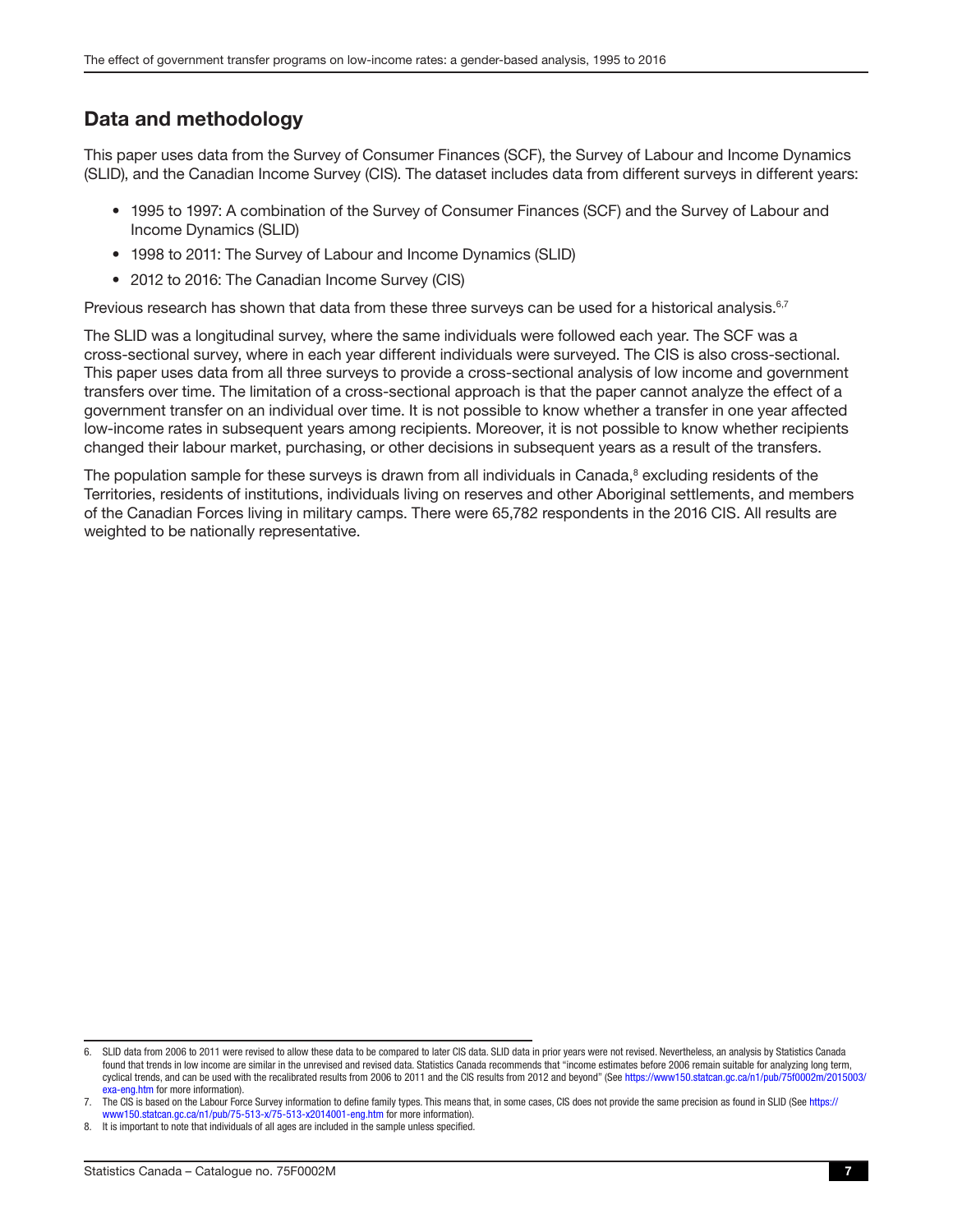#### <span id="page-7-0"></span>Low-income measures

Statistics Canada produces three low-income measures. All three establish a threshold income level under which a household or economic family is considered to be in low income.

- The Low-income cut-offs (LICO) were developed using expenditure data from the 1992 Family Expenditures Survey (FAMEX). The threshold is intended to be the line under which families spend a greater share of their income on food, shelter, and clothing than the average family.
- The Market Basket Measure (MBM) is a threshold based on the minimum income needed to purchase a basket of goods and services that represents a standard of living necessary for a family to participate in their community.
- The Low-income measure (LIM) compares a family's income with the median income of the rest of the country. Unlike the other two measures, the LIM is purely income-based: it does not use prices or expenditures to calculate the threshold.

The definition of low income in this paper is based on the Low-income measure, after tax (LIM-AT). This measure is commonly used internationally. Some benefits of the LIM-AT compared to the other measures are that it provides a contemporary standard for the low-income rate, since it is based on the median income of the current year, whereas the other two measures are based on expenditure patterns and baskets of goods tailored to the year in which it was based. It is also provides a single standard to compare across years and populations within the country, which can be a benefit and a limitation: it does not take cost of living, region, or community size into account, but it does provide one standard of living that can be compared for the entire country.

As seen in Table 1, the percentage of Canadians in low income varies by the low-income line. The LIM-AT approach gives a higher low-income rate than do the other two measures. In addition, the difference in low-income rates between women and men is also greater, although the gap for all three measures is small.

#### Table 1

#### Low-income rates by sex in 2016 for different low-income measures

|        |                                           | Low-income rate (%) |                                                               |
|--------|-------------------------------------------|---------------------|---------------------------------------------------------------|
|        | Low-income measure,<br>after tax (LIM-AT) | after tax (LICO-AT) | Low-income cut-off. Market Basket Measure<br>(MBM), 2011 base |
| Female | 13.8                                      | 8.5                 | 10.8                                                          |
| Male   | 12.2                                      |                     | 10.3                                                          |

Source: Statistics Canada. Table 11-10-0135-01 (formerly CANSIM 206-0041). Low income statistics by age, sex and economic family type.

For more details on the different low-income measurements, see Statistics Canada. 2016. "Low Income Lines: What they are and how they are created," Catalogue no. 75F0002M – no. 002

In August 2018, the Government of Canada launched the Poverty Reduction Strategy in which the MBM was announced as Canada's Official Poverty Line. See [https://www.canada.ca/en/employment-social](https://www.canada.ca/en/employment-social-development/campaigns/poverty-reduction.html)[development/campaigns/poverty-reduction.html.](https://www.canada.ca/en/employment-social-development/campaigns/poverty-reduction.html)

### The Low-income measure, after tax (LIM-AT)

The definition of low income in this paper is the Low-income measure, after tax (LIM-AT). The LIM-AT is calculated at the household level. This means that, if the total after-tax income of a household is below the LIM-AT threshold, each individual in that household is considered to be in low income, including the adults and the children.

The LIM-AT accounts for the size of the household and it also makes an adjustment to reflect the fact that larger households require more resources, but that each additional person does not require the same amount of resources as the last. The equivalence of scale, or adjustment factor, is the square root of the number of persons in the household.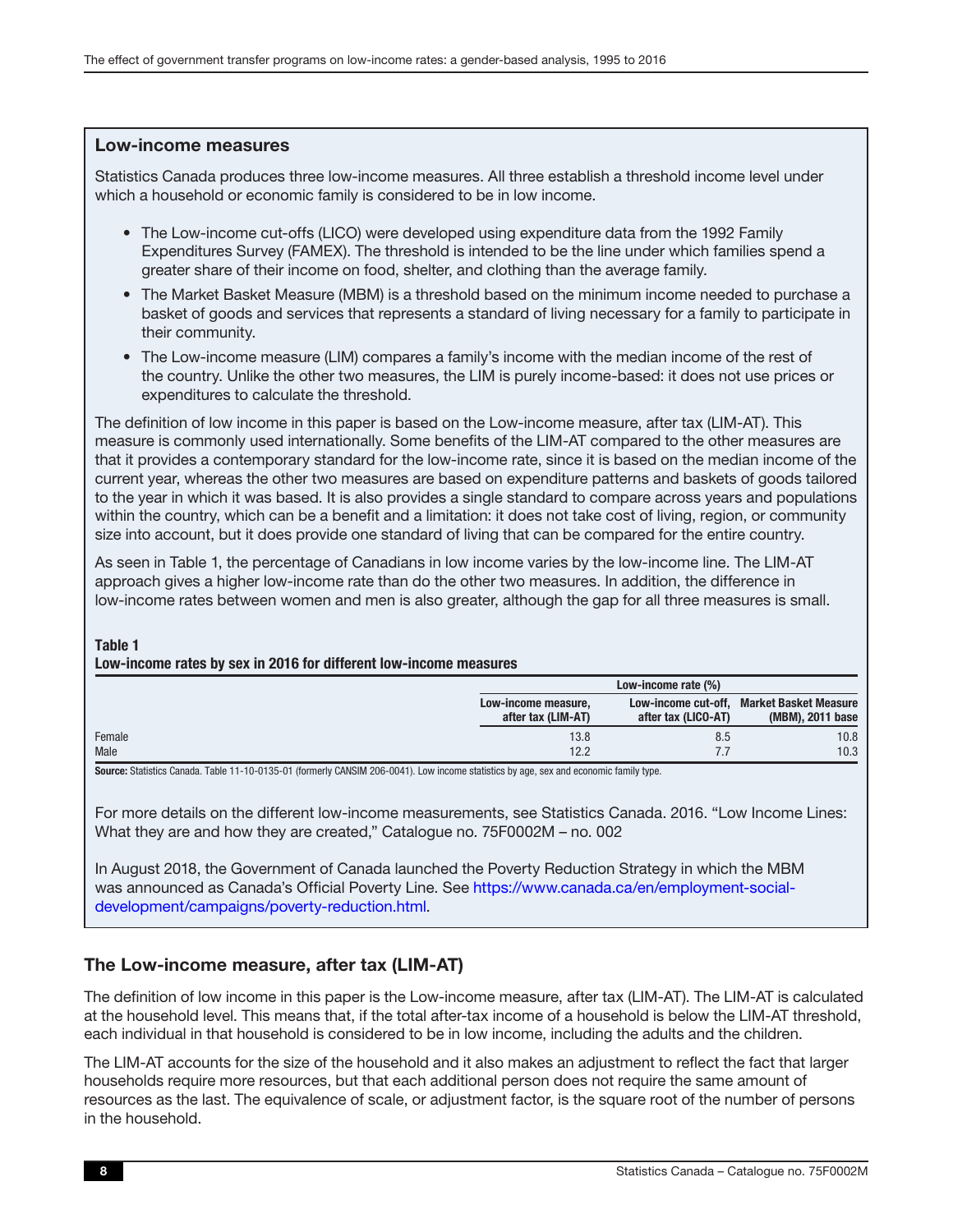<span id="page-8-0"></span>The LIM-AT threshold for a one-person household is defined as 50% of the Canadian median adjusted household after-tax income. For households comprising more than one person, this LIM-AT threshold is multiplied by the adjustment factor (see Table 2).

The LIM is recalculated every year on the basis of the current median adjusted household income. The threshold for being in low income according to the LIM has risen over time because the median income has also risen over time. Hence, the LIM reflects current living standards.

### Table 2 Low-income measure, after tax (LIM-AT) threshold by household size in 2016

| <b>Household size</b> | Low-income measure, after tax |
|-----------------------|-------------------------------|
|                       | dollars                       |
|                       | \$22,657                      |
| 2                     | \$32,042                      |
| 3                     | \$39,243                      |
| 4                     | \$45,314                      |
| $\sim$                | .<br>$\cdots$                 |

Source: Statistics Canada. Table 11-10-0232-01 (formely CANSIM 206-0091). Low income measures (LIMs) by income source and household size in current dollars and 2016 constant dollars.

The household level of analysis of the LIM-AT has both benefits and limitations. In this context, a household refers to one person or a group of individuals living in a dwelling (they can be related or not related). When a household is composed of a couple, a family, or other group that shares resources, it makes sense to measure low income at the household level. For example, in a household composed of a child and two parents, one parent may be the primary caregiver and may not have an income or may have a low income, but it would not generally be logical to say that the primary caregiver is in low income if the working parent has a high salary.

### Calculating the effect of transfer programs on low-income rates

In this paper, the effect of government transfer programs on low-income rates is assessed by calculating a household's income without a particular transfer, and then determining, on the basis of this income, whether they would have been in low income or not. This hypothetical low-income rate is then compared to the real low-income rate. The analysis is simple: it subtracts the value of the government transfers from the household's after-tax income. If this new hypothetical income is below the LIM-AT threshold, the household would have been in low income, and all individuals in the household (adults and children) are considered to be in low income.

This methodology does not account for behavioural effects, i.e., it does not account for changes in labour market or social decisions in response to government transfers. Previous work has used this methodology, which looks at the "direct effect" of transfers, and found that government transfers reduced low-income rates considerably (Heisz and Murphy, 2016; Picot and Myles, 2005; Picot, Morissette and Myles, 2003; Smeeding, 2003; and Blank and Hanratty, 1993). However, researchers have also addressed methodology limitations and have found an overestimation of the effect of transfers on the low-income rate when not accounting for behavioural effects (Kim, 2000). According to Picot and Myles (2005), among seniors, behavioural effects overwhelmed the direct effects measured in this kind of analysis. In other words, if seniors did not have public pensions to rely on, they would work more or save more income during their working years; this would partially offset the income they did not receive from these pensions. Picot and Myles found that the magnitude of these behavioural effects on lowincome rates was smaller among working-age adults and their children (Picot and Myles, 2005). Ben-Shalom, Moffitt and Scholz (2011) found that the overall magnitude of behavioural effects was quite small for American social insurance programs. This included old-age security benefits, which is in contrast to the findings of Picot and Myles.

An additional limitation is that this methodology is not a simulation of a tax-and-transfer model. The same low-income threshold is used to calculate the low-income rate both with transfers and without them. In calculating the low-income rate in the absence of transfers, this methodology does not recalculate the low-income threshold according to the new, lower, median income. Furthermore (assuming no change in income taxes), because people would have lower incomes, many people would be in different income tax brackets and would pay less tax. This is also not taken into account.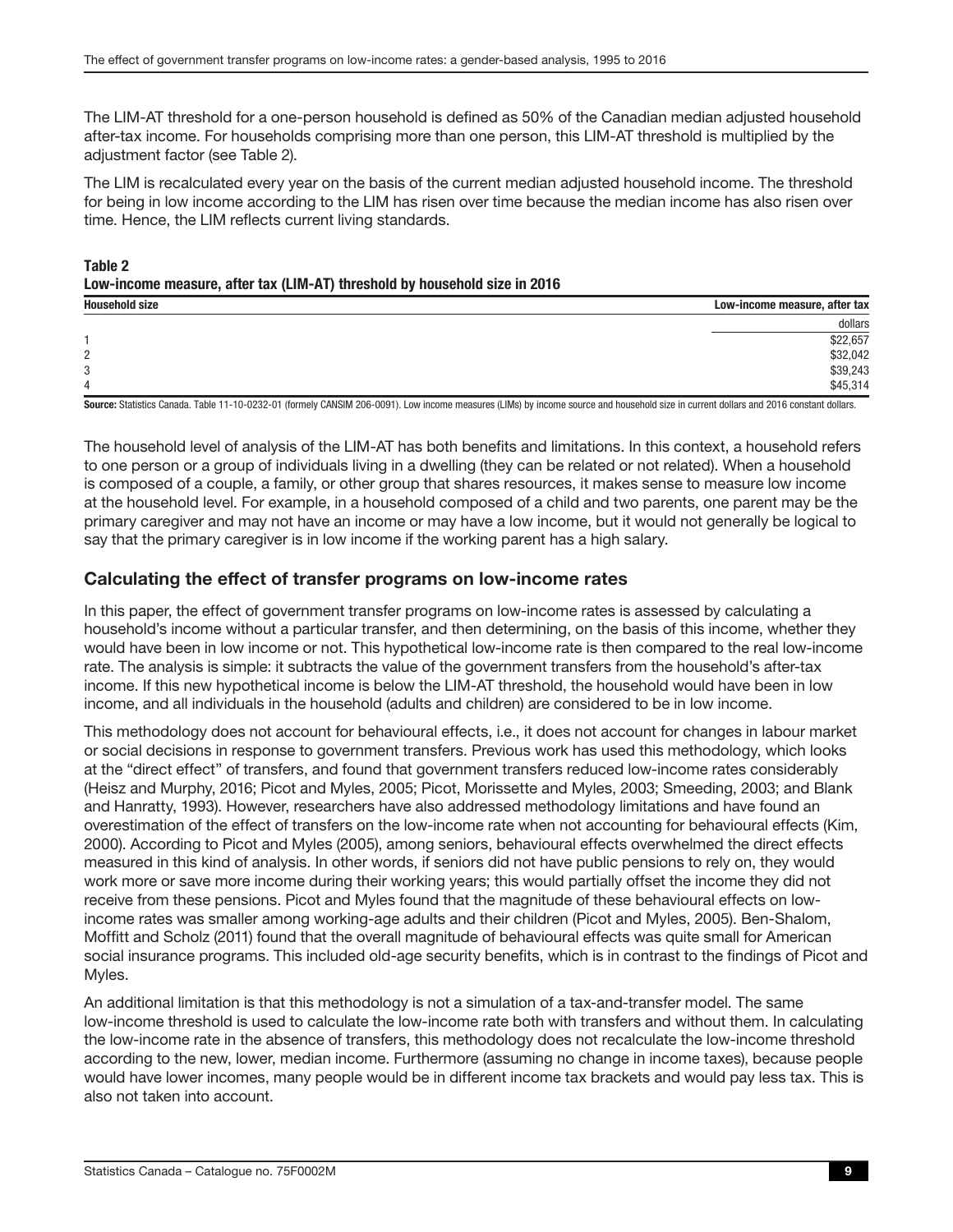<span id="page-9-0"></span>Despite these limitations, the methodology used in this analysis is a useful accounting approach to approximate the importance of government transfers, and for comparing the outcomes of women and men, and different demographic groups. It is also a useful approach to understand to whom each of the transfers is going.

#### Statistical significance of the results

The data used in this paper is weighted to represent the population of Canada. Statistical significance testing analyzes the sample size and weights to identify the sampling error to determine whether the data is likely to correctly represent the real population. Bootstrap hypothesis testing was used to determine whether the differences between percentages for women and men were statistically significant. In the tables and charts in the paper, a star is placed beside the percentages for men if they were found to be statistically significantly different from the value for women, at the 95% confidence level.

### The effect of all government transfers<sup>9</sup> on low-income rates

Chart 1 compares women and men and shows that the low-income rate was higher among women than among men in all years from 1995 to 2016. The low-income rate for women increased from 12.6% in 1995 to 13.8% in 2016. In comparison, the low-income rate of men increased from 11.5% in 1995 to 12.2% in 2016.

A range of government transfers have helped Canadians of all ages over time. Chart 1 also shows that during the period of 1995 to 2016, government transfers reduced the low-income rate of men and women, although this effect has decreased over time. In 1995, the low-income rate of women would have been 30.7% without government transfers versus 12.6% with all transfers, a difference of 18.1 percentage points. In 2016, the low-income rate of women would have been 30.2% without transfers; this rate was 13.8% with the transfers. This is a difference of 16.4 percentage points.

As with women, government transfers reduced low-income rates of men over the 1995-to-2016 period.

Government transfers also mitigated the disparity in low-income rates between women and men. In 2016, without government transfers the difference between the low-income rates of women and men would have been 3.8 percentage points. With the actual transfers, the difference was 1.6 percentage points. The differences in low-income rates between women and men with and without transfers were statistically significant for all years from 1995 to 2016 (see Table A1 in the appendix).

<sup>9.</sup> Analysis that involves comparing low-income rates with all transfers and without all transfers includes transfers that are not individually examined in this paper. Here, provincial transfers and smaller federal transfers are included in the value of transfers subtracted from household income.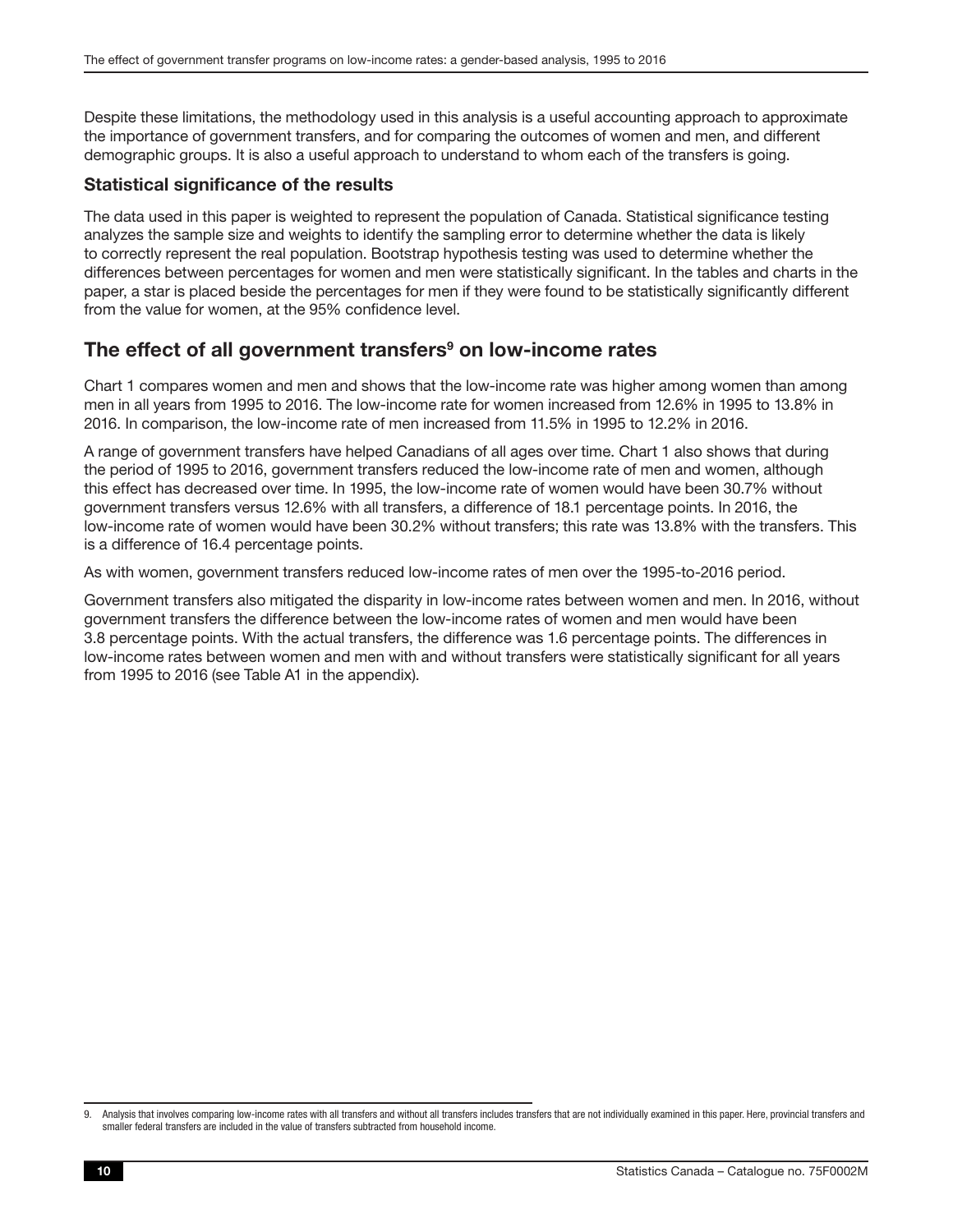

#### <span id="page-10-0"></span>Chart 1 Low-income rates of individuals by sex, all ages, with and without transfers, 1995 to 2016

Source: Statistics Canada, a combination of the Survey of Consumer Finances (SCF) and the Survey of Labour and Income Dynamics (SLID) from 1995 to 1997, the SLID from 1998 to 2011, and the Canadian Income Survey (CIS) from 2012 to 2016.

#### The effect of transfers by economic family type

Women in different family situations can be at a greater risk than men in the same situations to fall below the low-income threshold. In particular, women with children and women who are not in a couple are at a much higher risk of low income.

This analysis looks specifically at economic family type. A household may include multiple economic families. Low income according to the LIM-AT is based on household size, which is one person or a group of people living in a dwelling. An economic family is a group of two or more people related by blood, marriage, common-law partnership, adoption, or a foster relationship, living in a dwelling. Therefore when disaggregating low-income rates into economic family types, it is important to be aware that households may also contain individuals who are not related to the economic family(ies) in that household. The fact that a certain economic family type is more likely or less likely to live in a household with other economic families or with individuals to whom it is not related could affect comparisons of low-income rates among the different economic family types.

In the analysis in this paper, for elderly and non-elderly unattached people and couples, there are no other members in the economic family. In other words, they do not live with any other relatives. For female lone-parent families, male lone-parent families, and couples with children, these economic family types include the parent(s), children, and could include other relatives in the household. Any of these economic families could be living in a household with other unrelated economic families or individuals.

Chart 2 shows low-income rates by economic family type. Being unattached<sup>10</sup> increases the risk of being below the low-income threshold for both women and men. In 2016, unattached elderly<sup>11</sup> women had a low-income rate of 34.3%, and unattached non-elderly women had a low-income rate of 30.0%. In comparison, unattached elderly men had a low-income rate of 32.5%, and unattached non-elderly men had a low-income rate of 25.8%. Couples had the lowest rates of low income among all economic family types: 8.7% for elderly couples and 7.5% for non-elderly couples. The low-income rates of non-elderly unattached women and non-elderly unattached men

<sup>10.</sup> Here and for the remainder of the results, the term "unattached" refers to individuals who are not living in a couple. They may be living alone, they may be living with their children, or they may be living with non-relatives.

<sup>11.</sup> Seniors/elderly are aged 65 and older.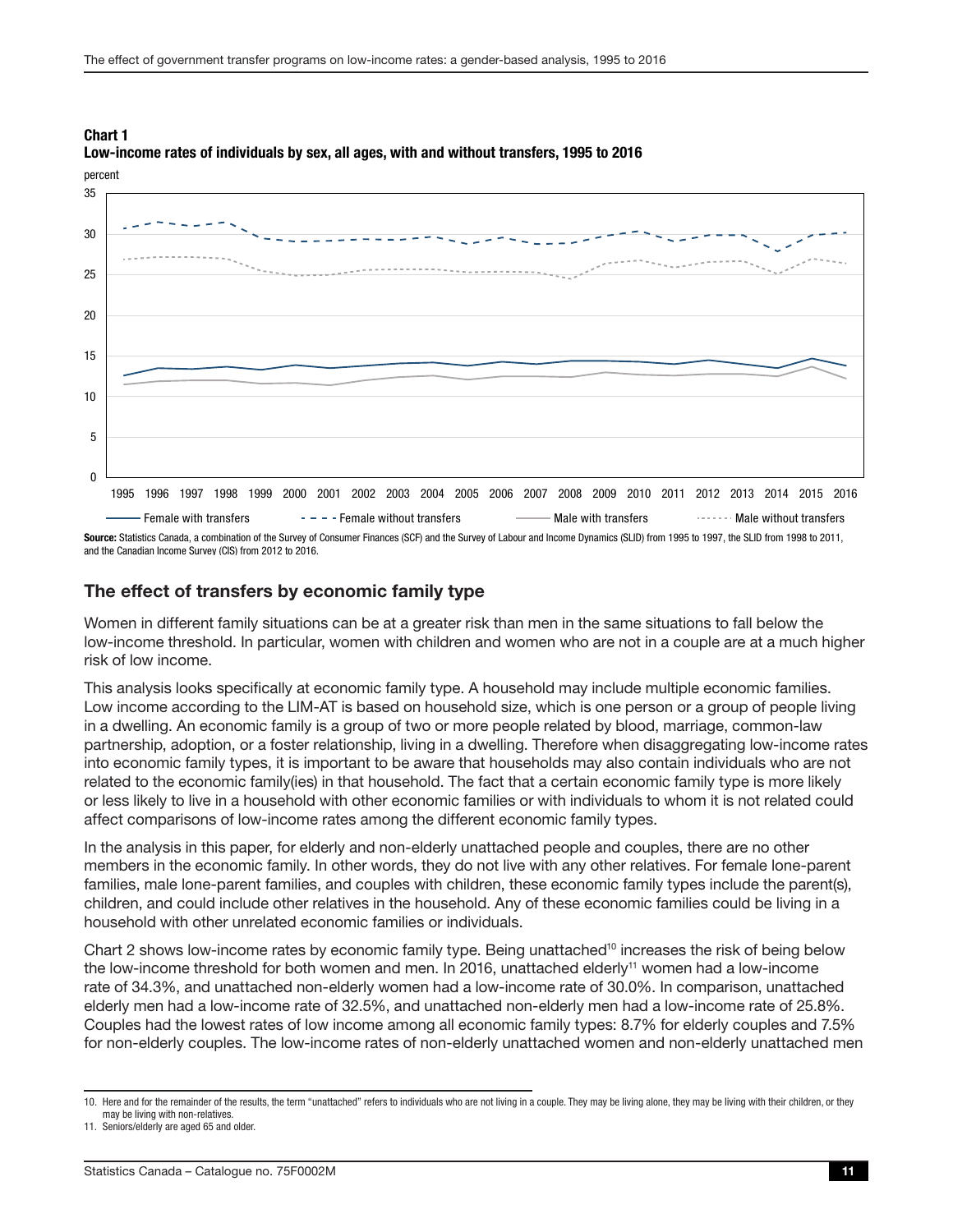were statistically significantly different with and without transfers. The difference between elderly and non-elderly unattached women and couples was statistically significant with and without transfers. The low-income rates of elderly unattached women and elderly unattached men were only statistically significantly different for the rates without transfers.

The largest difference between women and men was observed when comparing lone-parents. In 2016, the low-income rate was higher among female lone-parent families than among any other family type, at 39.7%. In comparison, male lone-parent families had a low-income rate of 13%. These low-income rates apply to the lone-parent as well as this parent's children. The low-income rates of female lone-parent families and male lone-parent families were statistically significantly different both before and after transfers, as were the rates of female lone-parent families and couples.

Previous research supports this finding that marital / couple status and living arrangements affect low income. Research looking at low-wage workers found that 14% to 19% of married women were in low income and that 35% to 80% women not in a couple were in low income. Among both low-wage workers and the total population, unattached people, people living alone, and lone-parents were found to be most vulnerable to low income (Chung, 2004). A much greater percentage of lone mothers are in low income compared to lone fathers. Differences in the overall characteristics of lone mothers compared to lone fathers may account for a part of these differences in low-income rates of lone-parent families.





\* significantly different from women, at p<0.05

Note: Additional categories of other economic family types are not shown. Female lone-parent families, male lone-parent families, and non-elderly couple with children families may include other relatives. Children are defined as under 18.

Source: Statistics Canada, Canadian Income Survey, 2016.

In addition to having the highest low-income rates, the largest effect of government transfers was observed for elderly people and female lone-parent families. In a subsequent section, it will be shown that the retirement transfer programs had an important impact on low income among seniors. Chart 2 shows that, for unattached senior women, the low-income rate without transfer programs would have been 77.1% while it was 34.3% with transfers, a difference of 42.8 percentage points. Similarly, for unattached senior men, the difference in low-income rates without and with transfers was 38.9 percentage points, and for senior couples the difference was 44.6 percentage points. Due to government transfers, senior couples had the lowest low-income rate of any economic family type.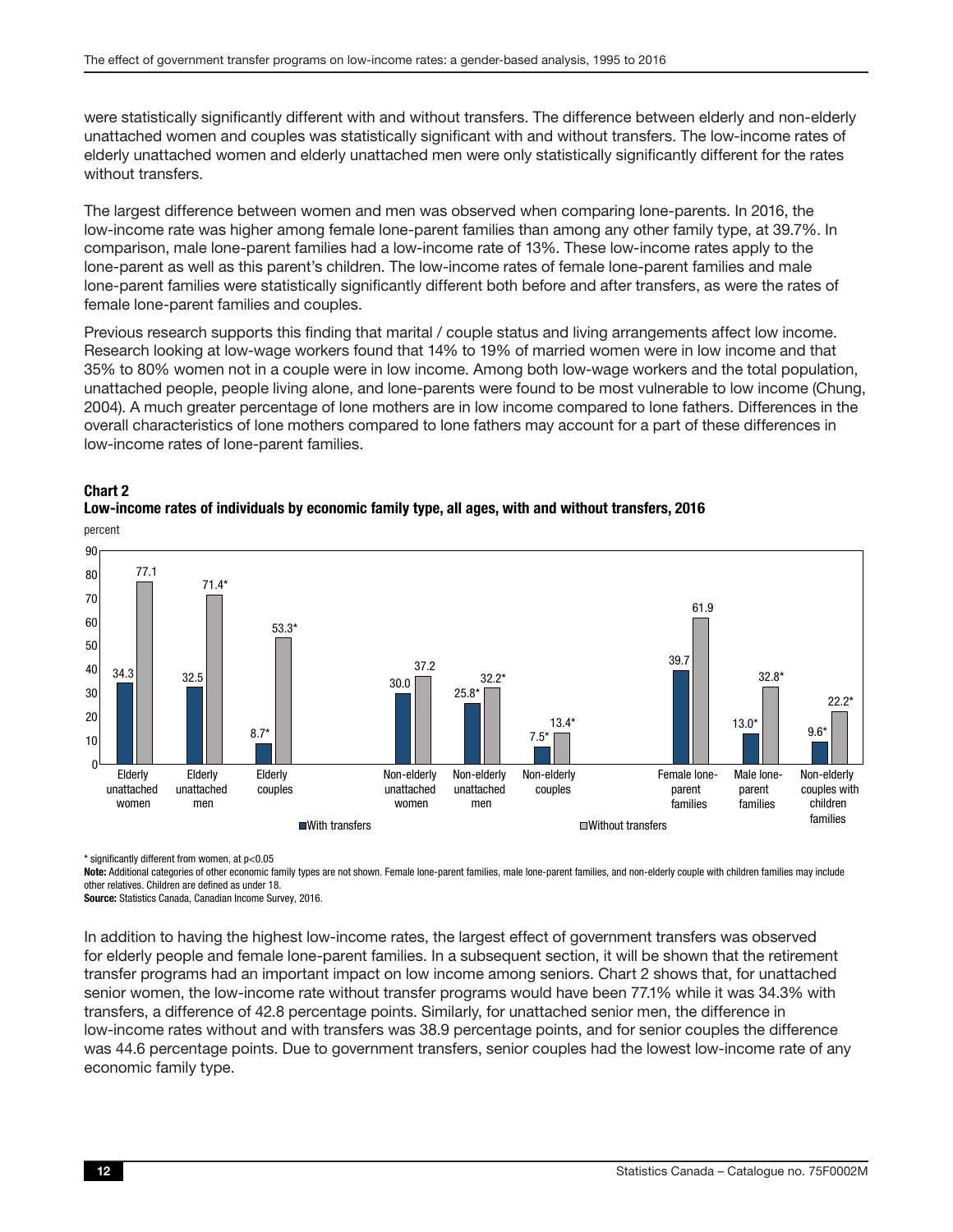<span id="page-12-0"></span>The effect of transfer programs was also large for female lone-parents. Without the transfers, the low-income rate for female lone-parents and their families would have been 61.9%. With the transfers, the low-income rate of these households was 39.7%, a reduction of 22.2 percentage points.

### The effect of government transfers on low-income rates by socio-demographic characteristics

Low-income rates also vary according to demographic characteristics. Age, education, being employed or unemployed, or living in a rural or urban area may have an influence on low-income rates. Similarly, those with different socio-demographic characteristics may receive a greater or lesser amount in government transfers. This section will look at the effect of government transfers on the low-income rates of different groups. All government transfers are included in this section.12

#### Age

Table 3 shows that girls aged 4 years old and younger as well as elderly women of 85 years and older are more at risk than other girls and women of being in low income. In 2016, the low-income rate of girls from birth to age 4 was 18.9% while it was 24.5% for women aged 85 years and older.

It is among seniors that government transfers had the greatest effect in terms of reducing low-income rates. For women aged between 65 and 69 years old, the low-income rate would have reached 48.8% without transfers compared to 12.7% with the transfers. For those aged 85 and older, the low-income rate without transfers would have been 67.4% compared to 24.5% with the transfers.

Low-income trends by age group were similar for girls and women and boys and men with some exceptions for seniors. However, these differences in low-income rates were only statistically significant for the 0-to-4 and 5-to-9 age groups for before and after transfers, and the 20-to-24 age group for without transfers only. For these age groups the low-income rates among girls and women were higher than for boys and men. Previous research found that the wage gap between women and men was larger for older women, and became larger among older age groups (Rodgers, 2006 and Drolet and Mumford, 2012).

|                | Female |                | <b>Male</b>                                     |         |
|----------------|--------|----------------|-------------------------------------------------|---------|
|                | With   | <b>Without</b> | With<br>transfers transfers transfers transfers | Without |
|                |        | percent        |                                                 |         |
| 0 to 4 years   | 18.9   | 35.2           | $16.6*$                                         | $32.8*$ |
| 5 to 9 years   | 13.2   | 31.0           | $12.8*$                                         | $27.8*$ |
| 10 to 14 years | 12.9   | 27.0           | 11.9                                            | 26.5    |
| 15 to 19 years | 13.9   | 25.7           | 14.3                                            | 25.6    |
| 20 to 24 years | 15.9   | 24.0           | 11.5                                            | $18.0*$ |
| 25 to 29 years | 13.0   | 20.9           | 9.8                                             | 17.5    |
| 30 to 34 years | 11.7   | 21.9           | 11.4                                            | 19.7    |
| 35 to 39 years | 12.5   | 23.3           | 10.8                                            | 20.7    |
| 40 to 44 years | 12.0   | 22.2           | 10.1                                            | 19.4    |
| 45 to 49 years | 11.5   | 21.3           | 10.4                                            | 18.9    |
| 50 to 54 years | 11.5   | 17.0           | 12.1                                            | 19.5    |
| 55 to 59 years | 11.6   | 21.9           | 14.1                                            | 20.8    |
| 60 to 64 years | 16.7   | 31.8           | 14.0                                            | 24.8    |
| 65 to 69 years | 12.7   | 48.8           | 13.5                                            | 39.8    |
| 70 to 74 years | 15.3   | 58.7           | 11.1                                            | 49.6    |
| 75 to 79 years | 16.1   | 59.7           | 12.1                                            | 58.6    |
| 80 to 84 years | 20.0   | 66.7           | 9.3                                             | 59.9    |
| 85 and older   | 24.5   | 67.4           | 12.6                                            | 58.8    |

#### Table 3 Low-income rates of individuals by sex and age group, with and without transfers, 2016

 $*$  significantly different from women, at  $p<0.05$ 

Source: Statistics Canada, Canadian Income Survey, 2016.

<sup>12.</sup> Although low-income rates for an individual may represent the low-income rate of each individual's household, not all members of a household will share the same characteristics. For example, education level or Aboriginal status may not be the same for a woman and her partner.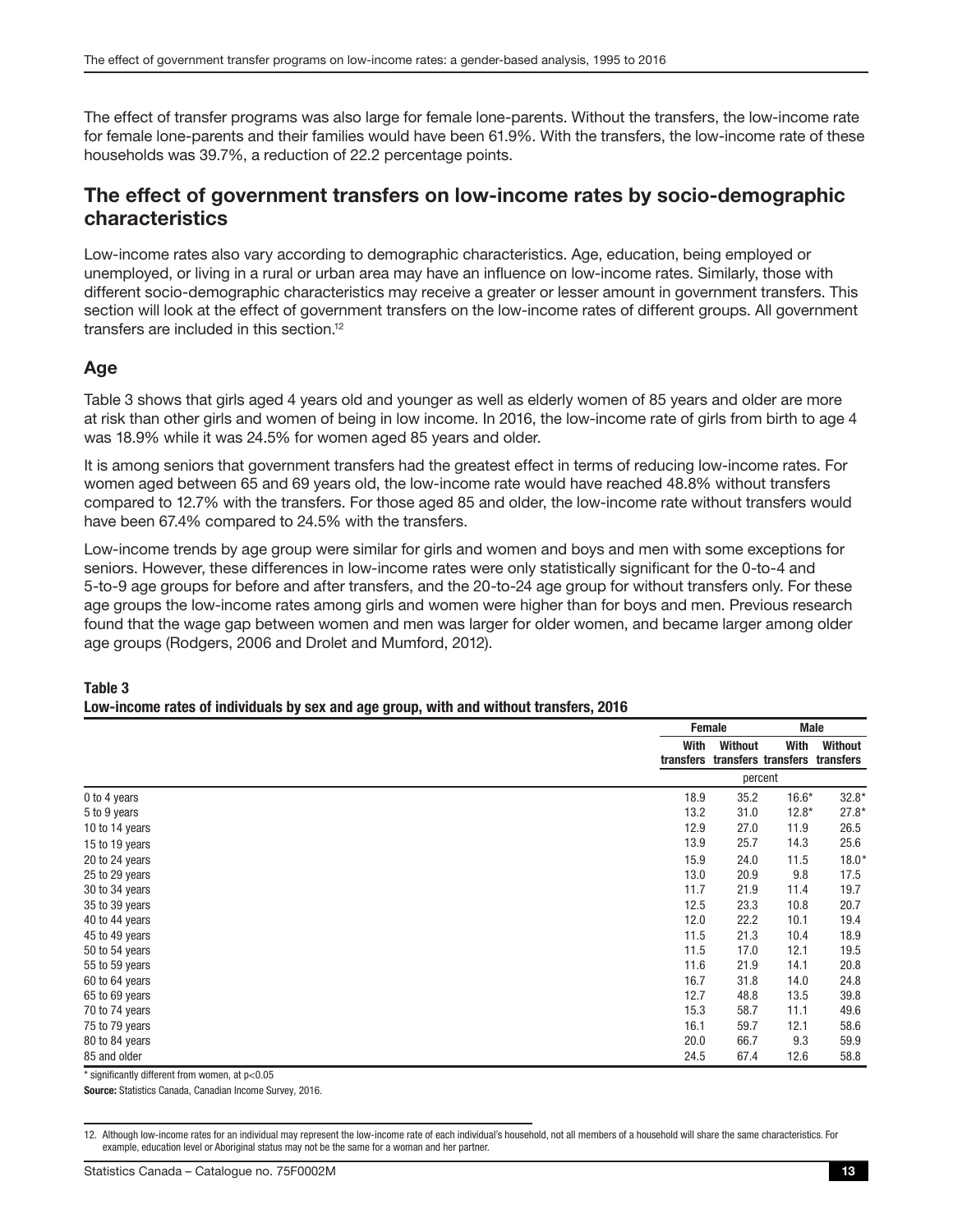#### <span id="page-13-0"></span>Labour force status<sup>13</sup>

Chart 3 shows low-income rates for select labour force statuses. The largest low-income rate by labour force status was observed for women who were unemployed either part-year or full-year<sup>14</sup> Women employed all year had the lowest low-income rates.

Labour force status is the only demographic variable in this paper where men had statistically significantly higher low-income rates than women in some categories. For most categories, the low-income rates of women and men were within 1.6 percentage points. Unemployed men and men not in the labour force all year had higher low-income rates with and without transfers than women, although for unemployed women and men, the difference in low-income rate was not statistically significant.

With transfers, the low-income rate among men not in the labour force all year was 3.7 percentage points higher than for women. For those employed, women and men had similar low-income rates after transfers.

In 2016, government transfers reduced low income among women who were unemployed all year by a large amount, from 54.3% to 32%. The next largest effect was on women who were not in the labour force all year; transfers reduced low-income among this group from 47.1% to 25.3%.

Labour force participation, part-time or full-time status, and type of occupation are also correlated with low income, although these variables are not included in this analysis. Labour force participation is lower among women than men, although this gap has been decreasing over time. In 2015, this difference was 8.9 percentage points (Moyser, 2017). When looking at type of occupation, traditional occupations for women (e.g., services, sales, clerical) have lower wages, and women have on average fewer years of experience because they are more likely to take time off for family reasons (Chung, 2004).

<sup>13.</sup> Only women and men aged 16 to 69 and working women and men aged 70 and older are included.

<sup>14.</sup> "Full-year" and "part-year" refer to the number of weeks employed during the year. In the CIS, "full-year" means 52 weeks, and "part-year" means 1 to 51 weeks.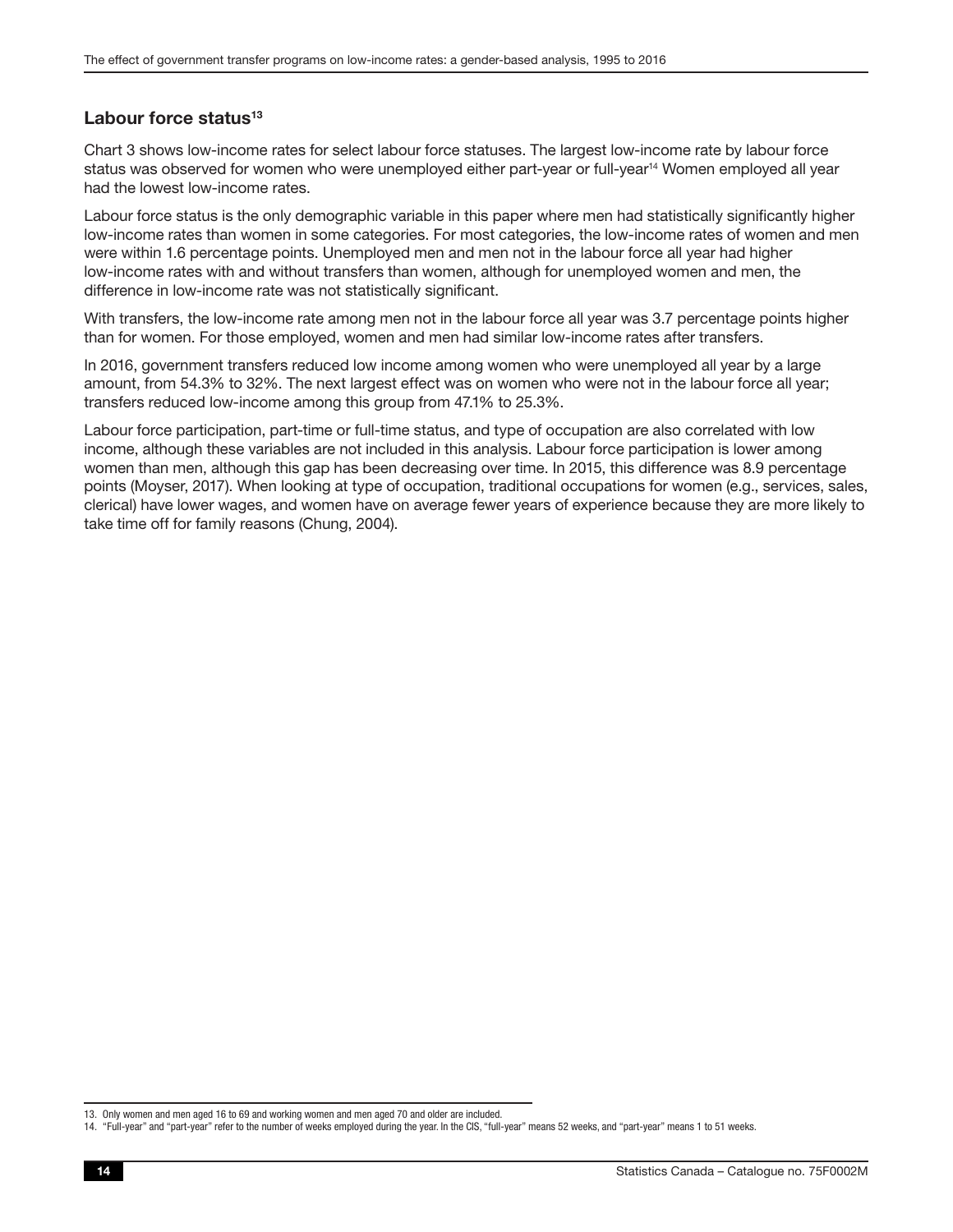

#### <span id="page-14-0"></span>Low-income rates of individuals by sex and selected annual labour force status, aged 16 and older, with and without transfers, 2016

percent

\* significantly different from women, at p<0.05

Note: Only women and men aged 16 to 69 years old and working women and men aged 70 and older are included.

Source: Statistics Canada, Canadian Income Survey, 2016.

### Education level<sup>15</sup>

As seen in Chart 4, low-income rates are negatively correlated with education: the low-income rate is lower for women and men with more education. Women with less than a high school diploma had a low-income rate of 24.8% in 2016 while those with a university education had a low-income rate of 8.7%.

For less than a high school diploma, the difference between women and men was not statistically significant. For the other categories, the difference in low-income rates for women and men decreased for higher levels of education. For high school or partial postsecondary education, the gap was 2.3 percentage points. For non-university postsecondary, the gap was 1.9 percentage points, and for university educated there was no gap.

Transfers had a large effect on people with less than a high school diploma, reducing low income among women by 31.6 percentage points. Transfers reduced low income among this category for men by 26.1 percentage points. This group still had the highest level of low income, with 24.8% for women and 19.8% for men. The effect of government transfers on low-income rates actually increased the gap in low-income rates between men and women by a small amount for high school or partial postsecondary, and non-university postsecondary.

<sup>15.</sup> Individuals aged 16 and older are included in this section.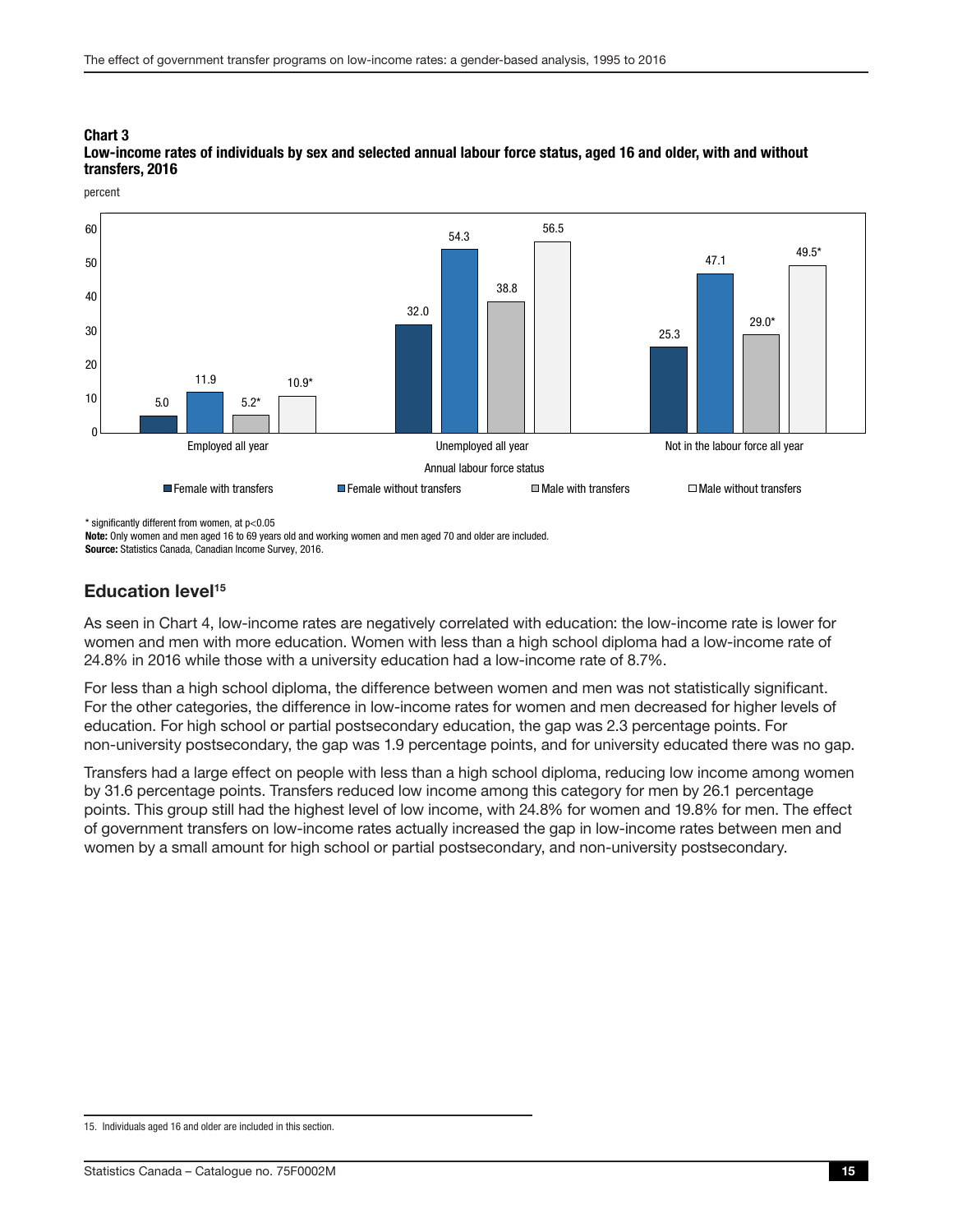#### <span id="page-15-0"></span>percent Low-income rates of individuals by sex and level of education, aged 16 and older, with and without transfers, 2016



\* significantly different from women, at p<0.05 Source: Statistics Canada, Canadian Income Survey, 2016.

#### Immigration status<sup>16</sup>

In 2016, women who immigrated<sup>17</sup> to Canada had a low-income rate of 14.9% while Canadian-born women had a rate of 13.2%. Low-income rates were 1.7 percentage points higher for immigrant women. As shown in Chart 5, the impact of government transfers were similar for both immigrant and Canadian-born women in 2016. Low-income rates were higher for women than men, and this gap was reduced by the transfers for both landed immigrants and Canadian-born individuals. For landed immigrants, this difference between low-income rates of women and men was not statistically significant with or without transfers. Picot and Lu (2017) used the Longitudinal Immigration Database and found that during the 2000s, half the immigrants in low income were in chronic low income (having family low income for five consecutive years or more). Future longitudinal analyses could examine the effect of government transfers on chronic low income.

<sup>16.</sup> Individuals aged 16 and older are included in this section.

<sup>17.</sup> Landed immigrants.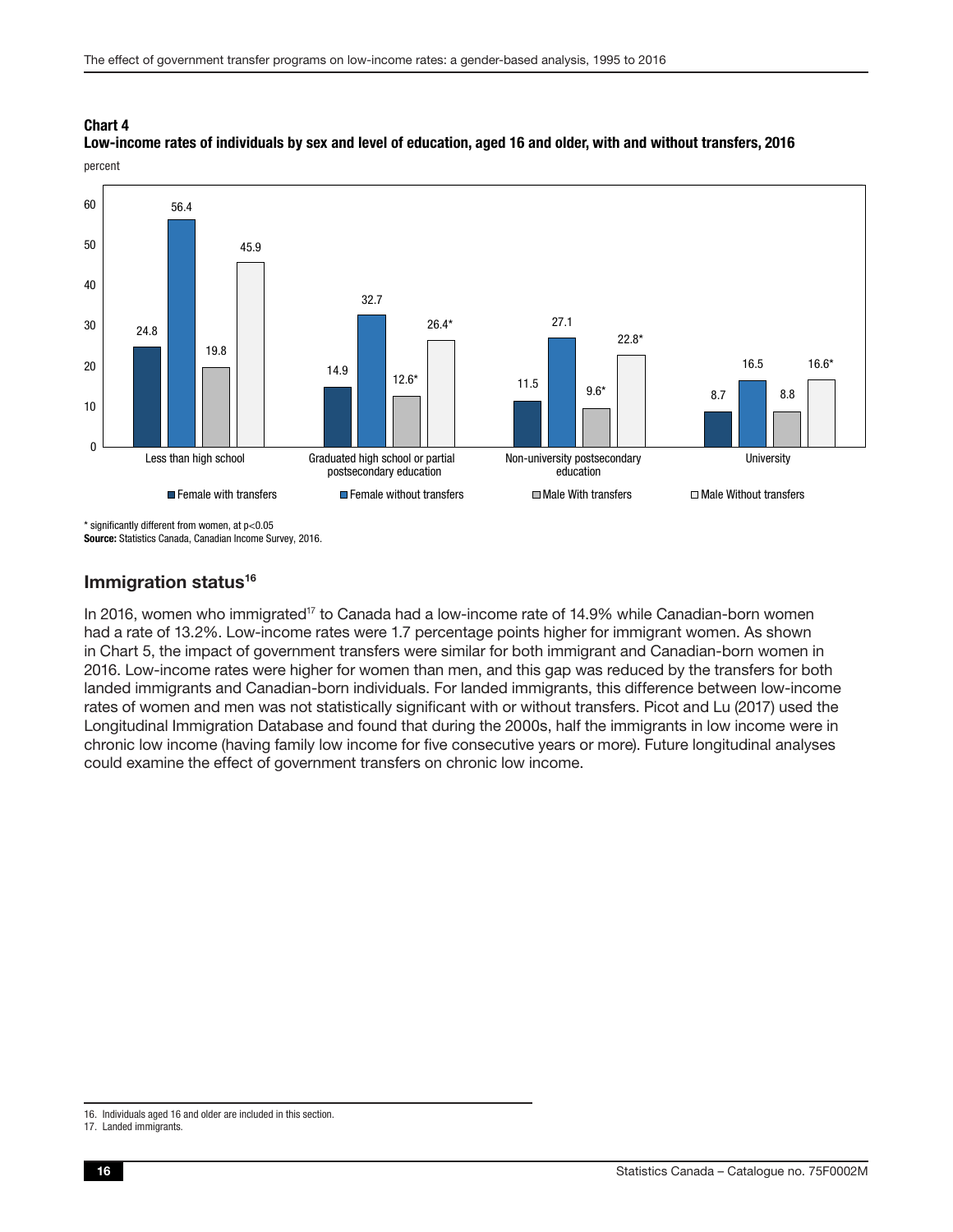

<span id="page-16-0"></span>percent Low-income rates of individuals by sex and immigration status, aged 16 and older, with and without transfers, 2016

\* significantly different from women, at p<0.05

Source: Statistics Canada, Canadian Income Survey, 2016.

### Aboriginal group<sup>18</sup>

The CIS does not include individuals living on reserves or in the Territories. In addition, the weighted population in the CIS of First Nations people, Métis and Inuit is quite different than the population counted in the 2016 Census. This is likely due to the fact that the sample size of Aboriginal people in the CIS is small, particularly the sample size of Inuit people.

In 2016, First Nations women had considerably higher low-income rates than non-Aboriginal women. Métis women had a higher low-income rate than non-Aboriginal women, and the low-income rate for Inuit women was slightly lower than for non-Aboriginal women. Chart 6 shows that, First Nations women had a low-income rate of 27.0% compared to 15.6% for Métis women and 13.5% for Inuit women. Non-Aboriginal women had a low-income rate of 13.7%. One possible contributor to the differences between low-income rates among Aboriginal and non-Aboriginal women is that Aboriginal women are less likely to be employed than non-Aboriginal women (Arriagada, 2016).

There was no statistically significant difference in low-income rates between women and men for any of the categories in this analysis.

Government transfers reduced the low-income rate among First Nations women by 14.8 percentage. Transfers also reduced the low-income rate among Métis women by 14.7 percentage points and by 30.5 percentage points among Inuit women. Statistical significance testing was only performed on the difference in low-income rates between women and men.

<sup>18.</sup> Individuals aged 16 and older are included in this section.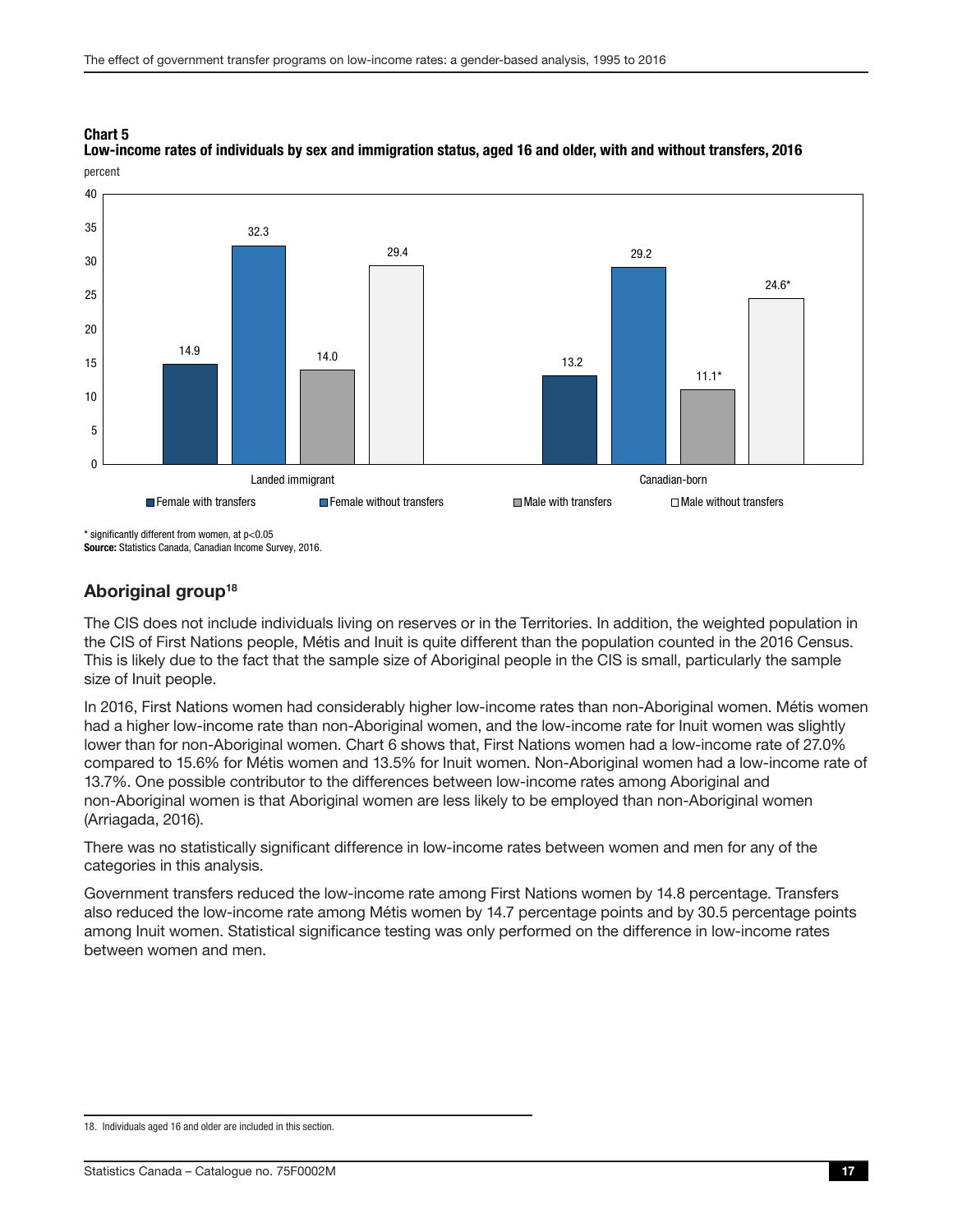#### <span id="page-17-0"></span>Low-income rates of individuals by sex and Aboriginal group, aged 16 and older, with and without transfers, 2016 percent



Source: Statistics Canada, Canadian Income Survey, 2016.

#### **Province**

Looking at Table 4, in 2016, low-income rates of women and girls by province varied from a high of 17.6% in Newfoundland and Labrador to a low of 7.9% in Alberta. For the most populated province, Ontario, the low-income rate for women was 15%, slightly higher than the national average. The low-income rates of men were not statistically significantly different than those of women in all provinces except Alberta after transfers, where men had a higher low-income rate than women, and Ontario and Saskatchewan before transfers, where women had a higher low-income rate than men.

Transfer programs reduced the gap in low-income rates between provinces. The effect of transfer programs was highest for the provinces with the highest low-income rates.

#### Table 4 Low-income rates of individuals by sex and province, all ages, with and without transfers, 2016

|                             |      | Women          | Men                                             |         |
|-----------------------------|------|----------------|-------------------------------------------------|---------|
|                             | With | <b>Without</b> | With<br>transfers transfers transfers transfers | Without |
|                             |      |                | percent                                         |         |
| Newfoundland and Labrador   | 17.6 | 38.6           | 13.6                                            | 33.7    |
| <b>Prince Edward Island</b> | 16.9 | 37.5           | 11.7                                            | 33.3    |
| <b>Noval Scotia</b>         | 16.3 | 35.0           | 15.9                                            | 32.9    |
| <b>New Brunswick</b>        | 16.1 | 36.2           | 13.3                                            | 31.9    |
| Quebec                      | 14.7 | 35.7           | 13.4                                            | 31.8    |
| Ontario                     | 15.0 | 30.0           | 12.2                                            | $25.1*$ |
| Manitoba                    | 13.6 | 29.8           | 13.0                                            | 27,1    |
| Saskatchewan                | 12.7 | 25.5           | 10.6                                            | $21.6*$ |
| Alberta                     | 7.9  | 21.3           | $8.2*$                                          | 18.9    |
| <b>British Columbia</b>     | 12.9 | 27.2           | 12.8                                            | 25.1    |

\* significantly different from women, at p<0.05

Source: Statistics Canada, Canadian Income Survey, 2016.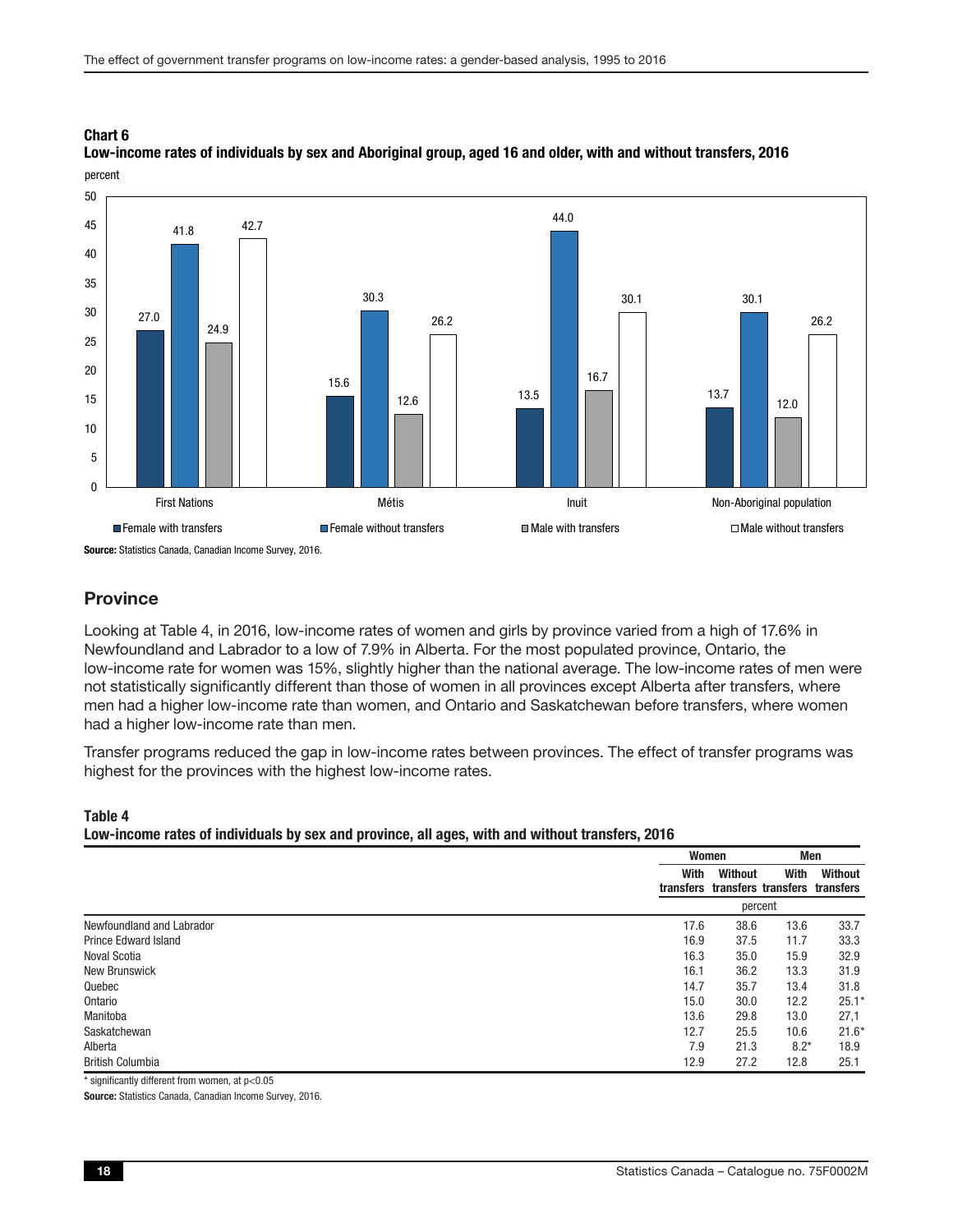### <span id="page-18-0"></span>Rural and urban areas

Chart 7 shows that low-income rates were higher in rural areas. With a rate of 14.4%, women and girls living in rural areas were more likely than women in urban areas to live in low income.

Government transfers helped reduce the low-income rates in both rural and urban areas. Without government transfers, low-income rates of women in rural areas would have been 30.5% while, for those living in urban areas, low-income rates would have been 28.9%. The low-income rates for women and men were not statistically significantly different for rural areas with transfers and for urban areas without transfers.

#### Chart 7

percent Low-income rates of individuals by sex and by rural and urban areas, all ages, with and without transfers, 2016



\* significantly different from women, at p<0.05

Source: Statistics Canada, Canadian Income Survey, 2016.

### Statistical analysis of how specific transfer programs have affected low income over the period of 1995 to 201619

This section of the paper will review individual federal government transfer programs and their effect on the low-income rate of the targeted group. The government transfers included in this analysis are Old Age Security (OAS) and Guaranteed Income Supplement (GIS) benefits, Canada Pension Plan and Quebec Pension Plan (CPP/QPP) benefits, child benefits, social assistance benefits, Employment Insurance (EI) benefits, the Working Income Tax Benefit (WITB), and the Goods and Services Tax (GST) / Harmonized Sales Tax (HST) credit. The effects of each program are examined by looking at their targeted group: seniors, couples with children, lone-parent families, etc.

Among these transfer programs, OAS/GIS and CPP/QPP are the largest programs in terms of total benefits allocated. In 2016/17, the total amount of payments for OAS/GIS was \$48.2 billion, and \$42.5 billion for CPP/QPP. Child benefits overtook EI in 2016/17, at \$22.1 billion, while EI was \$20.7 billion. This was a \$4.0 billion increase in child benefits, due to the new Canada Child Benefit (Department of Finance Canada, 2017a; Treasury Board of Canada Secretariat, 2017). In 2016/17, the total amount of GST/HST credits paid out was \$4.3 billion (Canada Revenue Agency, 2017c). In 2016 the total amount of payments for the WITB was \$1.1 billion (Department of Finance Canada, 2017b). Social assistance programs are administrated by the provinces. In 2016/17 the amount

<sup>19.</sup> See Appendix for detailed tables.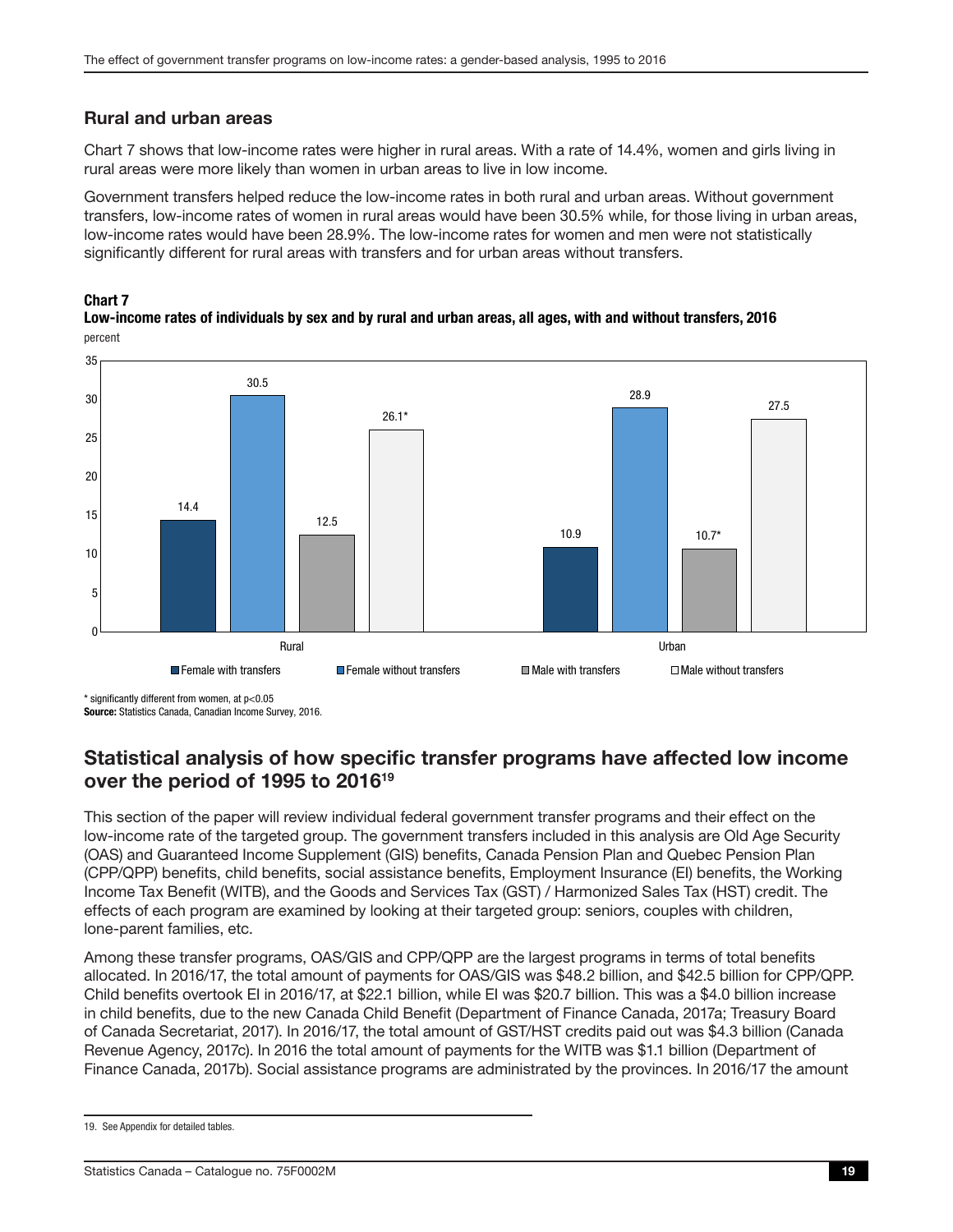of the Canada Social Transfer was \$13.3 billion. This transfer to provinces provides funding for social assistance, social services, post-secondary education, and child development and childcare. Other federal transfer payments also contribute to social assistance (Department of Finance Canada, 2018).

In 2016, for women, the GST/HST credit had the largest number of recipients, followed by CPP/QPP benefits, then child benefits, then OAS/GIS, social assistance, EI, and the WITB. For men, GST/HST benefits and CPP/QPP benefits also had the greatest number of recipients, followed by OAS/GIS, EI, child benefits, the WITB, and social assistance.<sup>20</sup> There were more female than male recipients for all of the transfers except EI and the WITB. Twice as many women as men received social assistance and four times as many women received child benefits.

The effects of these programs on the low-income rate were also different. OAS/GIS and CPP/QPP benefits had the largest effects in terms of reducing low-income rates for women. These were followed by child benefits, social assistance and EI. The WITB and the GST/HST credit had marginal effects. Total income from EI and social assistance fell after the 1990s, and average benefit rates from these programs also declined. Consequently, social assistance became less effective after this time. Income from child benefits increased over time, and consequently became more effective over time (Heisz and Murphy, 2016).

As shown in Chart 8, in 2016, the low-income rate among women was 13.8% and for men was 12.2%, all transfer programs applied. A comparison of low-income rates for each transfer excludes the transfer in question while holding all other transfers constant. The full length of each bar represents the low-income rate that would have been the case without the transfer. We see that OAS/GIS reduced the low-income rate by 4.1 percentage points for women and 3.1 percentage points for men. For CPP/QPP benefits it was 4.6 percentage points for women and 3.4 for men. Social assistance was 1.3 for women and 1.1 for men. EI was 1.5 for both women and men and WITB was 0.1 for both women and men. The GST/HST credit was 0.6 for women and 0.4 for men.

### Chart 8 The effect of each transfer on reducing low-income rates of individuals by sex, all ages, 2016



percent

Actual low-income rate with all transfers Difference between low-income rates without and with transfers

\* significantly different from women, at p<0.05

Source: Statistics Canada, Canadian Income Survey, 2016.

<sup>20.</sup> Weighted from CIS responses.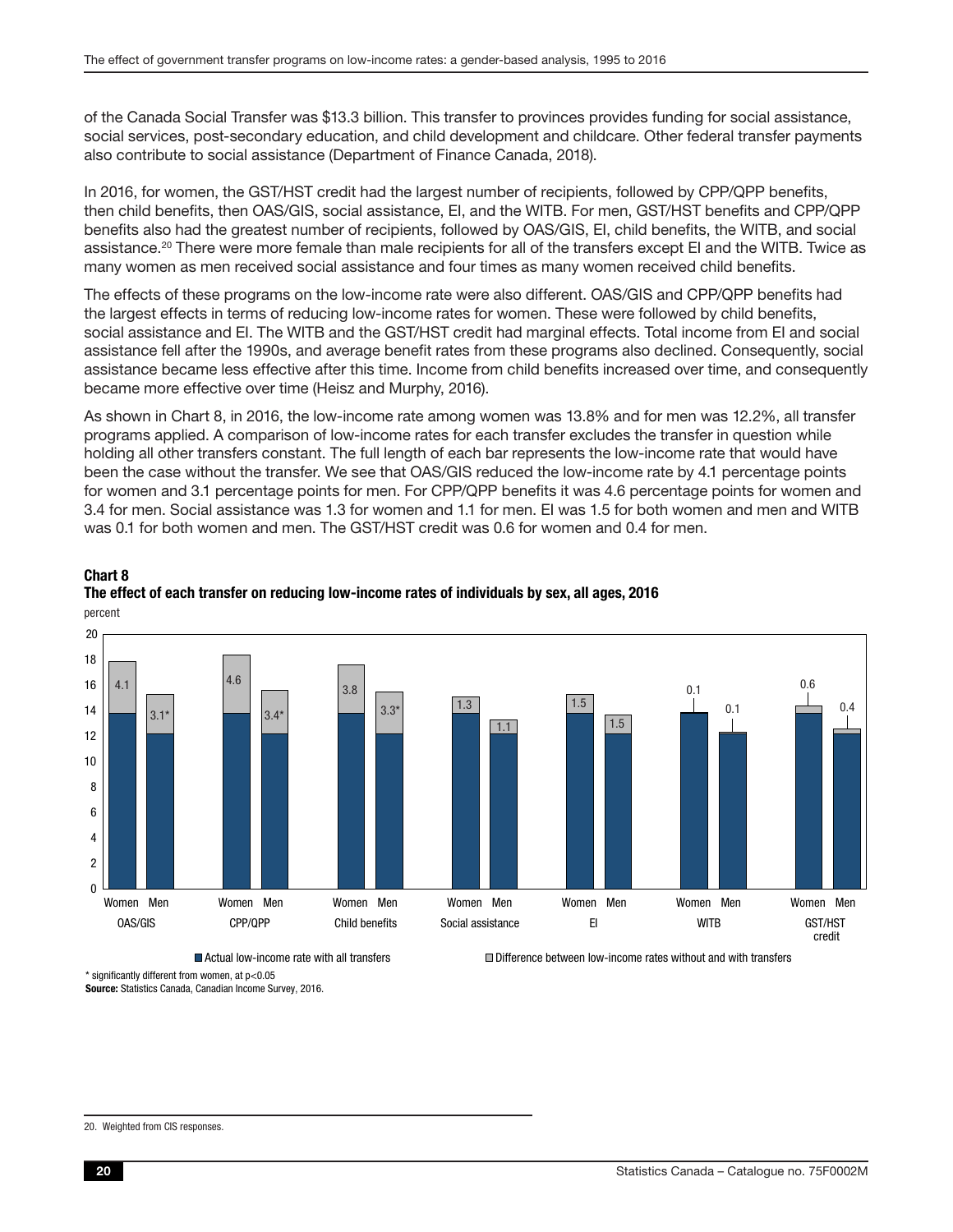### <span id="page-20-0"></span>Old Age Security (OAS) and Guaranteed Income Supplement (GIS) benefits and Canada Pension Plan (CPP) and Quebec Pension Plan (QPP) benefits

Introduced in 1965, the Old Age Security (OAS) program along with the Canada Pension Plan (CPP) and the Quebec Pension Plan (QPP) are the basis of the public retirement income system in Canada. The OAS program provides a base income for seniors aged 65 and older while the Guaranteed Income Supplement (GIS) provides additional benefits to low-income OAS recipients. CPP and QPP are retirement pensions to which individuals contribute during their working years. It is intended to provide a partial replacement of eligible earnings at the time of retirement. CPP also includes survivor benefits and a disability pension for individuals who cannot continue regular work at their job.<sup>21</sup>

In 2011, 96.5% of Canadians aged 65 years and older received OAS/GIS and 92.1% received CPP/QPP (Heisz and Murphy, 2016). This percentage was likely similar in 2016. In 2016, approximately 3,024,000 women received OAS/GIS and 2,474,000 men received it. That year approximately 3,804,000 women and 3,344,000 men received CPP/QPP.22

CPP/QPP and OAS/GIS programs are indexed to the consumer price index (CPI) in order to maintain parity with the cost of living. OAS rates are recalculated four times a year on the basis of the CPI. OAS benefits remain the same when the cost of living decreases (Government of Canada, n.d.a). Other than this indexing, the average benefit of these programs has not changed in the time period covered by this paper (Heisz and Murphy, 2016).

Most Canadians aged 65 years and older are eligible for OAS. In 2017, seniors with an annual income under \$121,314 were eligible for an OAS pension. The pension amount depends on a person's income as well as on how long they have lived in Canada. The maximum OAS monthly pension from October to December 2015 was \$569.95. Individuals with low incomes are eligible to also receive GIS payments. The maximum monthly GIS in January 2018 for an unattached person who receives OAS was \$876.23 (Government of Canada, n.d.b).

#### Effect of OAS/GIS and CPP/QPP on the low-income rate of unattached seniors<sup>23</sup>

OAS/GIS and CPP/QPP had an effect in reducing low-income rates among all seniors. In 2016, these transfers reduced the low-income rate from 75.6% to 34.3% among senior unattached women, and from 69.9% to 32.5% among senior unattached men (Chart 9). Over time, OAS/GIS and CPP/QPP have become less effective in reducing low-income among seniors. This is particularly true for elderly unattached women. In 1995, OAS/GIS and CPP/QPP reduced low-income rates for elderly unattached women by 69.3 percentage points (from 78.6% to 9.3%), whereas in 2016 these programs reduced low-income rates by 41.3 percentage points (from 75.6% to 34.3%). Low-income rates steadily increased for elderly unattached women during the period from 1995 to 2016, from 9.3% in 1995 to 34.3% in 2016. These trends were similar for elderly men, although not as pronounced. The low-income rate for unattached elderly men was statistically significantly lower than that of unattached elderly women in most years. For some years, including 2013 to 2016, the difference with transfers was not statistically significant (see Table A2 in the appendix).

Other research supports these findings. Elderly people are vulnerable to low income in many countries. Low income among elders is typically higher among women, much higher among single women, and rises with age. Effects of transfers on elderly people are large in developed countries (Smeeding, 2003). From the Longitudinal Administrative Databank, in 2012, of couples who received CPP aged 70-79, 5% were in low income based on the LICO and 10% would have been in low income without CPP. For single seniors aged 70 to 79, the low-income rate was 31% and would have been 52% without CPP (Employment and Social Development Canada, 2017).<sup>24</sup>

<sup>21.</sup> The variables used here in the dataset include disability, death, and child benefits, although the latter comprise a small portion of total payments.

<sup>22.</sup> Weighted from CIS responses.

<sup>23.</sup> Seniors/elderly are aged 65 and older.

<sup>24.</sup> Results are also sensitive to the low income threshold used. Seniors are increasingly falling behind the relative LIM low-income rate, the threshold of which is rising with economic growth since the early 2000s. Other low income thresholds such as LICO or the Market Basket Measure (MBM) would show a more constant effect of OAS and GIS on the low-income rate. See https://[www150.statcan.gc.ca/n1/pub/11-630-x/11-630-x2016008-eng.htm](http://www150.statcan.gc.ca/n1/pub/11-630-x/11-630-x2016008-eng.htm).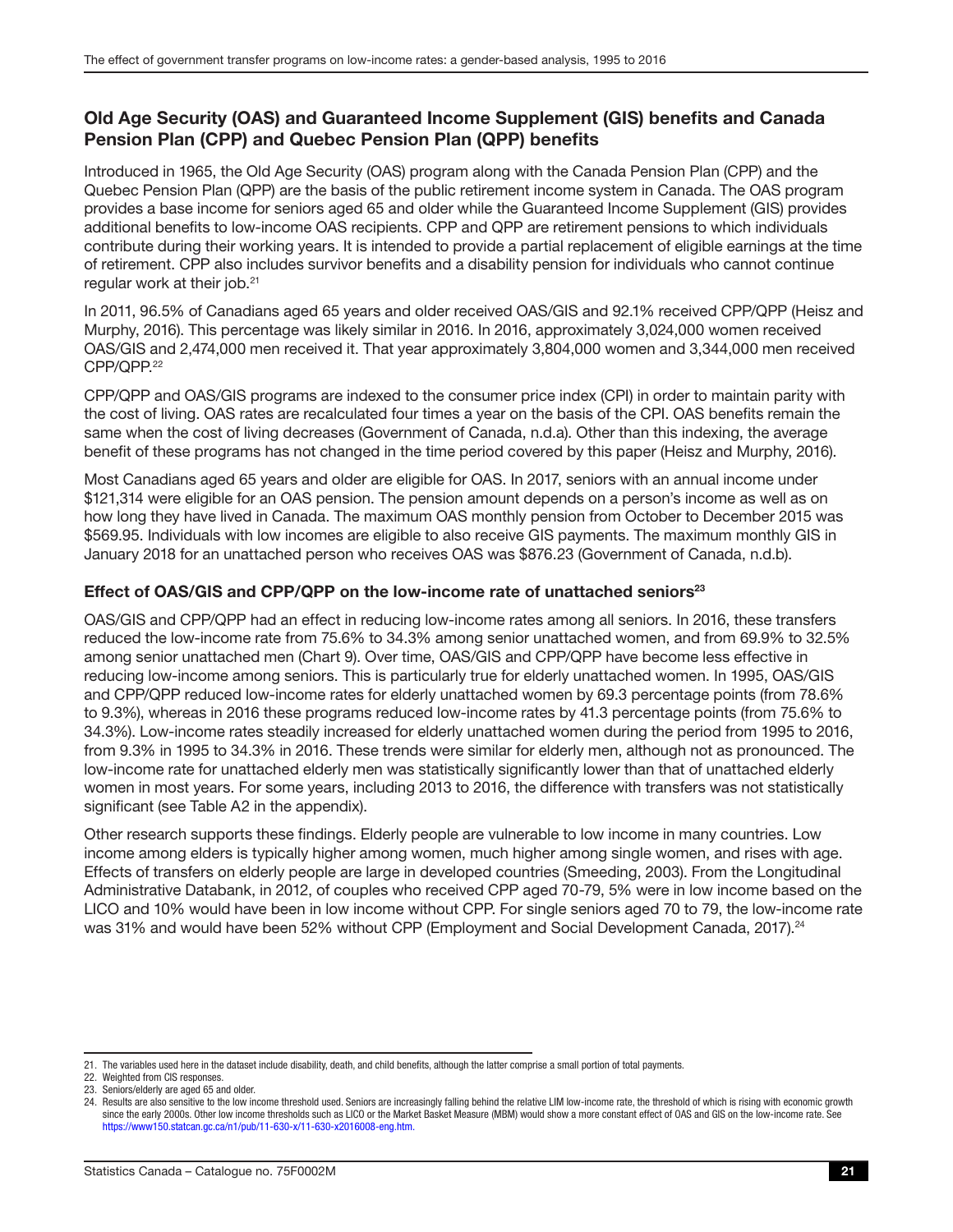<span id="page-21-0"></span>Low-income rates of elderly unattached women and men, with and without Old Age Security and Guaranteed Income Supplement (OAS/GIS) and Canada Pension Plan and Quebec Pension Plan (CPP/QPP), 1995 to 2016



Source: Statistics Canada, a combination of the Survey of Consumer Finances (SCF) and the Survey of Labour and Income Dynamics (SLID) from 1995 to 1997, the SLID from 1998 to 2011, and the Canadian Income Survey (CIS) from 2012 to 2016.

#### Effect of OAS/GIS and CPP/QPP on the low-income rate of seniors in a couple

In 2016, retirement transfers reduced the low-income rate among elderly couples from 51.6% to 8.3% (Chart 10). The low-income rate of this group increased slightly from 1995 to 2016, and government transfers became somewhat less effective over this period. However, neither of these trends were as large as what is seen with unattached elderly women and men. The low-income rate of senior couples with and without transfers was statistically significantly lower than that of unattached senior women in all years, by a large magnitude.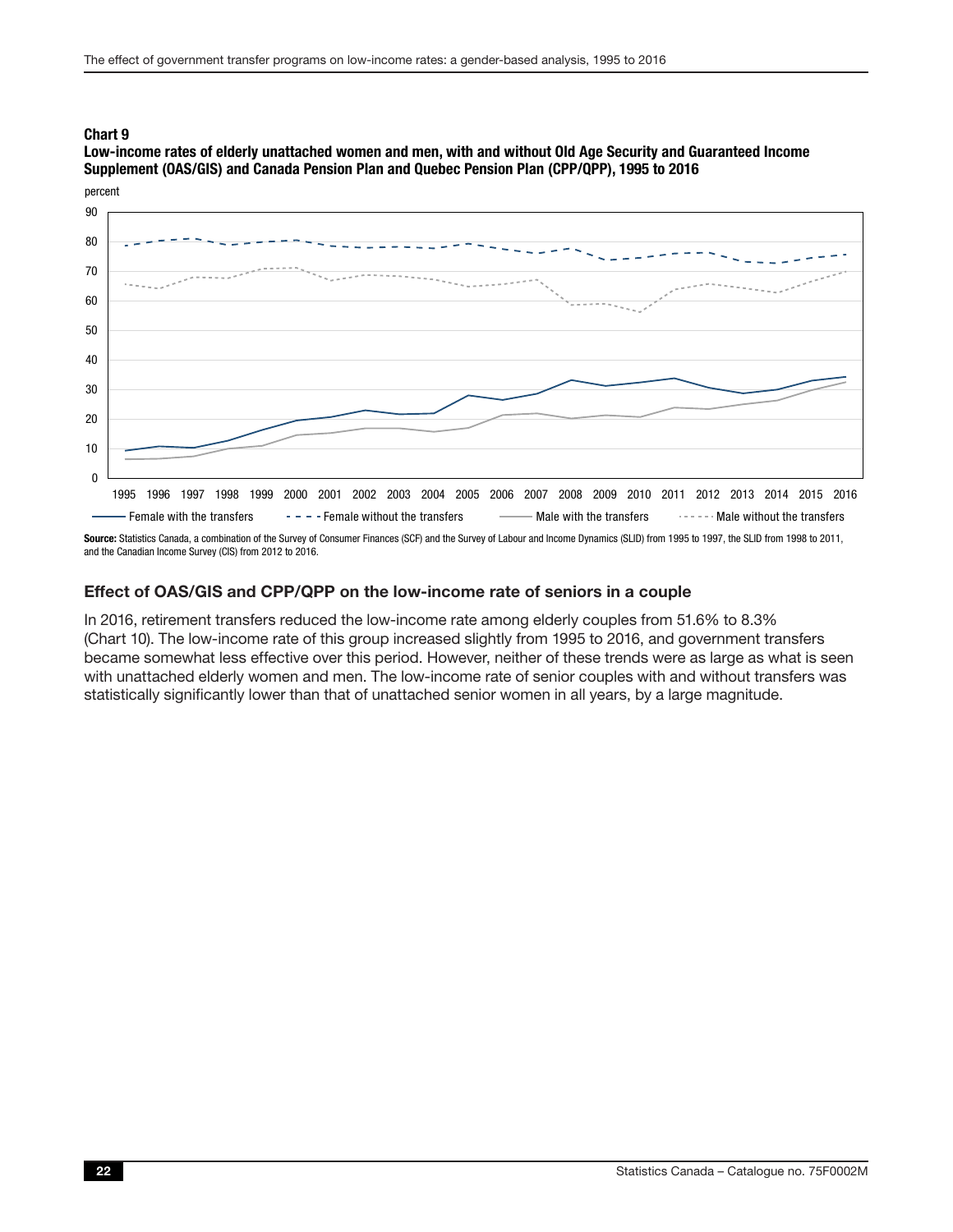<span id="page-22-0"></span>Low-income rates of elderly couples, with and without Old Age Security and Guaranteed Income Supplement (OAS/GIS) and Canada Pension Plan and Quebec Pension Plan (CPP/QPP), 1995 to 2016



Note: Only women and men in couples (opposite-sex and same-sex) with no children or other relatives in the household are included. Source: Statistics Canada, a combination of the Survey of Consumer Finances (SCF) and the Survey of Labour and Income Dynamics (SLID) from 1995 to 1997, the SLID from 1998 to 2011, and the Canadian Income Survey (CIS) from 2012 to 2016.

### Child benefits

Child benefits in this analysis include all federal and provincial child benefits. Up until mid-2016, the child benefits in effect were the Universal Child Care Benefit (UCCB), the Canada Child Tax Benefit (CCTB), and the National Child Benefit (NCB). In 2016, these three programs were replaced by the Canada Child Benefit program (CCB), a change that is partially represented in the 2016 data in this paper. The CCB was introduced in July 2016, with the other programs ending in June 2016. In 2016, approximately 3,734,000 women and 779,000 men received child benefits.25 This much larger number for women is partly due to the fact that the Canada Revenue Agency (CRA) states that if the child is living with a female parent, then that parent is usually considered to be the primary caregiver for the purposes of receiving child benefits (Canada Revenue Agency, 2017b).

In 2015, the maximum UCCB was \$1,920 per year for each child under 6 and \$720 per year for each child aged 6 to 17. The maximum CCTB was \$1,503 per year for each child under 18. The maximum NCB was \$2,329 per year for the first child, \$2,060 per year for the second child, and \$1,960 per year for additional children. Therefore all the programs depended on the number of children, and the size of the benefits of the CCTB and NCB depended on family income (Office of the Parliamentary Budget Officer, 2016). These programs were replaced by the Canada Child Benefit in July 2016; the maximum benefits from July 2016 to June 2018 were \$6,400 per year for each child under 6 and \$5,400 per year for each child aged 6 to 17. The amount of benefits therefore depended on the number of children and on family income (Government of Canada, 2018). Income from child benefits has increased over time, and accordingly these transfer programs have become somewhat more effective at reducing low income (Heisz and Murphy, 2016).

#### Effect of child benefits on the low-income rate of lone-parent families

Low-income rates are generally very high for lone-parent families in many countries, but there is little analysis on the difference between single mothers and single fathers (Picot Morissette and Myles, 2003). Differences in characteristics of female and male lone-parents may explain differences in low-income rates. In Canada in 2011, the median age of female lone-parents was 46.4 and the median age of male lone-parents was 49.4. That year

<sup>25.</sup> Weighted from CIS responses.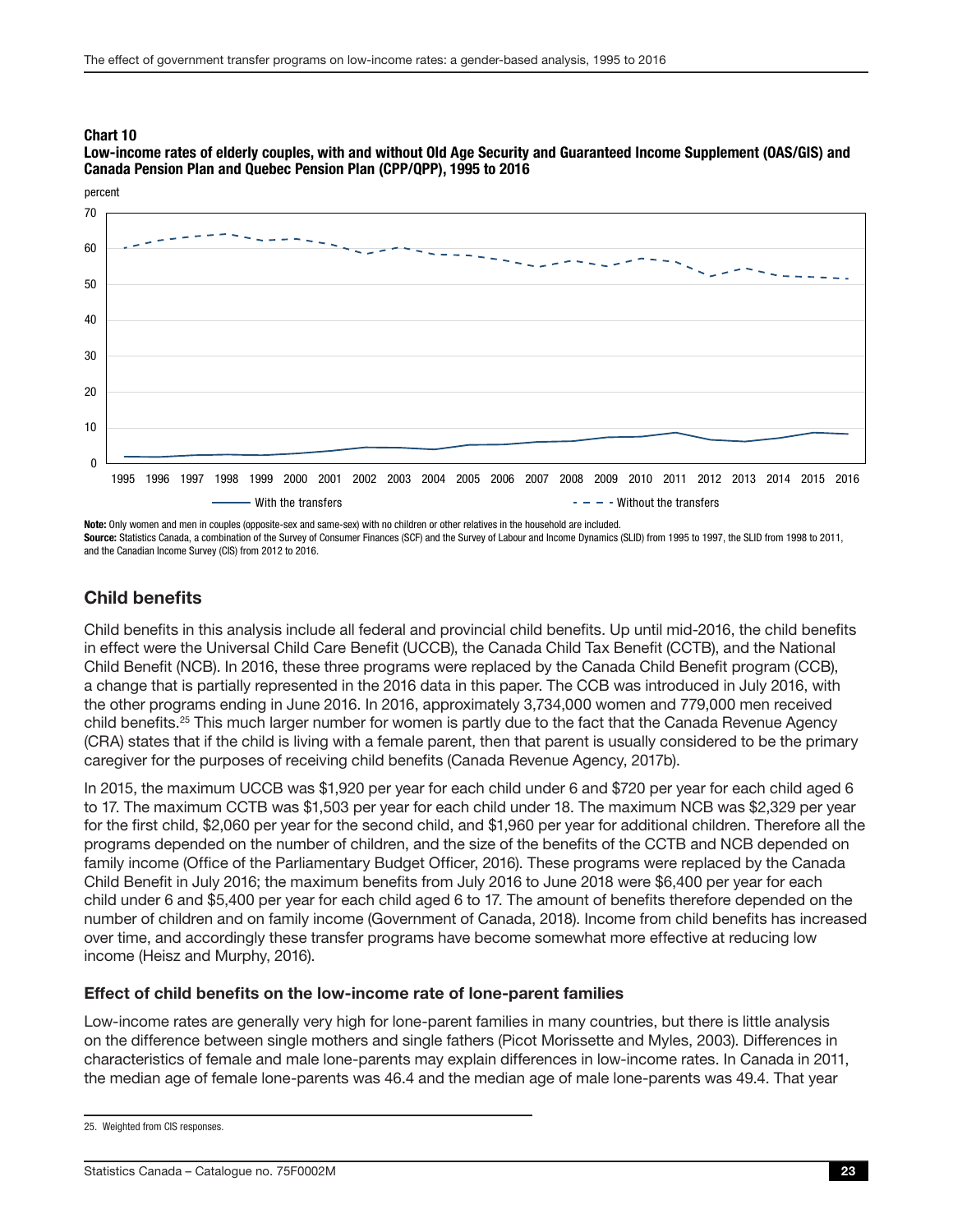<span id="page-23-0"></span>12% of lone mothers and 9.3% of lone fathers had children age five and under (Milan, 2015). According to the Labour Force Survey, in 2016, a much lower percentage of female lone-parents were employed than male lone-parents. This disparity got larger for families with younger children. For families with children under 16, 68.2% of lone mothers were employed and 82.2% of lone fathers were employed. For families with children under 3, 48.8% of lone mothers were employed and 80.2% of lone fathers were employed.<sup>26</sup>

Low-income rates with and without transfers were statistically significantly lower for male lone-parent families and couple families than for female lone-parent families in all years. The magnitude of these differences was large (see Table A3 in the appendix).

In 2016, child benefit programs reduced the low-income rate among individuals in female lone-parent families $^{27}$ by 14.7 percentage points, from 54.4% without transfers to 39.7% with transfers (Chart 11). In comparison, the low-income rate of individuals in male lone-parent families was 21.8% without transfers and 13% with transfers. The large discrepancy in low-income rates between female and male lone-parent families illustrates the fact that certain family situations (such as being a lone-parent) affect the living standards of women and men and their children differently.

Child benefits increasingly reduced low-income rates among women and men over time due to the increase over time of total payments, including the switch to the Canada Child Benefit partway through 2016. In 1995, child benefits reduced the low-income rate among female lone-parent families by 8.8 percentage points. In 2016, this difference was 14.7 percentage points.



#### Chart 11



Note: These lone-parent families include the lone-parent, the children, and could include other relatives living in the household. Source: Statistics Canada, a combination of the Survey of Consumer Finances (SCF) and the Survey of Labour and Income Dynamics (SLID) from 1995 to 1997, the SLID from 1998 to 2011, and the Canadian Income Survey (CIS) from 2012 to 2016.

#### Effect of child benefits on the low-income rate of couples with children

Low-income rates for couples with children were much lower than those for female lone-parent families and somewhat lower than for male lone-parent families. Among individuals living in a couple family with children, the low-income rates without transfers from the child benefits programs would have been 16.9% while it was 9.6% with the transfers (Chart 12).

<sup>26.</sup> Statistics Canada. Table 14-10-0120-01 (formerly CANSIM 282-0211). Labour force characteristics by family age composition, annual.

<sup>27.</sup> These lone-parent families include the lone-parent, the children, and could include other relatives living in the household.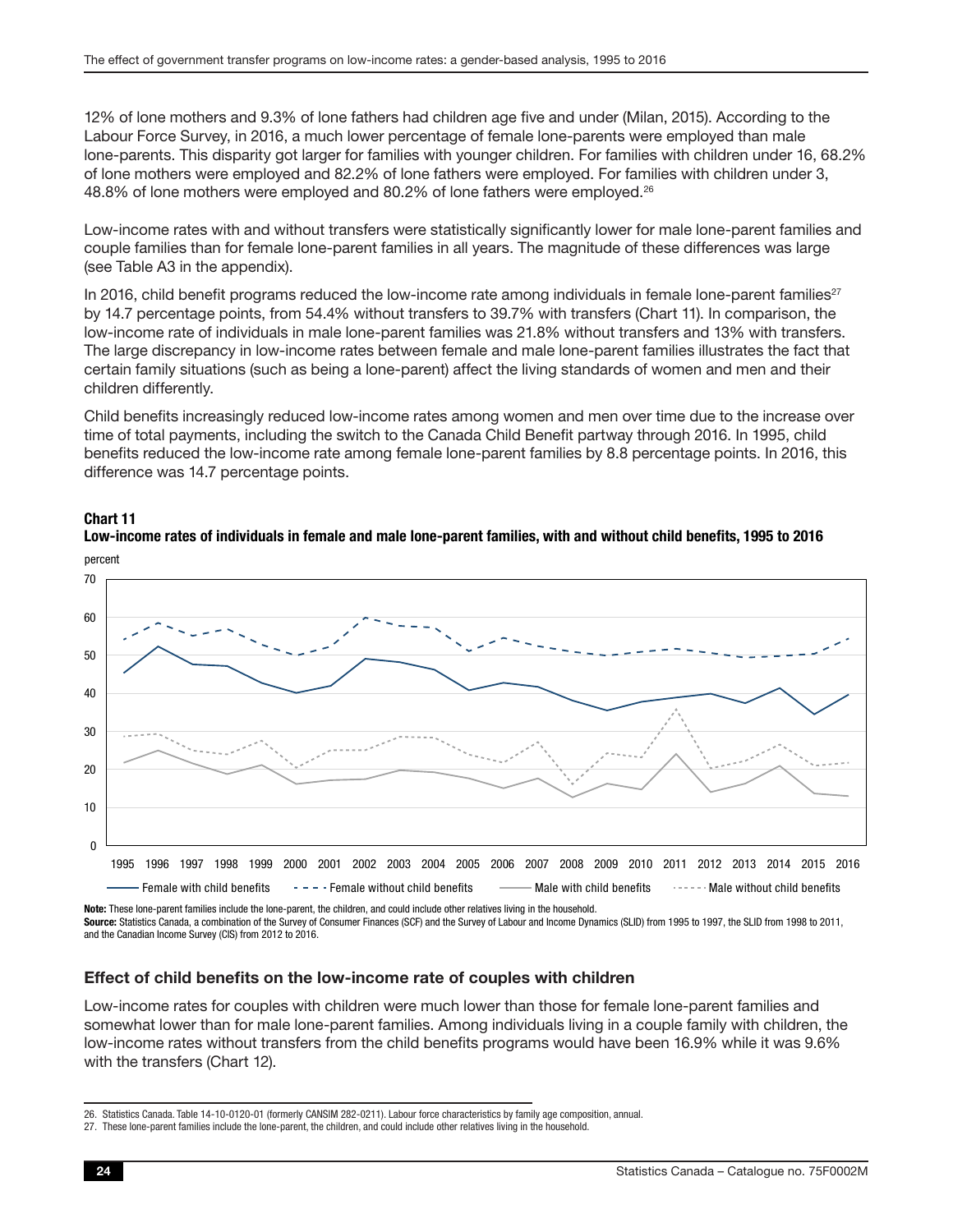<span id="page-24-0"></span>The effect of the child benefits transfers for couples with children has increased over time, the same as for lone parents. In 1995, a difference of 2.8 percentage points was observed between low income without benefits and low income with benefits; in 2016, this difference was 7.3 percentage points.

### 12 - With child benefits  $- - -$  Without child benefits  $\Omega$  $\overline{2}$ 4 6 8 10 14 16 18 1995 1996 1997 1998 1999 2000 2001 2002 2003 2004 2005 2006 2007 2008 2009 2010 2011 2012 2013 2014 2015 2016

percent Chart 12 Low-income rates of individuals in couple families with children, with and without child benefits, 1995 to 2016

Note: These couple families include the parents, the children, and could include other relatives living in the household. Source: Statistics Canada, a combination of the Survey of Consumer Finances (SCF) and the Survey of Labour and Income Dynamics (SLID) from 1995 to 1997, the SLID from 1998 to 2011, and the Canadian Income Survey (CIS) from 2012 to 2016.

### Social assistance

Social assistance includes provincial and territorial programs that use means testing to provide a basic income to those at the lowest end of the income distribution. In the 1990s, social assistance benefits were reduced and eligibility restrained. The number of social assistance recipients declined, and average benefit rates fell (Heisz and Murphy, 2016). Accordingly, the effect of social assistance on low-income rates has fallen over time. In 2015, yearly social assistance for a couple with two children ranged from \$8,405 in Manitoba to \$25,895 in the Northwest Territories (Tweddle, Battle and Torjman, 2016). In 2016, approximately 1,340,000 women and 672,000 men received social assistance.<sup>28</sup>

#### Effect of social assistance on the low-income rate

Social assistance programs have relatively fewer beneficiaries than other benefit programs, and these beneficiaries are often well below the low-income threshold. As a result, these programs have a small effect on the general population. In 2016, social assistance programs reduced the low-income rate of unattached women from 36.7% to 34.3%. Among unattached men, social assistance reduced the low-income rate from 27.6% to 25.5%. Among couples, social assistance reduced low income from 8.5% to 7.9%. The difference between rates with and without transfers for unattached women and unattached men was statistically significant, as was the difference between unattached women and couples.

#### Effect on the low-income rate of women and men receiving social assistance

Given the relatively small size of social assistance programs, to see the impact of the benefit it is helpful to examine the effect of the program on its recipients only. In Chart 13, looking at only women who received social assistance in 2016 revealed that social assistance reduced the low-income rate from 48.9% to 39.1%. Among

<sup>28.</sup> Weighted from CIS responses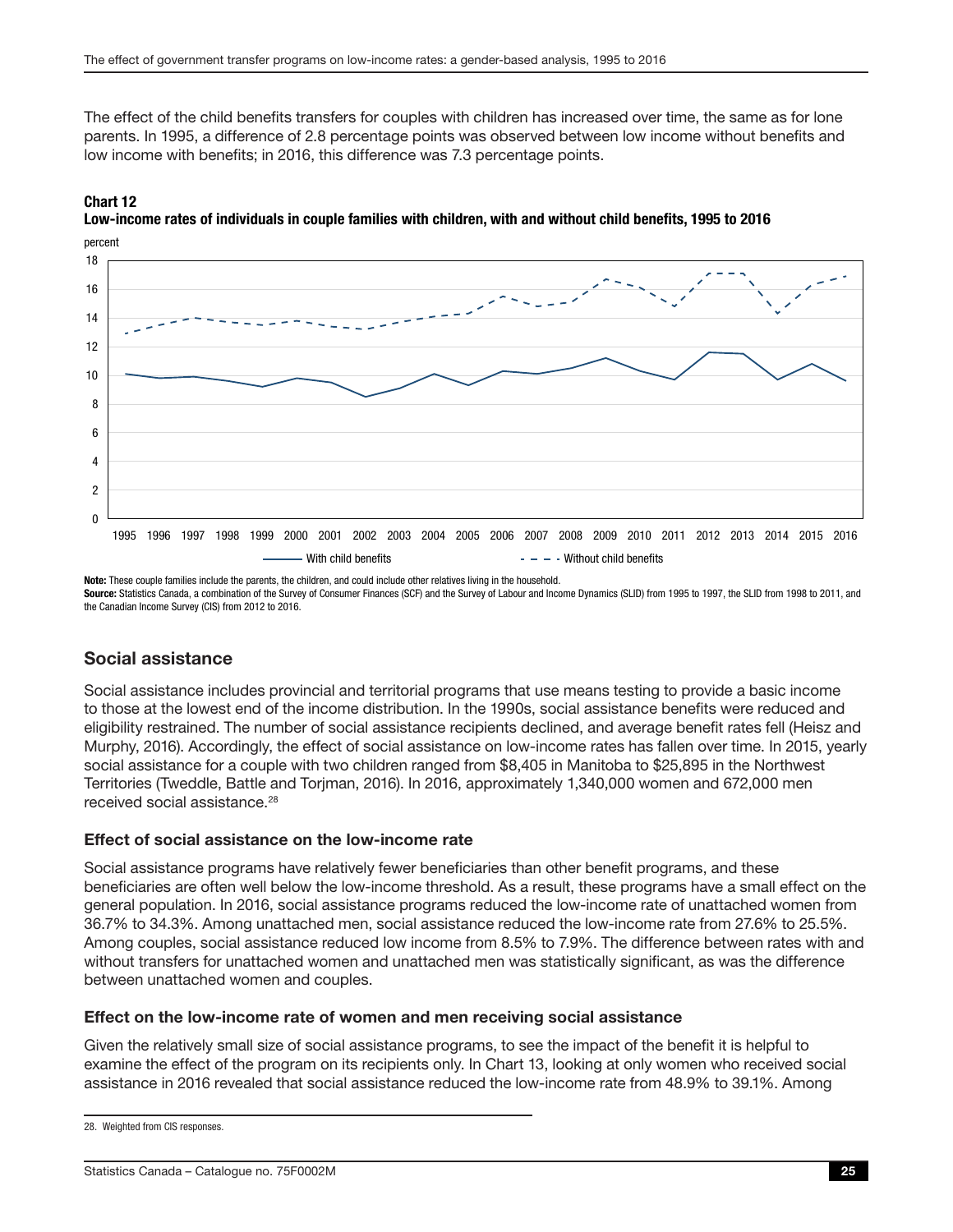<span id="page-25-0"></span>recipient men, social assistance reduced the low-income rate from 59.7% to 48%. The low-income rates with and without transfers of women and men were statistically significantly different (see Table A4 in the appendix).

During this time period, sometimes female recipients of social assistance had higher low-income rates, and sometimes male recipients did, although in most years before 2014 the difference was not statistically significant. In addition, we see that social assistance was more effective until 2001, when it became less effective and remained stable over time at that lower level, due to the reduction in benefits in the 1990s. In 1995, social assistance reduced low income among women receiving benefits by 21.6 percentage points, while in 2001 the reduction was 16 percentage points. By 2016, the reduction in the rate was 9.8 percentage points.





Low-income rates of individuals who received social assistance, by sex, with and without social assistance, 1995 to 2016 percent

Source: Statistics Canada, a combination of the Survey of Consumer Finances (SCF) and the Survey of Labour and Income Dynamics (SLID) from 1995 to 1997, the SLID from 1998 to 2011, and the Canadian Income Survey (CIS) from 2012 to 2016.

### Employment Insurance (EI)

Individuals contribute to the Employment Insurance (EI) program while they are working and collect payments when they become unemployed, take parental leave, or are unable to work as a result of illness. EI is a small program in terms of total benefits given and has a small overall effect on the low-income rate. The amount of total benefits from EI has fallen since the 1990s. There have been several reductions in benefits, and fewer people are eligible (Heisz and Murphy, 2016). In 2016, the maximum insurable earnings were \$50,800 (Government of Canada, n.d.c). In 2016, approximately 1,249,000 women and 1,297,000 received employment insurance benefits.<sup>29</sup>

Women receiving EI are more likely to receive maternal, parental or compassionate care benefit than men receiving EI benefits (Moyser, 2017).

#### Effect of EI on the low-income rate

In 2016, among unattached women, EI reduced the low-income rate from 36.3% to 34.3%. For unattached men, the rate was reduced from 27.6% to 25.5%. Finally, for couples, the EI program reduced the low-income rate from 9.4% to 7.9%. The difference between rates with and without transfers for unattached women and unattached

<sup>29.</sup> Weighted from CIS responses.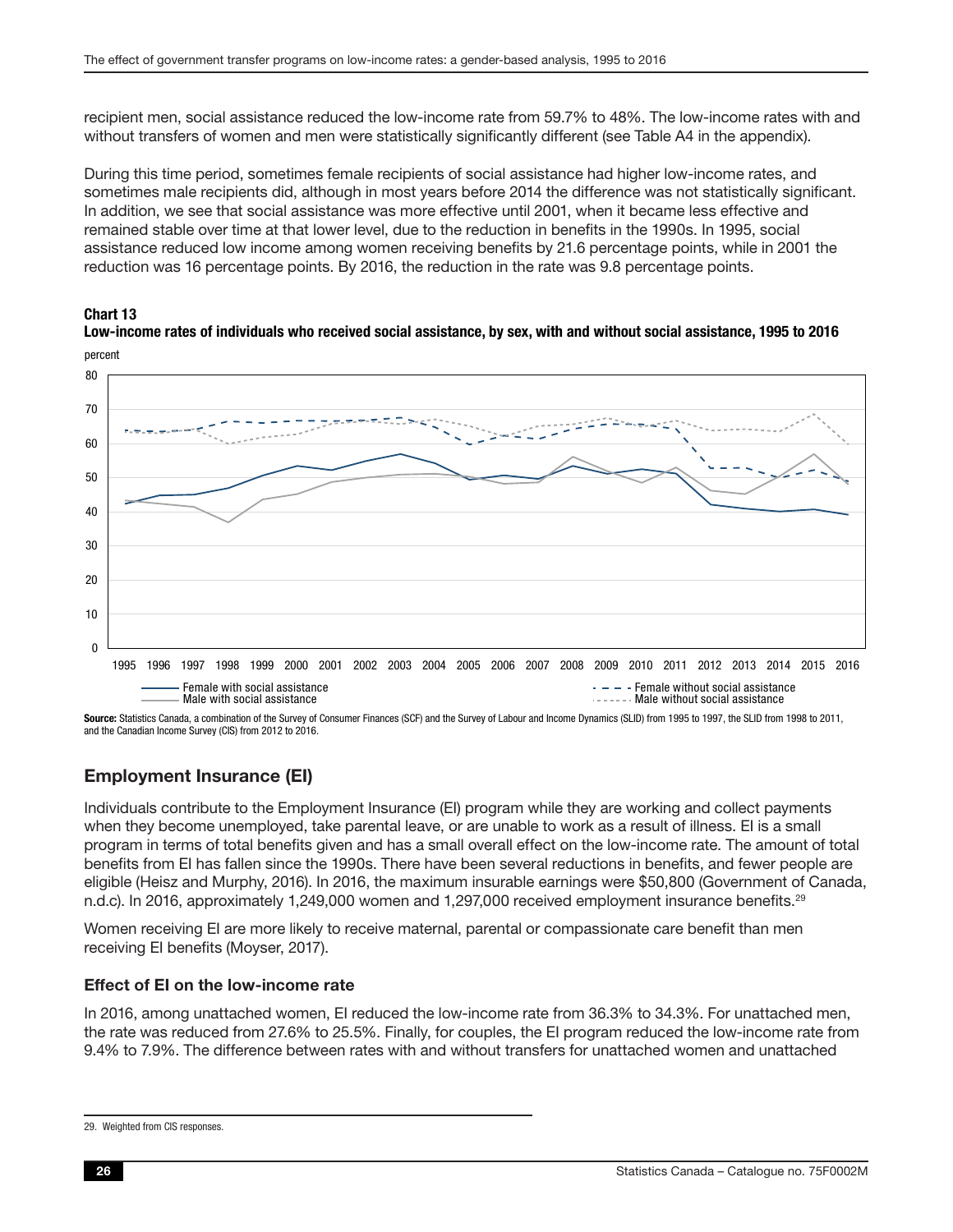<span id="page-26-0"></span>men was statistically significant, as was the difference between unattached women and couples. EI had a greater effect on men than on women. The effect of the program over time has remained relatively stable.

#### Effect on the low-income rate of women and men receiving EI

Like social assistance, EI is a smaller program. As a result, it had a small effect on the general population. Again, it is helpful to examine its effects on its recipients only (Chart 14). For women who received EI, EI reduced the low-income rate from 17.4% to 8.5% in 2016. Its effect on women was relatively constant over the period from 1995 to 2016. In almost all years, there was no statistically significant difference in the low-income rates of women and men, and in many years there was no difference in the rates for women and men without transfers (see Table A5 in the appendix). The effect of EI on male recipients was larger than its effect on female recipients in most years until 2003. The difference in the low-income rate of recipients was relatively stable over time.

#### Chart 14



Low-income rates of individuals who received Employment Insurance (EI), by sex, with and without EI, 1995 to 2016

Source: Statistics Canada, a combination of the Survey of Consumer Finances (SCF) and the Survey of Labour and Income Dynamics (SLID) from 1995 to 1997, the SLID from 1998 to 2011, and the Canadian Income Survey (CIS) from 2012 to 2016.

### Working Income Tax Benefit (WITB)

The Working Income Tax Benefit (WITB)<sup>30</sup> was introduced in 2007. It is a tax credit for individuals who are working and are in low income. In the 2016 tax year, the maximum income level for eligibility was \$28,576 for a family with children and \$18,529 for unattached individuals without children. The maximum benefit was \$1,028 for single individuals without children and \$1,868 for families (Canada Revenue Agency, 2017d). In 2016, there were over 1.4 million recipients for a total of \$1.1 billion in benefits (Department of Finance Canada, 2017b). Approximately 635,000 women and 772,000 men received WITB benefits.31

### Effect of WITB on the low-income rate

The WITB effect on low-income rates in 2016 on unattached women, unattached men and couples was marginal or null. The difference between rates with and without transfers for unattached women and unattached men was statistically significant, as was the difference between unattached women and couples.

<sup>30.</sup> As of March 2018, the WITB was renamed the Canada Workers Benefit (CWB).

<sup>31.</sup> Weighted from CIS responses.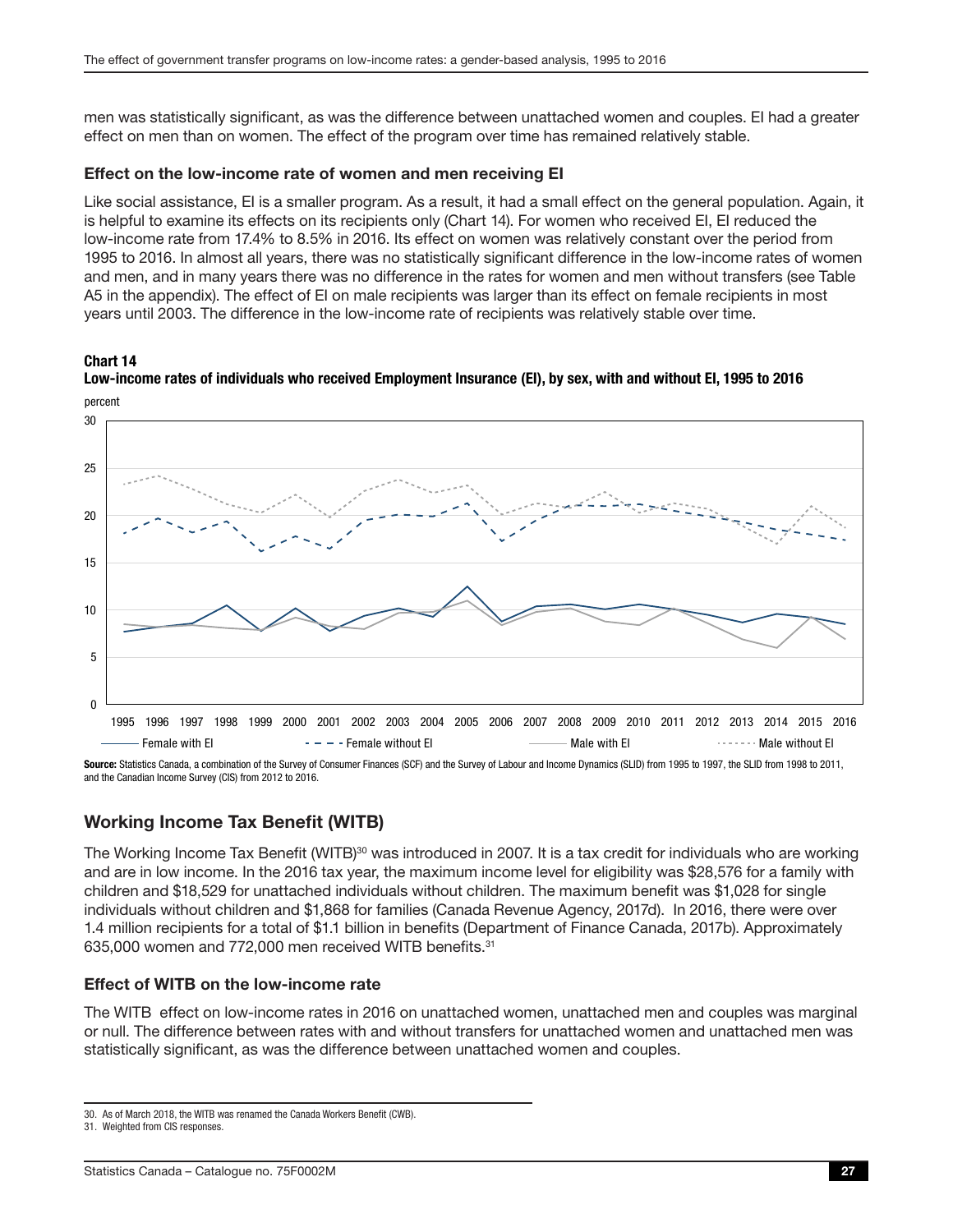#### <span id="page-27-0"></span>Effect on the low-income rate of women and men receiving WITB

Chart 15 shows the effect on the low-income rate of the WITB program among women and men who received WITB. In 2016, the credit reduced low-income among women from 36.8% to 35.4%, and among men from 39.9% to 39.1%. The difference in low-income rates for women and men was only statistically significant with and without transfers in 2007, 2008, and 2014 (see Table A6 in the appendix). In these years, male recipients of WITB had higher low-income rates than female recipients, and the effect of the WITB was similar in magnitude for women and men.





Source: Statistics Canada, a combination of the Survey of Consumer Finances (SCF) and the Survey of Labour and Income Dynamics (SLID) from 1995 to 1997, the SLID from 1998 to 2011, and the Canadian Income Survey (CIS) from 2012 to 2016.

### Goods and Services Tax (GST) / Harmonized Sales Tax (HST) credit

The GST/HST credit is a quarterly tax-free payment. The goal is to offset the amount of GST/HST that low-income households pay. The credit is calculated according to family net income and the number of eligible children. The maximum payment amount was \$276 for the 2015 tax year (paid in July 2016-June 2017) for an individual, plus an additional \$276 credit for a spouse, and for each eligible dependent or children. The credit amount started getting clawed back after an annual family income of \$35,926 (Canada Revenue Agency, 2017a). The GST/HST credit is a small transfer program in terms of total benefits given, but many people receive this small credit. In 2016, approximately 5,165,000 women and 5,331,000 men received the GST/HST credit.<sup>32</sup>

#### Effect of the GST/HST credit on the low-income rate

The GST/HST credit had a small and constant effect on low-income rates of women over time. In 2016, the program reduced the low-income rate among unattached women from 35% to 34.3%, for unattached men from 26.2% to 25.5%, and for couples from 8.3% to 7.9%. The difference between rates with and without transfers for unattached women and unattached men was statistically significant, as was the difference between unattached women and couples.

<sup>32.</sup> Weighted from CIS responses.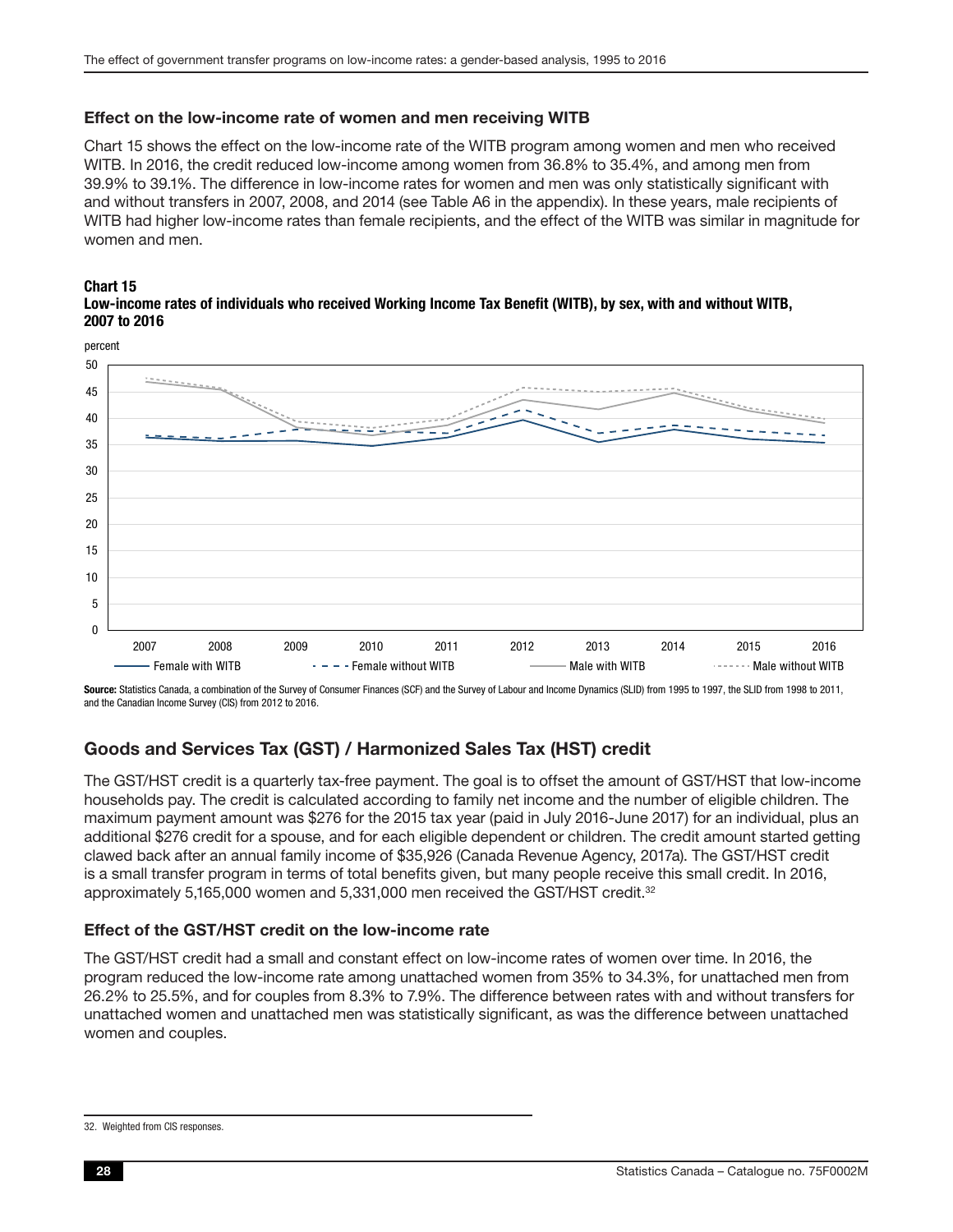#### <span id="page-28-0"></span>Effect on the low-income rate of women and men receiving the GST/HST credit

Chart 16 shows that among women and men who received the GST/HST credit, the low-income rate for women was reduced from 30% to 28.9% in 2016, and the low-income rate for men was reduced from 27.7% to 26.7%. The difference in low-income rates among female and male recipients increased and then decreased again. The effect of the transfer over time was stable. In 2011 and 2013-2015, there was no statistically significant difference in low-income rates with and without transfers between women and men (see Table A7 in the appendix).

#### Chart 16

#### Low-income rates of individuals who received the Goods and Services Tax/Harmonized Sales Tax credit (GST/HST), by sex, with and without the GST/HST credit, 1995 to 2016



Source: Statistics Canada, a combination of the Survey of Consumer Finances (SCF) and the Survey of Labour and Income Dynamics (SLID) from 1995 to 1997, the SLID from 1998 to 2011, and the Canadian Income Survey (CIS) from 2012 to 2016

### **Conclusion**

This paper analysed the effect of government transfer programs on low-income rates from a gender-based perspective. It also examined the intersection of gender with other characteristics. More specifically, the paper analysed the effect of Old Age Security (OAS) and Guaranteed Income Supplement (GIS) benefits, Canada Pension Plan and Quebec Pension Plan (CPP/QPP) benefits, child benefits, social assistance benefits, Employment Insurance (EI) benefits, the Working Income Tax Benefit (WITB), and the Goods and Services Tax (GST) / Harmonized Sales Tax (HST) credit. The paper measured low income using the Low-income measure. The principle underlying the LIM is that a family is in low income if their income is less than 50% of the median income of all families, taking into account differences in family size.

Some of the main findings:

- Transfers reduced low-income rates and mitigated the difference in low-income rates between women and men.
- OAS/GIS and CPP/QPP were the largest benefit programs and had the largest effect in reducing low income among the whole population.
- Low-income rates were highest among female lone-parents and unattached elderly women, and government transfers also had the largest effect on these groups.
- The low-income rate among unattached elderly women increased over time, and OAS/GIS and CPP/QPP became less effective in reducing low income over time for this group.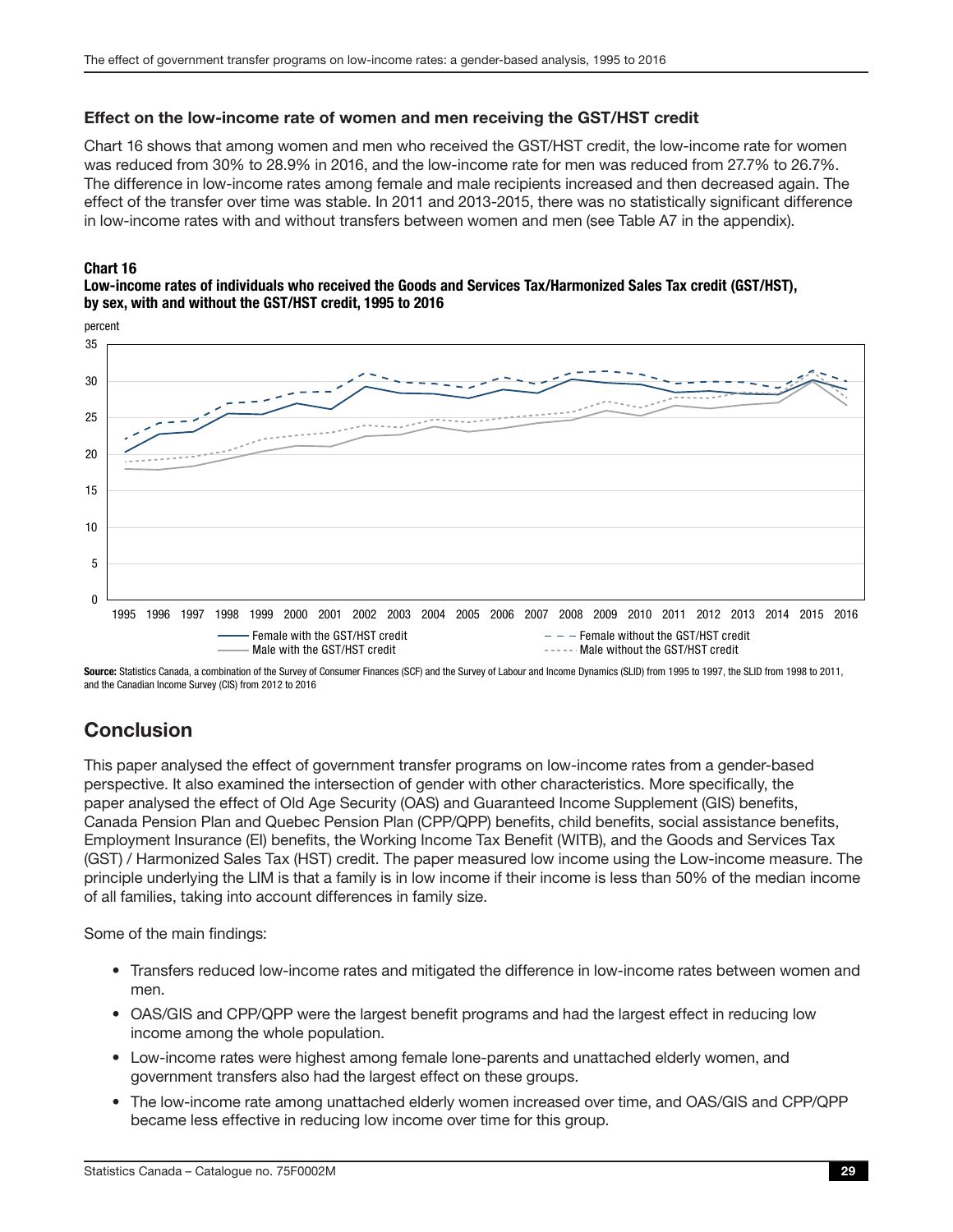- <span id="page-29-0"></span>• Child benefits were increasingly more effective in reducing low income over time for women and men, and more so for women.
- Social assistance became less effective over time for women and men.

A simple approach was used to analyze the effect of government transfers on low-income rates. Although this methodology does not account for behavioural effects, it approximates the effect of government transfers, and is particularly useful in comparing those effects on different groups. The impact of these transfers on low income, particularly among certain demographics, was large, demonstrating that government transfers have an important role in reducing low income.

These differences in the effect of government transfers reflect differences in demographics. Certain groups are more likely to be in low income. In particular situations, especially regarding the marital / couple status and living arrangements of women and whether they have children, the low-income rate of women would have been much higher than those of men in the same situation without the transfer. Therefore benefits to seniors have a large effect, not only because the benefits are large, but also because elderly women, particularly unattached elderly women, are at a higher risk of being in low income. Likewise, child benefits have a large effect on female loneparent families because they are at a higher risk of being in low income.

Some caveats of this research include the fact that this method likely overestimates the effect of transfers because it does not account for behavioural effects, and that the analysis of low income is at a household level, not an individual level. In addition, the available data and scope of the paper did not allow for multivariate analysis, additional disaggregation of demographics for each transfer, or analysis of gender that includes analysis by sexual orientation, and analysis of transgender, cisgender, and non-binary people.

Future analyses could utilize longitudinal survey and administrative data to follow the same individuals over time. This would allow for an analysis of how individuals and families adjust their behaviour according to the transfers they receive, and how transfers in one year can impact low income in subsequent years. Future research that focuses on individual women and men, their relationships and living arrangements, and their incomes and resource sharing could also give additional insight into gender and low income. An analysis with larger data sets, such as the Canadian Census, could also permit disaggregation into more detailed sub-groups.

### **References**

Arriagada, P. 2016. "First Nations, Métis and Inuit Women." *Women in Canada: A gender-based statistical* report. Statistics Canada. Catalogue no. 89-503-X. Ottawa, Ontario.

Ben-Shalom, Y., R.A. Moffitt and J.K. Scholz. 2011. "An Assessment of the Effectiveness of Anti-Poverty Programs in the United States." National Bureau of Economic Research. Working Paper 17042.

Blank, R.M. and M.J. Hanratty. 1993. "Responding to Need: A comparison of Social Safety Nets in Canada and the United States." *Small Differences That Matter: Labor Markets and Income Maintenance in Canada and the United States*, edited by D. Card and R.B. Freeman. National Bureau of Economic Research, University of Chicago Press.

Canada Revenue Agency. 2017a. "GST/HST Credit Including Related Provincial Credits and Benefits. For the Period from July 2016 to June 2017." Government of Canada. Ottawa, Ontario. Retrieved from [https://www.](https://www.canada.ca/content/dam/cra-arc/migration/cra-arc/E/pub/tg/rc4210/rc4210-17e.pdf) [canada.ca/content/dam/cra-arc/migration/cra-arc/E/pub/tg/rc4210/rc4210-17e.pdf.](https://www.canada.ca/content/dam/cra-arc/migration/cra-arc/E/pub/tg/rc4210/rc4210-17e.pdf)

— — —. 2017b. "Canada Child Benefit and Related Provincial and Territorial Programs. For the Period from July 2017 to June 2018." Government of Canada. Ottawa, Ontario. Retrieved from [https://www.canada.ca/en/revenue](https://www.canada.ca/en/revenue-agency/services/forms-publications/publications/t4114/canada-child-benefit.html#primaresp)[agency/services/forms-publications/publications/t4114/canada-child-benefit.html#primaresp.](https://www.canada.ca/en/revenue-agency/services/forms-publications/publications/t4114/canada-child-benefit.html#primaresp)

— — —. 2017c. "GST/HST Credit Statistics – 2016-2017 Benefit Year." Government of Canada. Ottawa, Ontario. Retrieved from [https://www.canada.ca/en/revenue-agency/programs/about-canada-revenue-agency-cra/income](https://www.canada.ca/en/revenue-agency/programs/about-canada-revenue-agency-cra/income-statistics-gst-hst-statistics/gst-hst-credit-statistics/gst-hst-credit-statistics-2016-2017-benefit-year.html)[statistics-gst-hst-statistics/gst-hst-credit-statistics/gst-hst-credit-statistics-2016-2017-benefit-year.html.](https://www.canada.ca/en/revenue-agency/programs/about-canada-revenue-agency-cra/income-statistics-gst-hst-statistics/gst-hst-credit-statistics/gst-hst-credit-statistics-2016-2017-benefit-year.html)

— — —. 2017d. "T1–2016, Schedule 6: Working Income Tax Benefit." Ottawa, Ontario.

Chung, L. 2004. "Low-Paid Workers: How Many Live in Low-income Families?" *Perspectives on Labour and Income.* 16(4): 23–32. Statistics Canada. Catalogue no. 75-001-XPE. Ottawa, Ontario.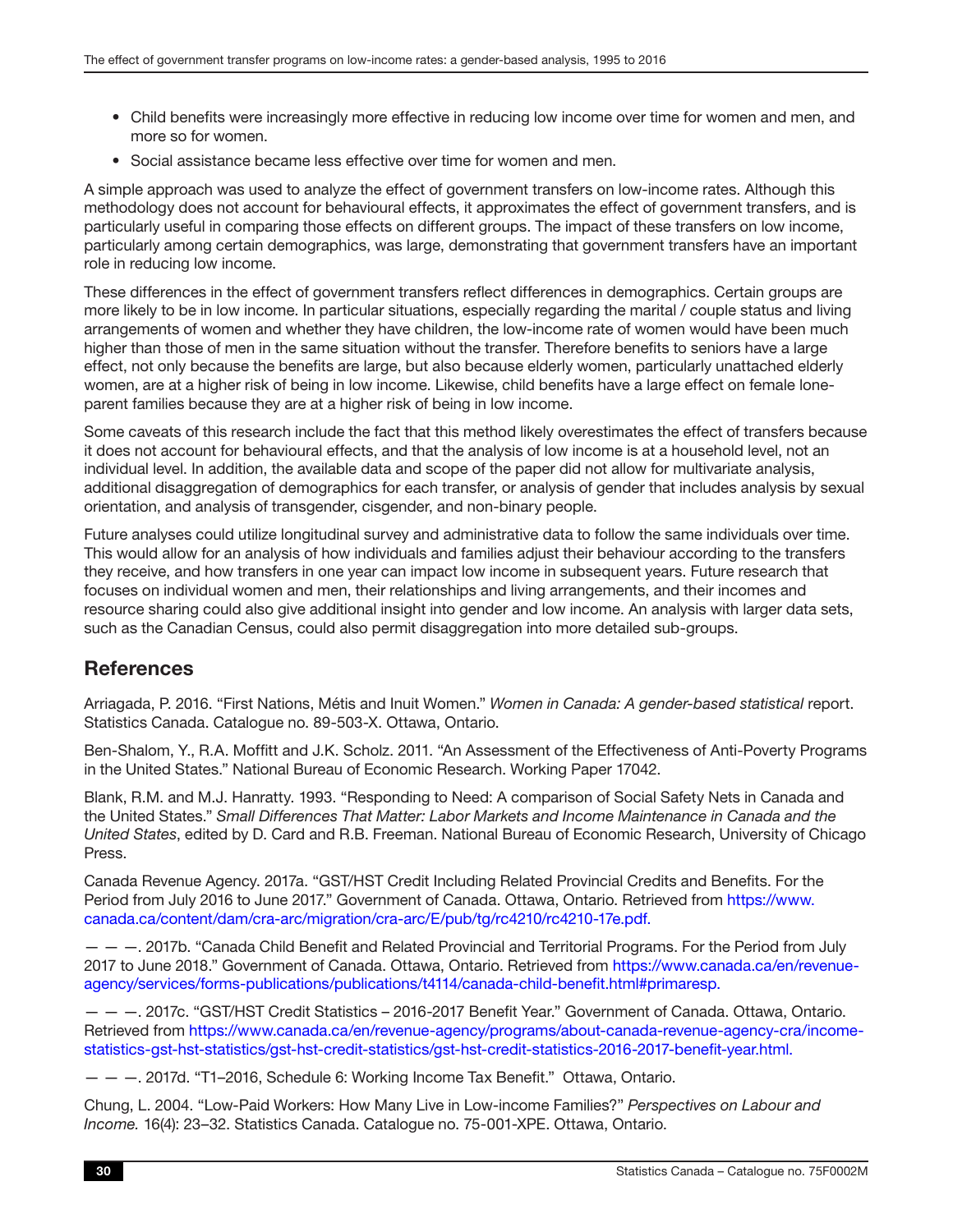Crespo, S. 2017. "Et si les conjoints ne partageaient pas tous leurs revenus? Conséquence sur la mesure des inégalités du bien-être". *Cahiers québécois de démographie*, 46(1), 73-99.

Department of Finance Canada. 2017a. "Annual Financial Report of the Government of Canada Fiscal Year 2016-2017." Government of Canada. Ottawa, Ontario. Retrieved from [https://www.budget.gc.ca/2017/docs/plan/](https://www.budget.gc.ca/2017/docs/plan/anx-01-en.html#Toc477707546) [anx-01-en.html#Toc477707546.](https://www.budget.gc.ca/2017/docs/plan/anx-01-en.html#Toc477707546)

— — —. 2017b. "Backgrounder: Enhancing the Working Income Tax Benefit." Government of Canada. Ottawa, Ontario. Retrieved from [https://www.fin.gc.ca/n17/data/17-103\\_2-eng.asp.](https://www.fin.gc.ca/n17/data/17-103_2-eng.asp)

— — —. 2018. "Federal Support to Provinces and Territories." Government of Canada. Ottawa, Ontario. Retrieved from [https://www.fin.gc.ca/fedprov/mtp-eng.asp.](https://www.fin.gc.ca/fedprov/mtp-eng.asp)

Drolet, M. 2002. "Can the Workplace Explain Canadian Gender Pay Differentials?" *Canadian Public Policy*, 28: S41-63.

Drolet, M. and K. Mumford. 2012. "The Gender Pay Gap for the Private-Sector Employees in Canada and Britain". *British Journal of Industrial Relations*, 50(3): 529-553.

Drolet, M., S. Uppal S. and S. LaRochelle-Côté. 2016. "The Canada-U.S. Gap in Women's Labour Market Participation." *Insights on Canadian Society. Statistics Canada*.

Employment and Social Development Canada. 2017. "Summative Evaluation of the Canada Pension Plan Retirement Pension and Survivor Benefits". Employment and Social Development Canada. Catalogue No. SP-1138-03-17E. Ottawa, Ontario.

Fox, D. and M. Moyser. 2018. "The Economic Well-Being of Women in Canada." *Women in Canada: A Genderbased Statistical Report*. Statistics Canada. Catalogue no. 89-503-X. Ottawa, Ontario.

Government of Canada. n.d.a "Old Age Security Amounts and the Consumer Price Index." Ottawa, Ontario. Retrieved from <https://www.canada.ca/en/services/benefits/publicpensions/cpp/old-age-security/oas-price.html>.

— — —. n.d.b "Quarterly Report of Canada Pension Plan and Old Age Security Monthly Amounts and Related Figures – October to December 2015." Ottawa, Ontario. Retrieved from [https://www.canada.ca/en/employment](https://www.canada.ca/en/employment-social-development/programs/pensions/pension/statistics/2015-quarterly-october-december.html)[social-development/programs/pensions/pension/statistics/2015-quarterly-october-december.html.](https://www.canada.ca/en/employment-social-development/programs/pensions/pension/statistics/2015-quarterly-october-december.html)

— — —. n.d.c "EI Premium Rates and Maximums." Ottawa, Ontario. Retrieved from [https://www.canada.ca/en/](https://www.canada.ca/en/revenue-agency/services/tax/businesses/topics/payroll/payroll-deductions-contributions/employment-insurance-ei/ei-premium-rates-maximums.html) [revenue-agency/services/tax/businesses/topics/payroll/payroll-deductions-contributions/employment-insurance](https://www.canada.ca/en/revenue-agency/services/tax/businesses/topics/payroll/payroll-deductions-contributions/employment-insurance-ei/ei-premium-rates-maximums.html)[ei/ei-premium-rates-maximums.html.](https://www.canada.ca/en/revenue-agency/services/tax/businesses/topics/payroll/payroll-deductions-contributions/employment-insurance-ei/ei-premium-rates-maximums.html)

— — —. 2018. "Canada child benefit – How we calculate your CCB." Ottawa, Ontario. Retrieved from [https://www.](https://www.canada.ca/en/revenue-agency/services/child-family-benefits/canada-child-benefit-overview/canada-child-benefit-we-calculate-your-ccb.html) [canada.ca/en/revenue-agency/services/child-family-benefits/canada-child-benefit-overview/canada-child-benefit](https://www.canada.ca/en/revenue-agency/services/child-family-benefits/canada-child-benefit-overview/canada-child-benefit-we-calculate-your-ccb.html)[we-calculate-your-ccb.html.](https://www.canada.ca/en/revenue-agency/services/child-family-benefits/canada-child-benefit-overview/canada-child-benefit-we-calculate-your-ccb.html)

Heisz, A. and B. Murphy. 2016. "The Role of Taxes and Transfers in Reducing Income Inequality." In *The Art of the State Volume V: Income Inequality – The Canadian Story*, edited by D.A.Green, W.C. Riddell and F. St-Hilaire. The Institute for Research on Public Policy.

Kim, H. 2000. "Do Welfare States Reduce Poverty? A Critical Shortcoming in the Standard Analysis of the Anti-Poverty Effect of Welfare States." *Luxembourg Income Study*. Working Paper No. 33.

Lahey, K.A. 2010. "Women, Substantive Equality, and Fiscal Policy: Gender-Based Analysis of Taxes, Benefits, and Budgets." *Canadian Journal of Women and the Law*, Vol. 22.

Milan, A. 2015. "Families and Living Arrangements." *Women in Canada: A Gender-Based Statistical Report*. Statistics Canada. Catalogue no. 89-503-X. Ottawa, Ontario.

Moyser, M. 2017. "Women and Paid Work." *Women in Canada: A gender-based statistical report*. Statistics Canada. Catalogue no. 89-503-X.

Mumford, K. and P.N. Smith. 2009. "What Determines the Part-Time and Gender Earnings Gaps in Britain: Evidence from the Workplace." *Oxford Economic Papers*, 61(1): 56-75.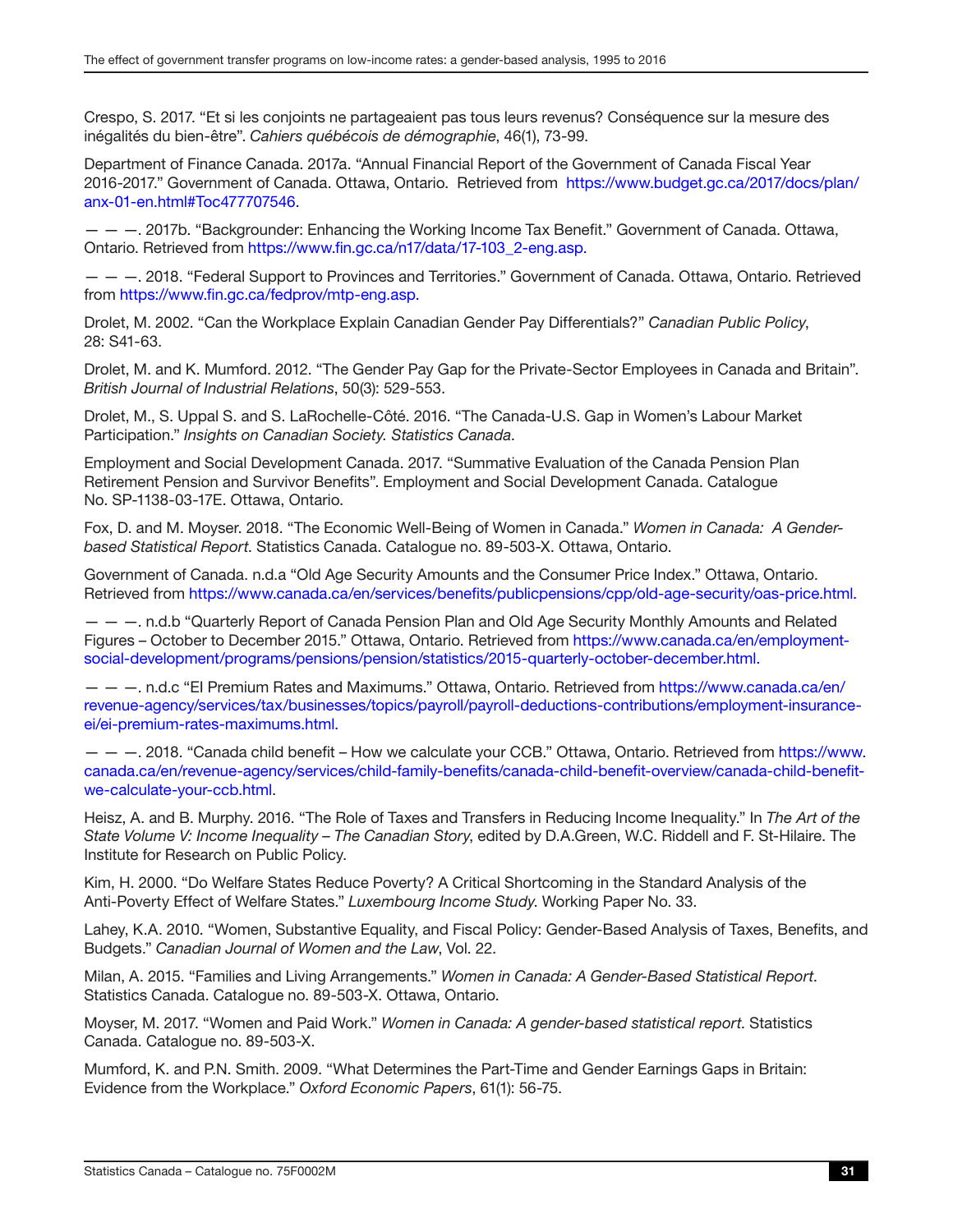Office of the Parliamentary Budget Officer. 2016. "Fiscal Analysis of Federal Children's Benefits." Ottawa, Ontario. Retrieved from [http://www.pbo-dpb.gc.ca/web/default/files/Documents/Reports/2016/CCB/CCB\\_EN.pdf.](http://www.pbo-dpb.gc.ca/web/default/files/Documents/Reports/2016/CCB/CCB_EN.pdf)

Picot, G. and Y. Lu. 2017. "Chronic Low Income among Immigrants in Canada and its Communities." Statistics Canada. Catalogue no. 11F0019M – No. 397. Ottawa, Ontario.

Picot, G., R. Morissette and J. Myles. 2003. "Low-Income Intensity During the 1990s: The Role of Economic Growth, Employment Earnings and Social Transfers." Statistics Canada. Catalogue no. 11F0019MIE – No. 172. Ottawa, Ontario.

Picot, G. and J. Myles. 2005. "Income Inequality and Low Income in Canada: An International Perspective." Statistics Canada. Catalogue no. 11F0019MIE – No. 240. Ottawa, Ontario.

Rodgers, W.M. 2006. *Handbook on the Economics of Discrimination*. Northampton, MA: Edward Elgar Publishing.

Statistics Canada. 2016. "Low Income Lines: What They Are and How They are Created." Statistics Canada. Catalogue no. 75F0002M – No. 002. Ottawa, Ontario.

Smeeding, T. 2003. *Government Programs and Social Outcomes: The United States in Comparative Perspective*. University of California-Berkeley.

Treasury Board of Canada Secretariat. 2017. "Canada Pension Plan (CPP) and Old Age Security (OAS) Annual Statistics Tables." Open Government: Government of Canada. Ottawa, Ontario. Retrieved from [https://open.](https://open.canada.ca/data/en/dataset/f064a144-b4e0-4e9b-9970-e0fc2f84d1a8) [canada.ca/data/en/dataset/f064a144-b4e0-4e9b-9970-e0fc2f84d1a8.](https://open.canada.ca/data/en/dataset/f064a144-b4e0-4e9b-9970-e0fc2f84d1a8)

Tweddle, A., K. Battle and S. Torjman. 2016. *Welfare in Canada, 2015. The Caledon Institute of Social Policy*. Retrieved from [https://maytree.com/wp-content/uploads/CaledonP](https://maytree.com/wp-content/uploads/CaledonPDF..pdf)DF..pdf.

United Nations. 2017. *Guide on Poverty Measurements*. United Nations Publications.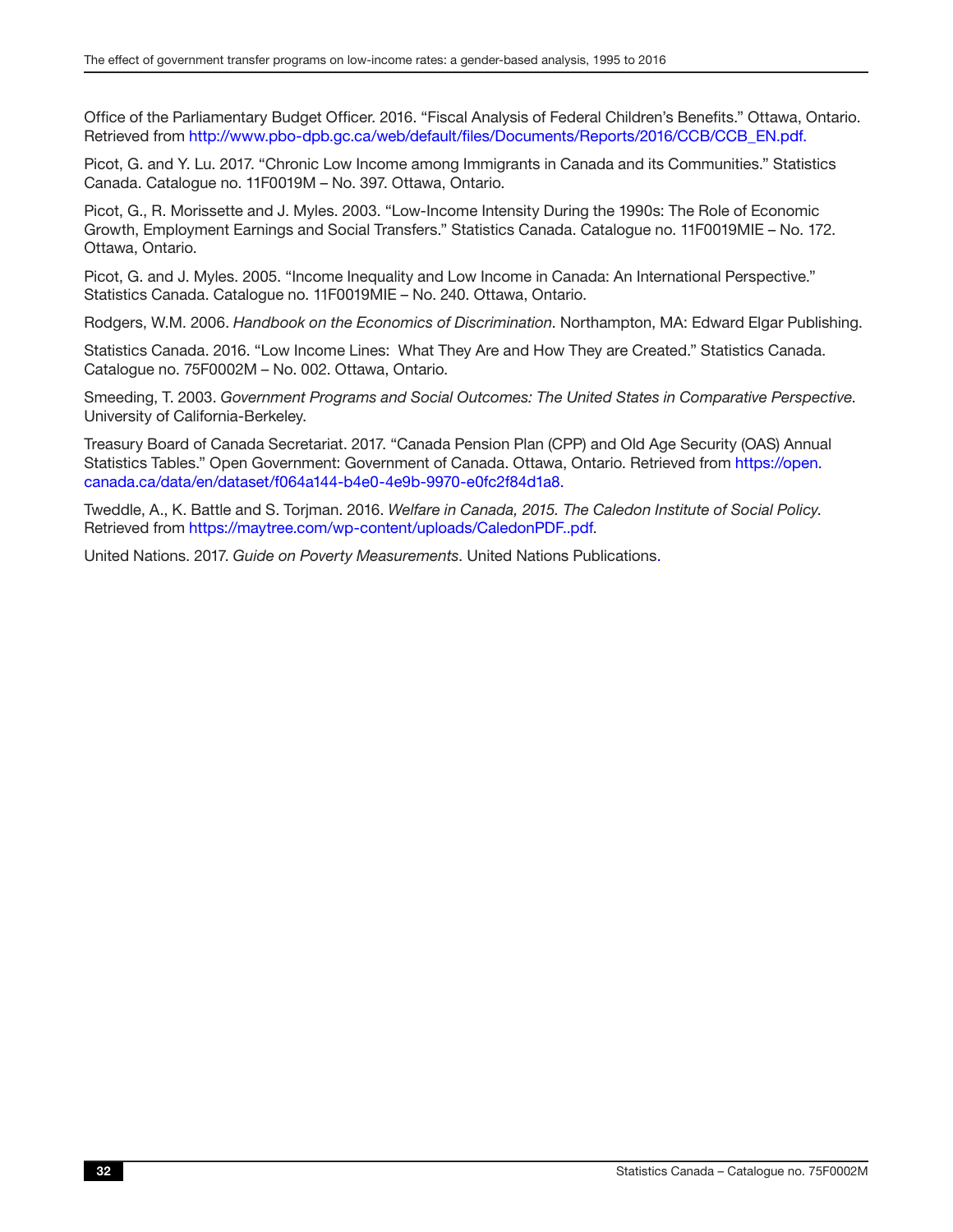### <span id="page-32-0"></span>Appendix

#### Table A1

#### Low-income rates of individuals by sex, all ages, with and without transfers, 1995 to 2016

|                | Female |                | <b>Male</b>                                     |         |
|----------------|--------|----------------|-------------------------------------------------|---------|
|                | With   | <b>Without</b> | With<br>transfers transfers transfers transfers | Without |
|                |        | percent        |                                                 |         |
| 1995           | 12.6   | 30.7           | $11.5*$                                         | $26.9*$ |
| 1996           | 13.5   | 31.5           | $11.9*$                                         | $27.2*$ |
| 1997           | 13.4   | 31.0           | $12.0*$                                         | $27.2*$ |
| 1998           | 13.7   | 31.5           | $12.0*$                                         | $27.0*$ |
| 1999           | 13.3   | 29.5           | $11.6*$                                         | $25.5*$ |
| 2000           | 13.9   | 29.1           | $11.7*$                                         | $24.9*$ |
| 2001           | 13.5   | 29.2           | $11.4*$                                         | $25.0*$ |
| 2002           | 13.8   | 29.4           | $12.0*$                                         | $25.6*$ |
| 2003           | 14.1   | 29.3           | $12.4*$                                         | $25.7*$ |
| 2004           | 14.2   | 29.7           | $12.6*$                                         | $25.7*$ |
| 2005           | 13.8   | 28.8           | $12.1*$                                         | $25.3*$ |
| 2006           | 14.3   | 29.6           | $12.5*$                                         | $25.4*$ |
| 2007           | 14.0   | 28.8           | $12.5*$                                         | $25.3*$ |
| 2008           | 14.4   | 28.9           | $12.4*$                                         | $24.5*$ |
| 2009           | 14.4   | 29.8           | $13.0*$                                         | $26.4*$ |
| 2010           | 14.3   | 30.4           | $12.7*$                                         | $26.8*$ |
| 2011           | 14.0   | 29.1           | $12.6*$                                         | $25.9*$ |
| 2012           | 14.5   | 29.9           | $12.8*$                                         | $26.6*$ |
| 2013           | 14.0   | 29.9           | $12.8*$                                         | $26.7*$ |
| 2014           | 13.5   | 27.9           | $12.5*$                                         | $25.1*$ |
| 2015           | 14.7   | 29.9           | $13.7*$                                         | $27.0*$ |
| 2016<br>$\sim$ | 13.8   | 30.2           | $12.2*$                                         | $26.4*$ |

 $*$  significantly different from women, at p<0.05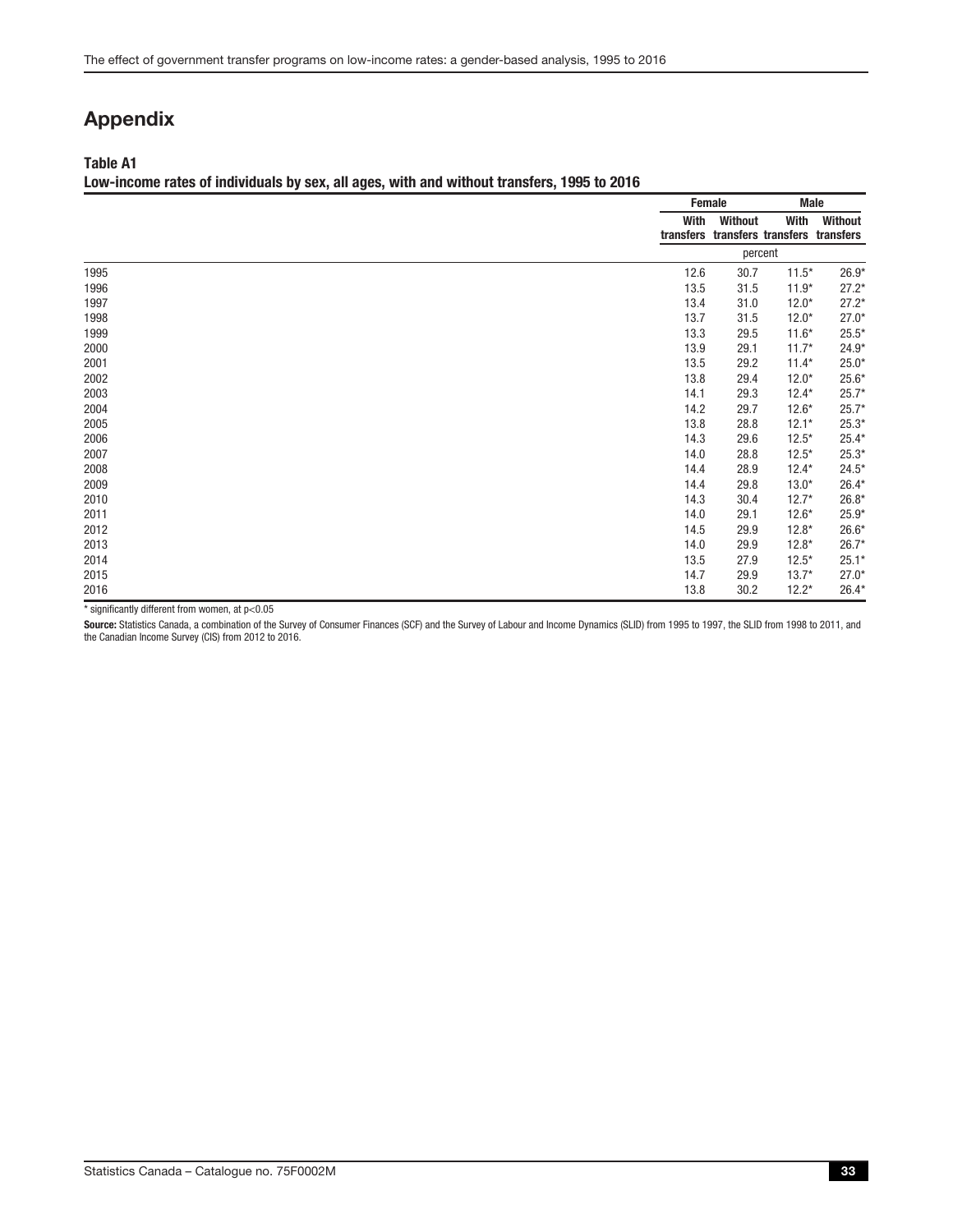#### Low-income rate of elderly unattached women, men, and couples, with and without OAS/GIS and CPP/QPP, 1995 to 2016

|      |          | <b>Unattached female</b>          |           | <b>Unattached male</b>            |           | <b>Couples</b>                    |
|------|----------|-----------------------------------|-----------|-----------------------------------|-----------|-----------------------------------|
|      | transfer | With the Without the<br>transfers | transfers | With the Without the<br>transfers | transfers | With the Without the<br>transfers |
|      |          |                                   | percent   |                                   |           |                                   |
| 1995 | 9.3      | 78.6                              | $6.4*$    | 65.6*                             | $2.0*$    | $60.2*$                           |
| 1996 | 10.8     | 80.3                              | $6.6*$    | $64.1*$                           | $1.9*$    | $62.3*$                           |
| 1997 | 10.3     | 81.1                              | $7.4*$    | $68.0*$                           | $2.4*$    | 63.4*                             |
| 1998 | 12.7     | 78.8                              | 10.0      | $67.6*$                           | $2.6*$    | $64.1*$                           |
| 1999 | 16.3     | 79.9                              | $11.0*$   | $70.8*$                           | $2.4*$    | $62.3*$                           |
| 2000 | 19.5     | 80.5                              | $14.6*$   | $71.1*$                           | $2.9*$    | $62.7*$                           |
| 2001 | 20.7     | 78.5                              | $15.3*$   | 66.8*                             | $3.6*$    | $61.2*$                           |
| 2002 | 23.0     | 77.9                              | $16.9*$   | 68.7*                             | $4.6*$    | $58.5*$                           |
| 2003 | 21.6     | 78.3                              | $16.9*$   | 68.3*                             | $4.5*$    | $60.4*$                           |
| 2004 | 21.9     | 77.7                              | $15.7*$   | $67.2*$                           | $4.0*$    | $58.4*$                           |
| 2005 | 28.0     | 79.3                              | $17.0*$   | $64.8*$                           | $5.3*$    | $58.1*$                           |
| 2006 | 26.5     | 77.5                              | 21.4      | $65.6*$                           | $5.4*$    | $56.8*$                           |
| 2007 | 28.6     | 76.0                              | $21.9*$   | $67.1*$                           | $6.1*$    | $54.9*$                           |
| 2008 | 33.2     | 77.8                              | $20.2*$   | $58.6*$                           | $6.3*$    | $56.7*$                           |
| 2009 | 31.2     | 73.7                              | $21.3*$   | $59.0*$                           | $7.4*$    | $55.1*$                           |
| 2010 | 32.4     | 74.5                              | $20.7*$   | $56.2*$                           | $7.6*$    | $57.3*$                           |
| 2011 | 33.8     | 76.0                              | $23.9*$   | $63.8*$                           | $8.7*$    | $56.3*$                           |
| 2012 | 30.6     | 76.3                              | $23.4*$   | $65.7*$                           | $6.7*$    | $52.3*$                           |
| 2013 | 28.7     | 73.2                              | 25.0      | $64.3*$                           | $6.2*$    | $54.6*$                           |
| 2014 | 30.0     | 72.7                              | 26.3      | $62.7*$                           | $7.2*$    | $52.4*$                           |
| 2015 | 33.0     | 74.5                              | 29.8      | 66.6*                             | $8.7*$    | $52.1*$                           |
| 2016 | 34.3     | 75.6                              | 32.5      | 69.9*                             | $8.3*$    | $51.6*$                           |

 $*$  significantly different from women, at  $p<0.05$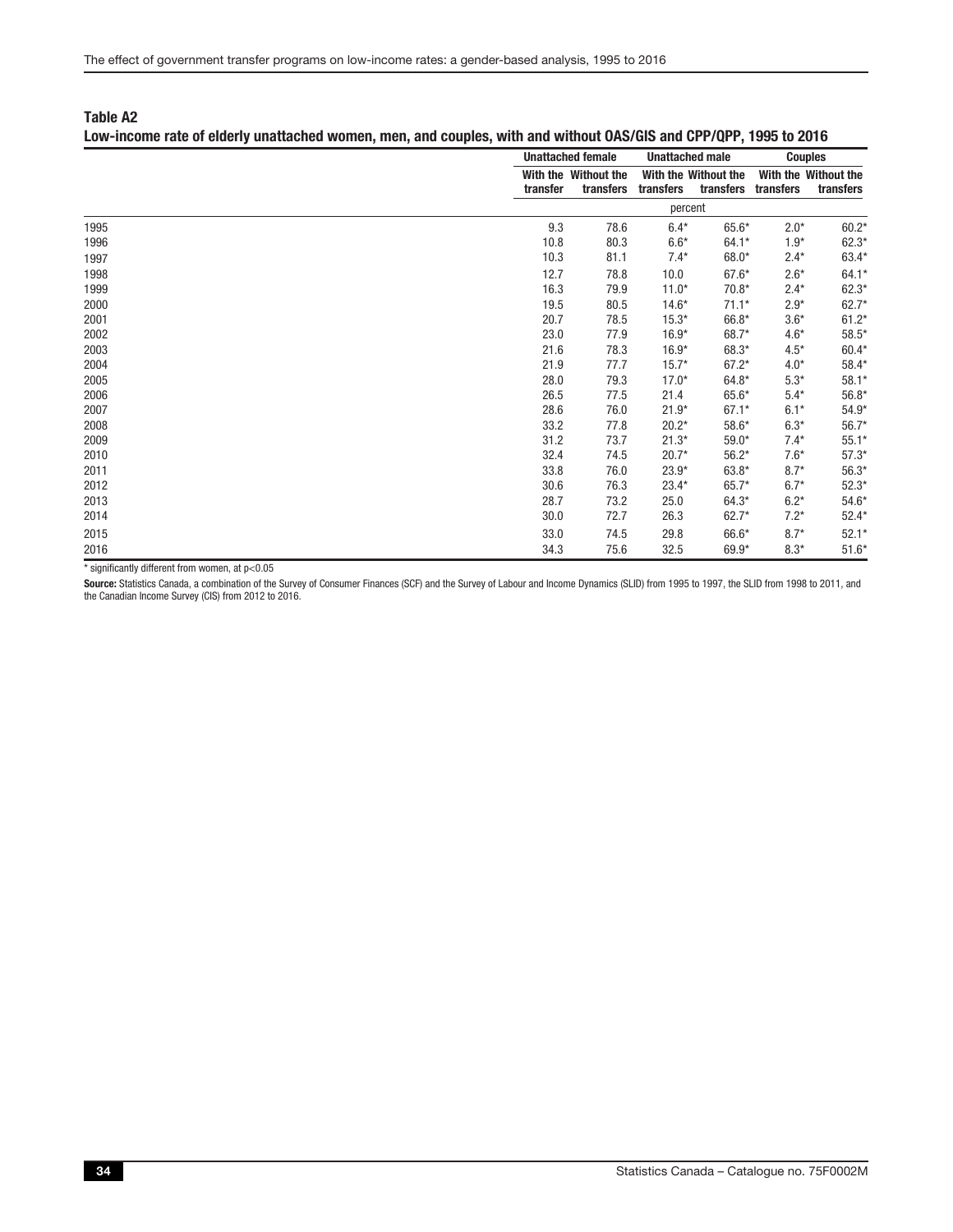Low-income rate of individuals in female lone-parent families, male lone-parent families, and couple families, with and without child benefits, 1995 to 2016

|      |                               | Female lone-parent families Male lone-parent families |          |                                                    | <b>Couples</b> |          |  |
|------|-------------------------------|-------------------------------------------------------|----------|----------------------------------------------------|----------------|----------|--|
|      | <b>With child</b><br>benefits | Without child With child<br>benefits                  | benefits | Without child With child Without child<br>benefits | benefits       | benefits |  |
|      |                               |                                                       | percent  |                                                    |                |          |  |
| 1995 | 45.3                          | 54.1                                                  | $21.8*$  | $28.7*$                                            | $10.1*$        | $12.9*$  |  |
| 1996 | 52.3                          | 58.5                                                  | $25.0*$  | $29.4*$                                            | $9.8*$         | $13.5*$  |  |
| 1997 | 47.6                          | 55.1                                                  | $21.6*$  | $25.0*$                                            | $9.9*$         | $14.0*$  |  |
| 1998 | 47.2                          | 56.9                                                  | $18.8*$  | $24.0*$                                            | $9.6*$         | $13.7*$  |  |
| 1999 | 42.7                          | 52.8                                                  | $11.0*$  | $27.6*$                                            | $9.2*$         | $13.5*$  |  |
| 2000 | 40.1                          | 49.9                                                  | $14.6*$  | $20.5*$                                            | $9.8*$         | $13.8*$  |  |
| 2001 | 42.0                          | 52.3                                                  | $15.3*$  | $25.1*$                                            | $9.5*$         | $13.4*$  |  |
| 2002 | 49.1                          | 59.9                                                  | $16.9*$  | $25.1*$                                            | $8.5*$         | $13.2*$  |  |
| 2003 | 48.2                          | 57.7                                                  | $16.9*$  | $28.6*$                                            | $9.1*$         | $13.7*$  |  |
| 2004 | 46.2                          | 57.3                                                  | $15.7*$  | $28.4*$                                            | $10.1*$        | $14.1*$  |  |
| 2005 | 40.8                          | 51.1                                                  | $17.0*$  | $23.9*$                                            | $9.3*$         | $14.3*$  |  |
| 2006 | 42.8                          | 54.6                                                  | $21.4*$  | $21.8*$                                            | $10.3*$        | $15.5*$  |  |
| 2007 | 41.7                          | 52.4                                                  | $21.9*$  | $27.2*$                                            | $10.1*$        | $14.8*$  |  |
| 2008 | 38.1                          | 50.9                                                  | $20.2*$  | $16.2*$                                            | $10.5*$        | $15.1*$  |  |
| 2009 | 35.5                          | 49.9                                                  | $21.3*$  | $24.3*$                                            | $11.2*$        | $16.7*$  |  |
| 2010 | 37.8                          | 50.9                                                  | $20.7*$  | $23.2*$                                            | $10.3*$        | $16.1*$  |  |
| 2011 | 38.9                          | 51.7                                                  | $23.9*$  | $35.8*$                                            | $9.7*$         | $14.8*$  |  |
| 2012 | 39.9                          | 50.6                                                  | $23.4*$  | $20.3*$                                            | $11.6*$        | $17.1*$  |  |
| 2013 | 37.4                          | 49.4                                                  | $25.0*$  | $22.3*$                                            | $11.5*$        | $17.1*$  |  |
| 2014 | 41.4                          | 49.8                                                  | $21.0*$  | $26.6*$                                            | $9.7*$         | $14.3*$  |  |
| 2015 | 34.5                          | 50.4                                                  | $13.7*$  | $21.0*$                                            | $10.8*$        | $16.3*$  |  |
| 2016 | 39.7                          | 54.4                                                  | $13.0*$  | $21.8*$                                            | $9.6*$         | $16.9*$  |  |

 $*$  significantly different from women, at  $p<0.05$ 

Note: These lone-parent families include the lone-parent, the children, and could include other relatives living in the household.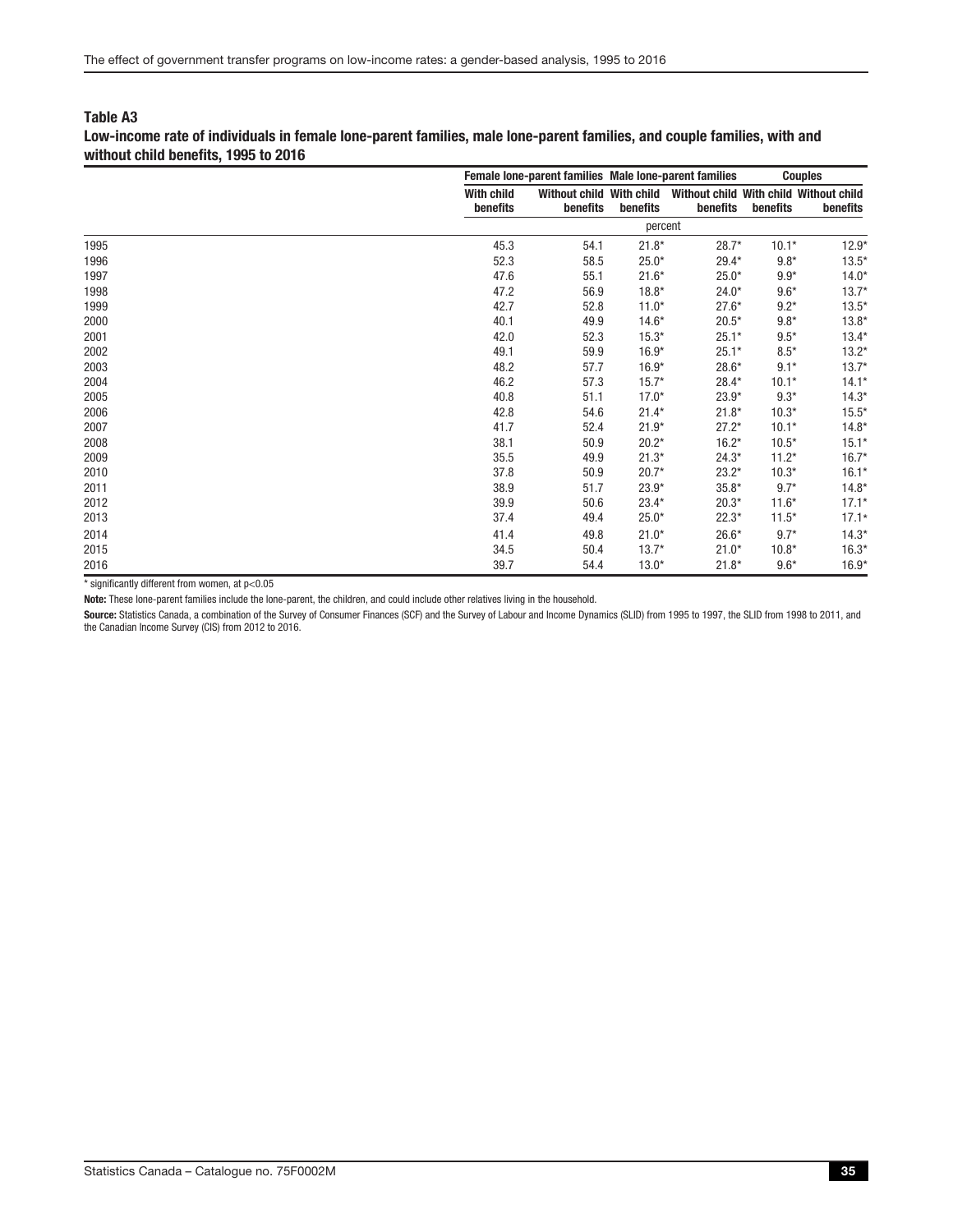#### Low-income rate of individuals who received social assistance, by sex, with and without social assistance, 1995 to 2016

|      |            | Women                                                 | Men                   |            |  |
|------|------------|-------------------------------------------------------|-----------------------|------------|--|
|      | assistance | With social Without social With social Without social | assistance assistance | assistance |  |
|      |            | percent                                               |                       |            |  |
| 1995 | 42.3       | 63.9                                                  | 43.3                  | 63.3       |  |
| 1996 | 44.8       | 63.5                                                  | 42.4                  | 63.0       |  |
| 1997 | 45.0       | 64.0                                                  | $41.4*$               | 64.2       |  |
| 1998 | 46.9       | 66.5                                                  | $36.9*$               | 59.9*      |  |
| 1999 | 50.6       | 66.0                                                  | $43.6*$               | 61.8       |  |
| 2000 | 53.4       | 66.7                                                  | $45.2*$               | 62.7       |  |
| 2001 | 52.2       | 66.6                                                  | 48.7                  | 65.8       |  |
| 2002 | 54.9       | 66.8                                                  | 50.0                  | 66.6       |  |
| 2003 | 56.9       | 67.6                                                  | $50.9*$               | 65.7       |  |
| 2004 | 54.2       | 64.8                                                  | 51.1                  | 67.1       |  |
| 2005 | 49.4       | 59.7                                                  | 50.3                  | 65.1       |  |
| 2006 | 50.7       | 62.3                                                  | 48.2                  | 62.1       |  |
| 2007 | 49.6       | 61.3                                                  | 48.6                  | 65.1       |  |
| 2008 | 53.4       | 64.3                                                  | 56.1                  | 65.6       |  |
| 2009 | 51.1       | 65.7                                                  | 51.9                  | 67.5       |  |
| 2010 | 52.5       | 65.6                                                  | 48.5                  | 64.9       |  |
| 2011 | 51.2       | 64.2                                                  | 53.0                  | 66.7       |  |
| 2012 | 42.1       | 52.7                                                  | 46.2                  | 63.8*      |  |
| 2013 | 40.9       | 52.9                                                  | 45.2                  | $64.2*$    |  |
| 2014 | 40.1       | 49.9                                                  | $50.4*$               | 63.5*      |  |
| 2015 | 40.7       | 52.2                                                  | $56.9*$               | 68.6*      |  |
| 2016 | 39.1       | 48.9                                                  | 48.0*                 | $59.7*$    |  |

 $*$  significantly different from women, at  $p<0.05$ 

Note: Only those in households that receive social assistance are included.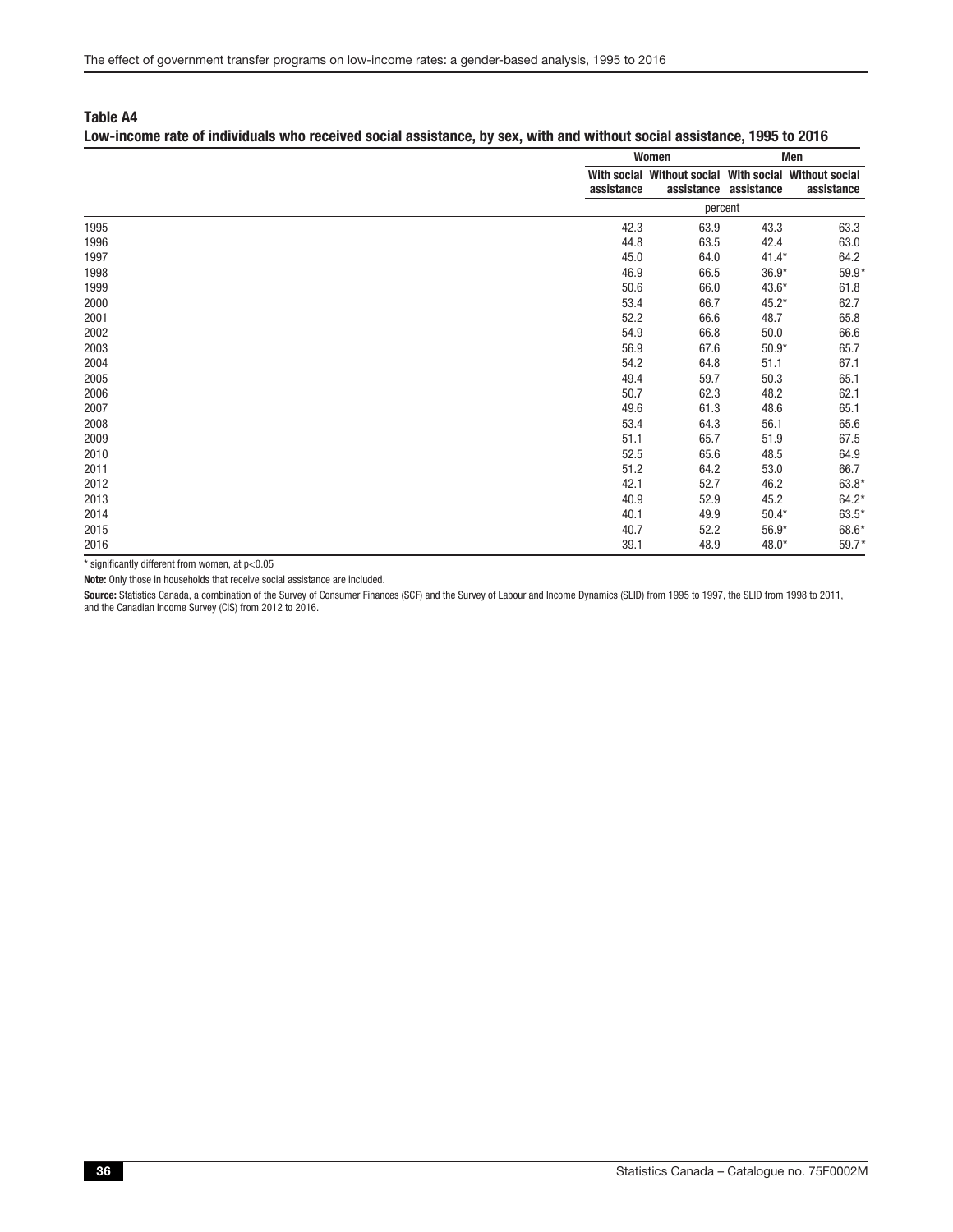#### Low-income rate of individuals who received EI, by sex, with and without EI, 1995 to 2016

|                |      | Women                     |      | Men  |
|----------------|------|---------------------------|------|------|
|                |      | With Without With Without |      |      |
|                | EI   | EI                        | EI   | EI   |
|                |      | percent                   |      |      |
| 1995           | 7.7  | 18.1                      | 8.5  | 23.3 |
| 1996           | 8.2  | 19.7                      | 8.2  | 24.2 |
| 1997           | 8.6  | 18.2                      | 8.4  | 22.8 |
| 1998           | 10.5 | 19.4                      | 8.1  | 21.2 |
| 1999           | 7.8  | 16.2                      | 7.9  | 20.3 |
| 2000           | 10.2 | 17.8                      | 9.2  | 22.2 |
| 2001           | 7.8  | 16.5                      | 8.3  | 19.8 |
| 2002           | 9.4  | 19.5                      | 8.0  | 22.6 |
| 2003           | 10.2 | 20.1                      | 9.7  | 23.8 |
| 2004           | 9.3  | 19.9                      | 9.8  | 22.4 |
| 2005           | 12.5 | 21.3                      | 11.0 | 23.2 |
| 2006           | 8.8  | 17.3                      | 8.4  | 20.1 |
| 2007           | 10.4 | 19.5                      | 9.8  | 21.3 |
| 2008           | 10.6 | 21.1                      | 10.2 | 20.8 |
| 2009           | 10.1 | 21.0                      | 8.8  | 22.5 |
| 2010           | 10.6 | 21.2                      | 8.4  | 20.3 |
| 2011           | 10.1 | 20.5                      | 10.2 | 21.3 |
| 2012           | 9.5  | 19.9                      | 8.6  | 20.7 |
| 2013           | 8.7  | 19.3                      | 6.9  | 18.9 |
| 2014           | 9.6  | 18.5                      | 6.0  | 17.0 |
| 2015           | 9.2  | 18.0                      | 9.3  | 21.0 |
| 2016<br>$\sim$ | 8.5  | 17.4                      | 6.9  | 18.7 |

Note: Only those in households that receive EI are included.

Source: Statistics Canada, a combination of the Survey of Consumer Finances (SCF) and the Survey of Labour and Income Dynamics (SLID) from 1995 to 1997, the SLID from 1998 to 2011, and the Canadian Income Survey (CIS) from 2012 to 2016.

#### Table A6 Low-income rate of individuals who received WITB, by sex, with and without WITB, 2007 to 2016

|      |                     | Women                  |                     | Men                    |  |
|------|---------------------|------------------------|---------------------|------------------------|--|
|      | With<br><b>WITB</b> | Without<br><b>WITB</b> | With<br><b>WITB</b> | Without<br><b>WITB</b> |  |
|      |                     | percent                |                     |                        |  |
| 2007 | 36.4                | 36.8                   | 46.9*               | $47.6*$                |  |
| 2008 | 35.7                | 36.2                   | $45.4*$             | $45.7*$                |  |
| 2009 | 35.8                | 37.9                   | 38.3                | 39.4                   |  |
| 2010 | 34.8                | 37.6                   | 36.8                | 38.2                   |  |
| 2011 | 36.4                | 37.2                   | 38.7                | 39.9                   |  |
| 2012 | 39.7                | 41.7                   | 43.5                | 45.8                   |  |
| 2013 | 35.5                | 37.2                   | 41.7                | $45.0*$                |  |
| 2014 | 37.9                | 38.7                   | $44.8*$             | $45.6*$                |  |
| 2015 | 36.1                | 37.6                   | 41.4                | 41.9                   |  |
| 2016 | 35.4                | 36.8                   | 39.1                | 39.9                   |  |

 $*$  significantly different from women, at  $p<0.05$ 

Note: Only those in households that receive WITB are included.